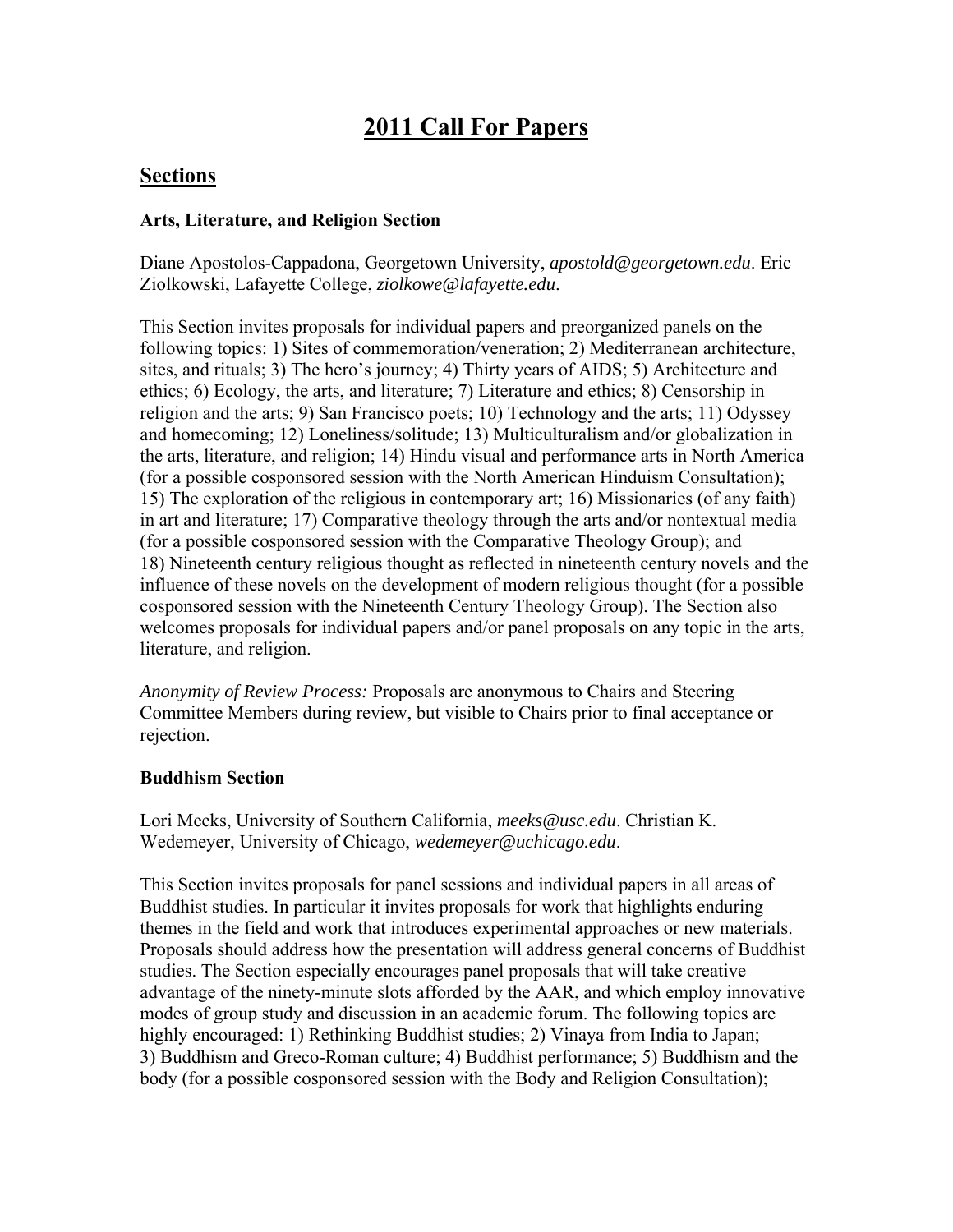6) Buddhists and sacred mountains (for a possible cosponsored session with the Indigenous Religious Traditions Group); 7) Maritime trade and Buddhism; 8) Buddhist poetry; 9) Buddhism and the study of the Mediterranean; 10) Buddhism and food; and 11) Discussion of a recent book in Buddhist studies.

*Anonymity of Review Process:* Proposals are anonymous to Chairs and Steering Committee Members during review, but visible to Chairs prior to final acceptance or rejection.

# **Christian Systematic Theology Section**

Gerard Loughlin, Durham University, *gerard.loughlin@dur.ac.uk*. David Stubbs, Western Theological Seminary, *david.stubbs@westernsem.edu*.

This Section's general theme is Christology. The Section invites construc-tive — not merely descriptive or historical — proposals exploring the figure of Christ, as interpreted in Christian doctrine, tradition, and practice. Proposals are sought for indivi-dual papers, paper sessions, or panels on books, thinkers, or topics that relate to the general theme. Suggested subjects include: 1) The implications of Jesus's Jewishness for Christology; 2) The bodies of Christ — mystical, material, and fe/male; and ecclesial and sacramental; 3) Christ and Sophia — the divine wisdom; 4) Creation and the cosmic Christ; 5) Christological heresies and orthodoxies; 6) Comparative theologies of "divine embodiment" (incarnation) — for a possible cosponsored session with the Comparative Theology Group (please submit proposals to both units); 7) Christology and Kierkegaard (for a possible cosponsored session with the Kierkegaard, Religion, and Culture Group please submit proposals to both units). Proposals from Mediterranean scholars are especially welcome. For planning purposes, our theme for 2012 will be "community and authority, power and resistance."

*Anonymity of Review Process:* Proposer names are visible to Chairs but anonymous to Steering Committee Members.

# **Comparative Studies in Religion Section**

Kimberley C. Patton, Harvard University, *kimberley\_patton@harvard.edu*. Tracy Pintchman, Loyola University, Chicago, *tpintch@luc.edu*.

This Section seeks proposals that provide occasion for comparative inquiry, engaging two or more religious traditions around a common topic and reflecting critically on the conceptual tools employed in the inquiry. We request only group proposals in the form of thematic paper sessions (four presenters, presider, and respondent) or panel sessions (maximum six presenters). No individual papers, please. We reserve the right to add individuals to any group proposal. Each paper in a proposed session or panel need not be comparative, but overall coherence is crucial. Themes proposed for the 2011 meeting, with organizers identified in parentheses (when applicable), are below. Please contact listed organizers if you wish to take part in any proposed session. Where no organizer is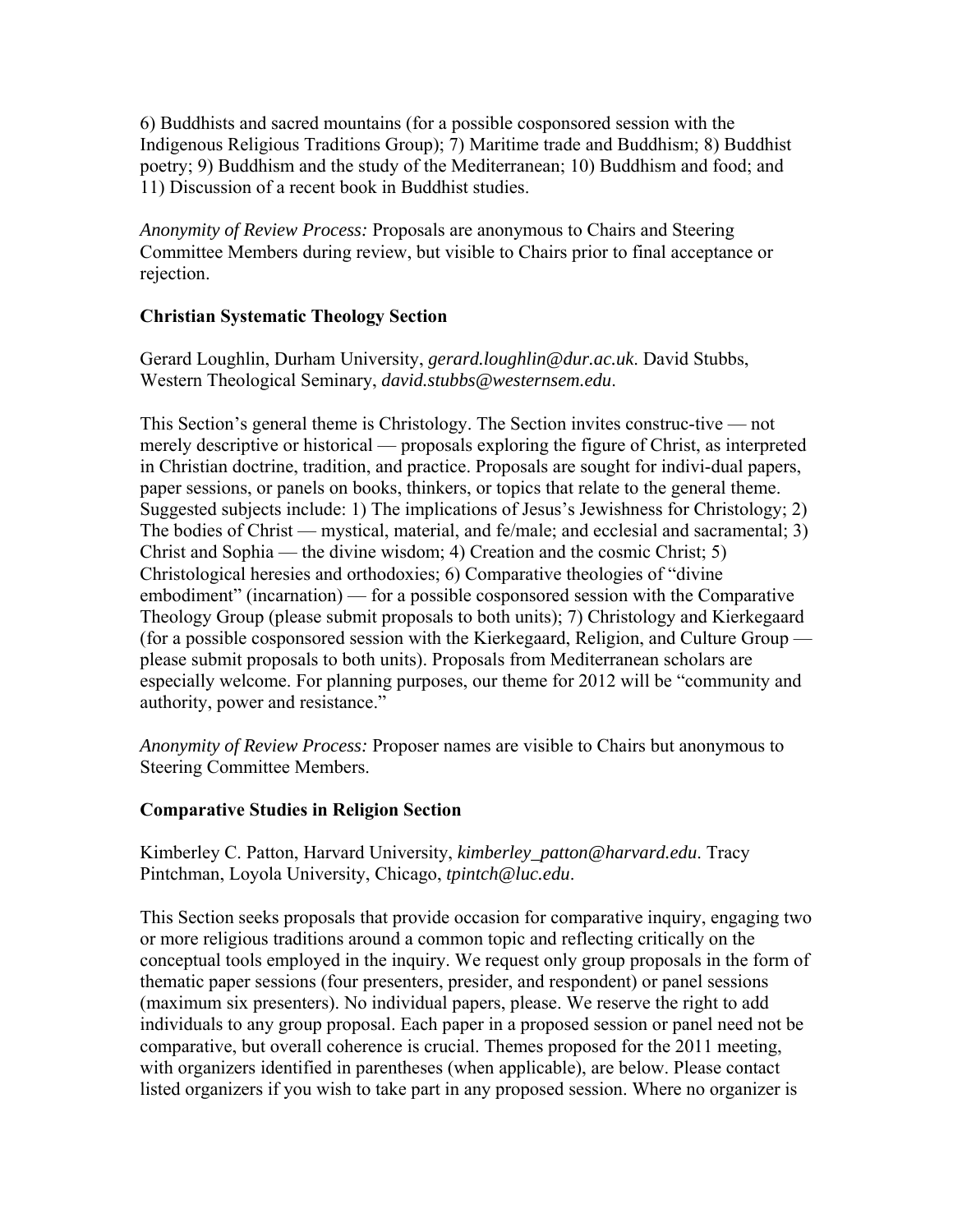identified, we welcome someone to take on that role. Proposals for comparative panels and sessions other than those listed are welcome. Suggested themes are: 1) Comparative colonialisms (Philip Arnold, Syracuse University, *pparnold@syr.edu*); 2) Grammars of ineffability (Timothy D. Knepper, Drake University, *tim.knepper@drake.edu*); 3) Studying religion in political conflicts (Christopher Patrick Parr, Webster University, *parrch@webster.edu*); 4) Uncanonical/nationalistic reinventions of religious origins (Christopher Patrick Parr, Webster University, *parrch@webster.edu*); 5) Divine reflexivity in Kimberley Christine Patton's *Religion of the Gods: Ritual, Paradox, and Reflexivity*. Cambridge, UK: Oxford University Press, 2009. (Eric D. Mortensen, Guilford College, *ericdmort@yahoo.com*); 6) Maps: Orientation and disorientation (Kathryn McClymond, Georgia State University, *kmcclymond@gsu.edu*); 7) Transcendental therapeutics (Marla Segol, Skidmore College, *msegol@skidmore.edu*); and 8) Local or intrareligious theories of comparison.

*Anonymity of Review Process:* Proposer names are visible to Chairs but anonymous to Steering Committee Members.

### **Ethics Section**

Miguel A. De La Torre, Iliff School of Theology, *mdelatorre@iliff.edu*. Stacey M. Floyd-Thomas, Vanderbilt University, *S.Floyd-Thomas@vanderbilt.edu*.

This Section invites proposals providing theoretical analysis and diverse ethical methodologies in response to the following themes: 1) Silicone Valley, social networking, and cyberethics — exploring the role of the Internet with regards to privacy in public life; 2) Sex, scandal, and sexuality and the crisis of religious leadership; 3) Howard Thurman's legacy for contemporary ethical discourse — in honor of Thurman, who cofounded the Church for the Fellowship of All Peoples in San Francisco; 4) Economic ethics and political reform — what types of political reform ought to be explored while in the midst of the "Great Recession" caused by both domestic United States economic policies and neoliberalism; and 5) Papers of particular excellence on other topics and panel proposals. All proposals should identify the methodology used and the contribution of the argument to current academic conversations.

*Anonymity of Review Process:* Proposer names are visible to Chairs but anonymous to Steering Committee Members.

#### **History of Christianity Section**

Daniel Joslyn-Siemiatkoski, Graduate Theological Union, *djoslynsiem@cdsp.edu*. Nathan Rein, Ursinus College, *nrein@ursinus.edu*.

This Section seeks to present innovative and engaging research in the history, culture, and development of Christianity from its origins to the present — both local and global — while at the same time promoting interdisciplinary dialogue among the fields of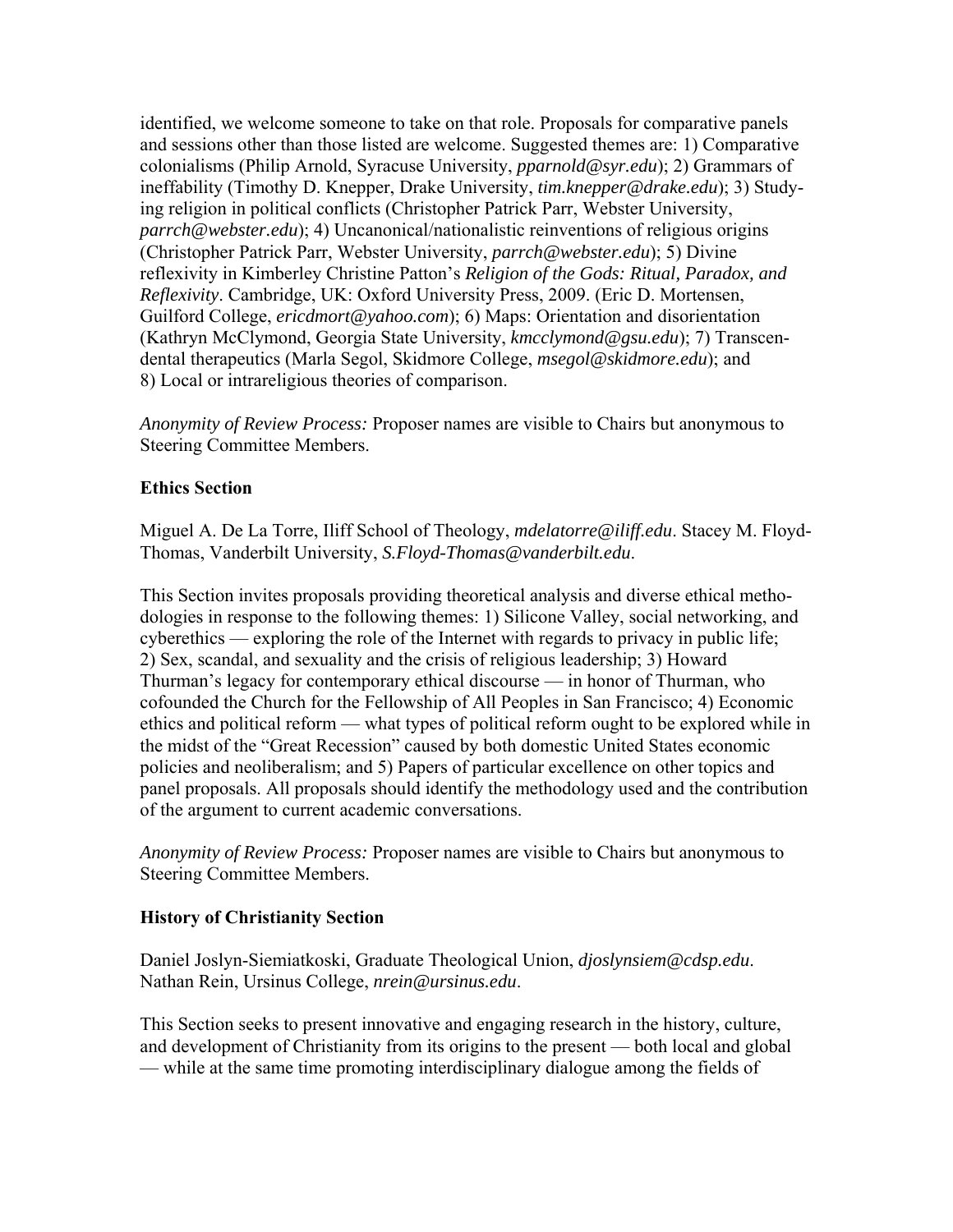religious studies, history, ritual studies, art history, anthropology, and historical theology. Proposals are sought for papers or entire panels on: 1) Mediterranean Christianities; 2) Interreligious conflict, then and now, from the Mediterranean to Manhattan; 3) Christianities on the Pacific Rim — movements, missions, and migration; 4) New Christianities in California (for a possible cosponsored session with the New Religious Movements Group); 5) Dialoguing with the dead — the ethics of archival work; 6) Heterodoxy and authority in the global South; and 7) Early modern transatlantic Christianities. Proposals on other topics will also be considered. Papers should be conceived for effective fifteen-minute presentations. All proposals will be evaluated in anonymous peer review by the Steering Committee. Feel free to visit the Section's website at *http://sites.google.com/site/historyofchristianity/*.

*Anonymity of Review Process:* Proposals are anonymous to Chairs and Steering Committee Members during review, but visible to Chairs prior to final acceptance or rejection.

#### **North American Religions Section**

Rudy V. Busto, University of California, Santa Barbara, *rude@religion.ucsb.edu*. Julie Byrne, Hofstra University, *julie.byrne@hofstra.edu*.

This Section advances the study of religions in the United States, Canada, and Mexico. Proposals are invited for papers and panels on diverse religions and themes, applying a variety of methodologies, and suggesting broad theoretical or historiographical implications. Topics for 2011 include: 1) Religion and HIV/AIDS; 2) Popularist and nonacademic American religious histories; 3) Muslim American history and citizenship; 4) Religion and nationalism one decade after 9/11; 5) Nature religion; 6) Queering the study of North American religions; 7) Foreign missions to the United States; 8) African versions of Christianity in the United States; 9) Archives as fieldwork and fieldwork as archives; 10) Key sources and/or key terms; 11) Barack Obama; 12) Funding the study of North American religions; 13) Cataclysm; 14) The 1960s counterculture; and 15) Regional California/San Francisco Bay Area topics. Especially welcome are a variety of formats to encourage interactive sessions, including roundtables, debates, visual and musical performances, and workshops. Where complete panels are proposed, the Steering Committee may accept only portions of the proposal and add to the panel from other proposals submitted independently.

*Anonymity of Review Process:* Proposer names are visible to Chairs but anonymous to Steering Committee Members.

#### **Philosophy of Religion Section**

Michael Rea, University of Notre Dame, *mrea@nd.edu*. Ludger Viefhues-Bailey, Le Moyne College, *viefhulh@lemoyne.edu*.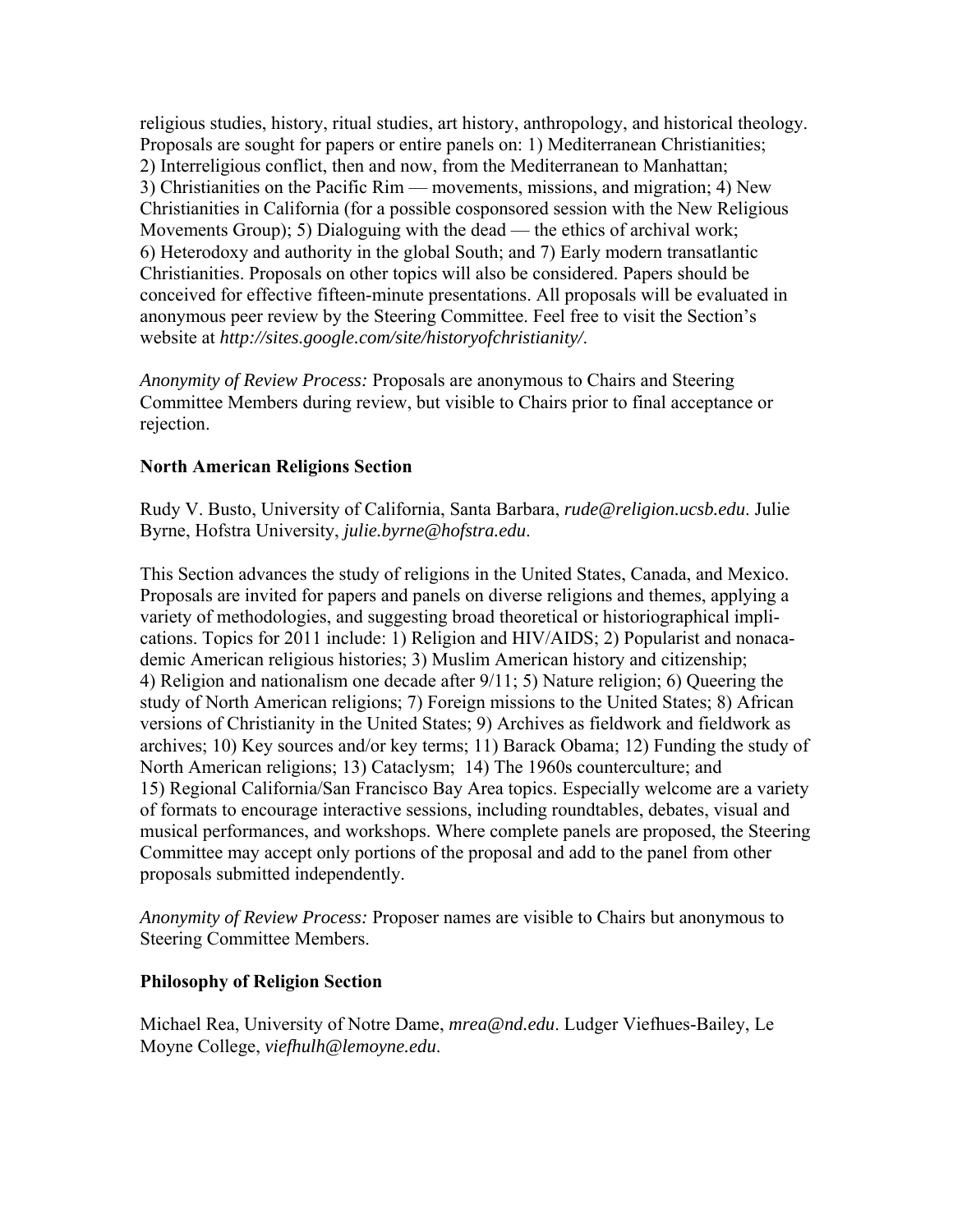This Section invites proposals on the following topics and/or books: 1) The epistemic status of testimony; 2) Rereading Spinoza; 3) The power of narrative — feminist responses to Eleonore Stump's *Wandering in Darkness: Narrative and the Problem of Suffering* (New York, NY: Oxford University Press, 2010); 4) Affect, passion, and rationality; 5) Truth and religious studies; 6) The viability of the metaphysical realism; 7) Materialism, idealism, and religion in the nineteenth century; 8) Faith and knowledge in Kierkegaard (for a possible cosponsored session with the Kierkegaard, Religion, and Culture Group); and 9) Notions of mind and soul in modern philosophy.

*Anonymity of Review Process:* Proposer names are visible to Chairs but anonymous to Steering Committee Members.

### **Religion and Politics Section**

Erik Owens, Boston College, *erik.owens@bc.edu*. Susan B. Thistlethwaite, Chicago Theological Seminary, *sthistle@ctschicago.edu*.

This Section encompasses both domestic and global interconnections of religion and politics, in practice and theory. In addition to receiving proposals on topics generally in the purview of this Section, this year it especially welcomes proposals that address the following themes: 1) Anti-Islamic populism in the United States and Europe — making connections with regard to identity, multiculturalism, assimilation, politics, and policy; 2) Religion education in state schools in Mediterranean nations and/or California; 3) United States immigration and American religious identity; 4) Peace-building efforts and faith-based diplomacy in Africa; and 5) Religion in California politics and/or public life. We are also happy to receive proposals on religion and politics in the Mediterranean, as per the AAR's international focus for the 2011 Annual Meeting.

*Anonymity of Review Process:* Proposals are anonymous to Chairs and Steering Committee Members during review, but visible to Chairs prior to final acceptance or rejection.

#### **Religion and the Social Sciences Section**

Kelly Bulkeley, Graduate Theological Union, *kellybulkeley@earthlink.net*. Carol B. Duncan, Wilfrid Laurier University, *carolbduncan@gmail.com*.

This Section invites proposals on these topics: 1) Who's got next? — important new theorists in the social sciences that dissertation students should know about; 2) Empirical methods in religious studies — how the sociology of religion at the University of California, Berkeley, has advanced the study of religion; 3) The mourning of the American dream — the psychological and religious dimensions of the economic malaise (for a possible cosponsored session with the Psychology, Culture, and Religion Group); 4) Current issues in qualitative approaches to the study of religion, communities of faith, and religious practices, including but not limited to researcher reflexivity and ways of accounting for the researcher's self in the study of religious practices; the similarities and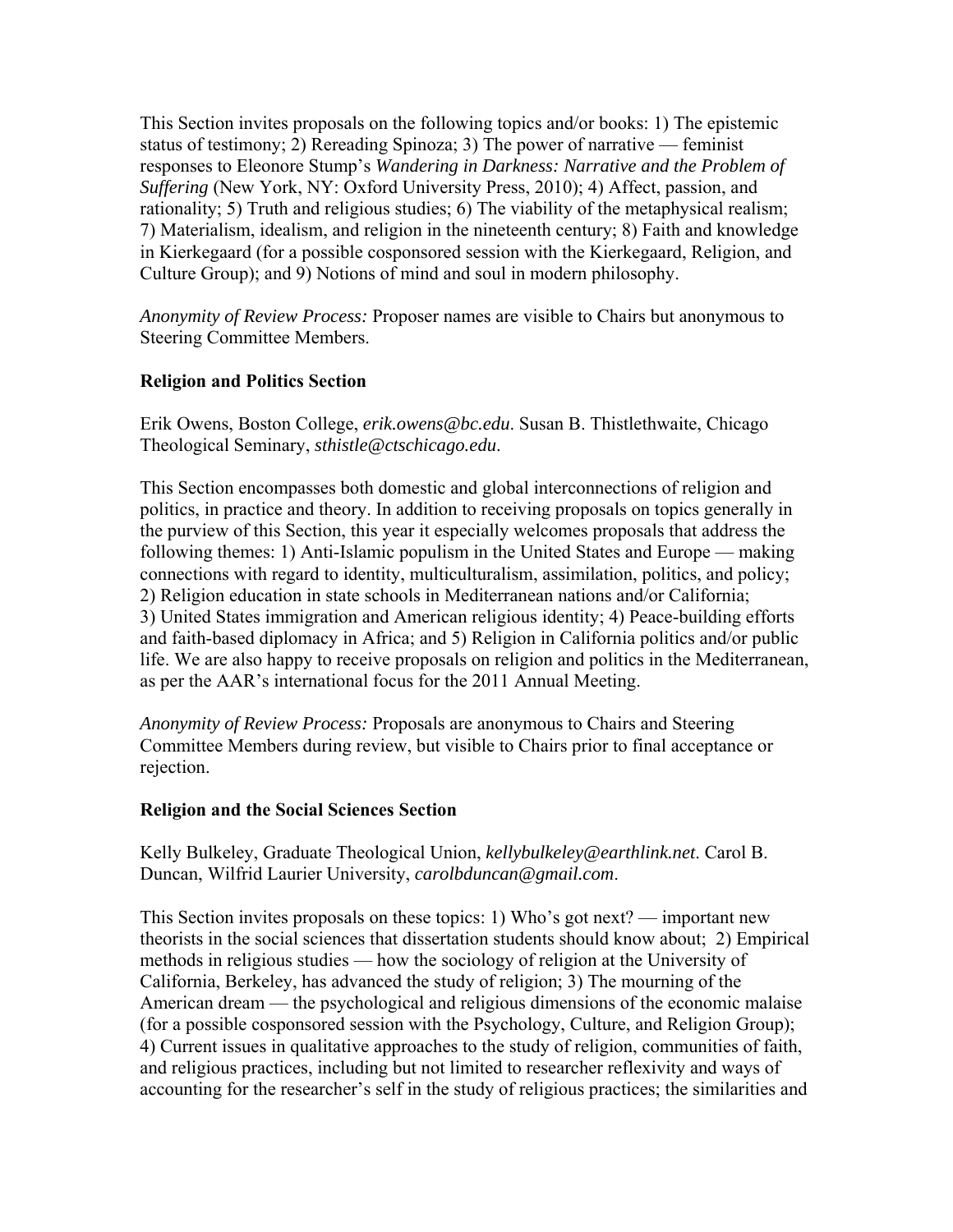differences in various qualitative research practices such as participatory action research and ethnography by sociologists and by practical theologians; and issues stemming from research in cultural contexts of difference (for a possible cosponsored session with the Practical Theology Group); and 5) Other issues and questions in the study of religion and the social sciences.

*Anonymity of Review Process:* Proposals are anonymous to Chairs and Steering Committee Members until after final acceptance or rejection.

#### **Religion in South Asia Section**

Donald R. Davis, University of Wisconsin, Madison, *drdavis@wisc.edu*. M. Whitney Kelting, Northeastern University, *m.kelting@neu.edu*.

This Section strongly prefers paper sessions, not panel sessions. Paper session proposals should include specific titles and proposals for each paper. Few individual paper proposals are accepted. Please contact listed organizers if you wish to take part in any proposed session. Where no organizer is identified, we welcome someone to take on that role. Suggested themes are: 1) The impact of print technology in the nineteenth century (Nancy M. Martin, Chapman University, *nancy2martin@earthlink.net*); 2) Diaspora South Asian religions in California (Eliza Kent, Colgate University, *ekent@mail. colgate.edu*); 3) Defining suicide? (William P. Harman, University of Tennessee, Chattanooga, *william-harman@utc.edu*); 4) Hinduism, hippies, and California; 5) Babri Masjid in 2011 (Brian K. Pennington, Maryville College, *brian.pennington@maryville college.edu*); 6) Zakir Hussain, fusion, and groovy South Asia (Deepak Sarma, Case Western Reserve University, *deepak.sarma@case.edu*); 7) Textual representations of haute cuisine in India (James McHugh, University of Southern California, *jmchugh@ usc.edu*); 8) Tony Stewart's work across the Hindu–Muslim Border (John Hawley, Columbia University, *jsh3@columbia.edu*); 9) The Religion in South Asia Section and pluralism, climate change, and social justice (Pankaj Jain, University of North Texas, *pankaj.jain@unt.edu*); 10) South Asian film as interpreter of South Asian religion (Lyone Fein, Denison University, *lyonefein@yahoo.com*); 11) Madeleine Biardeau's work; 12) Horror and the grotesque; 13) "Shamanism" as heuristic category (Brian Collins, University of Chicago, *collinsb@uchicago.edu*); 14) Gender and performance (Elaine Craddock, Southwestern University, *craddoce@southwestern.edu*); 15) Disgust/revulsion as meditation tools (Christopher Handy); 16) Nonelite religious responses to colonialism (Rick Weiss); 17) Mughal Bhakti (Patton Burchett, Columbia University, *pb2257@ columbia.edu*); 18) Hinduism and discrete emotions (Thomas B. Ellis, Appalachian State University, *ellistb@appstate.edu*); 19) Performing the divine in Indian classical dance (Harshita Mruthinti Kamath, Emory University, *hmruthi@learnlink.emory.edu*); 20) Mimamsa, mantras, meaning, (maha)devatas, and mendacity (Purushottama Bilimoria, Deakin and Melbourne, *p.bilimoria@unimelb.edu.au*); 21) Future of the "Classical" in the study/teaching of South Asian religions (Steven Lindquist, Southern Methodist University, *slindqui@smu.edu*); 22) National identity and religious pluralism; 23) Installation/consecration ceremonies (Nawaraj Charlagain, Harvard University,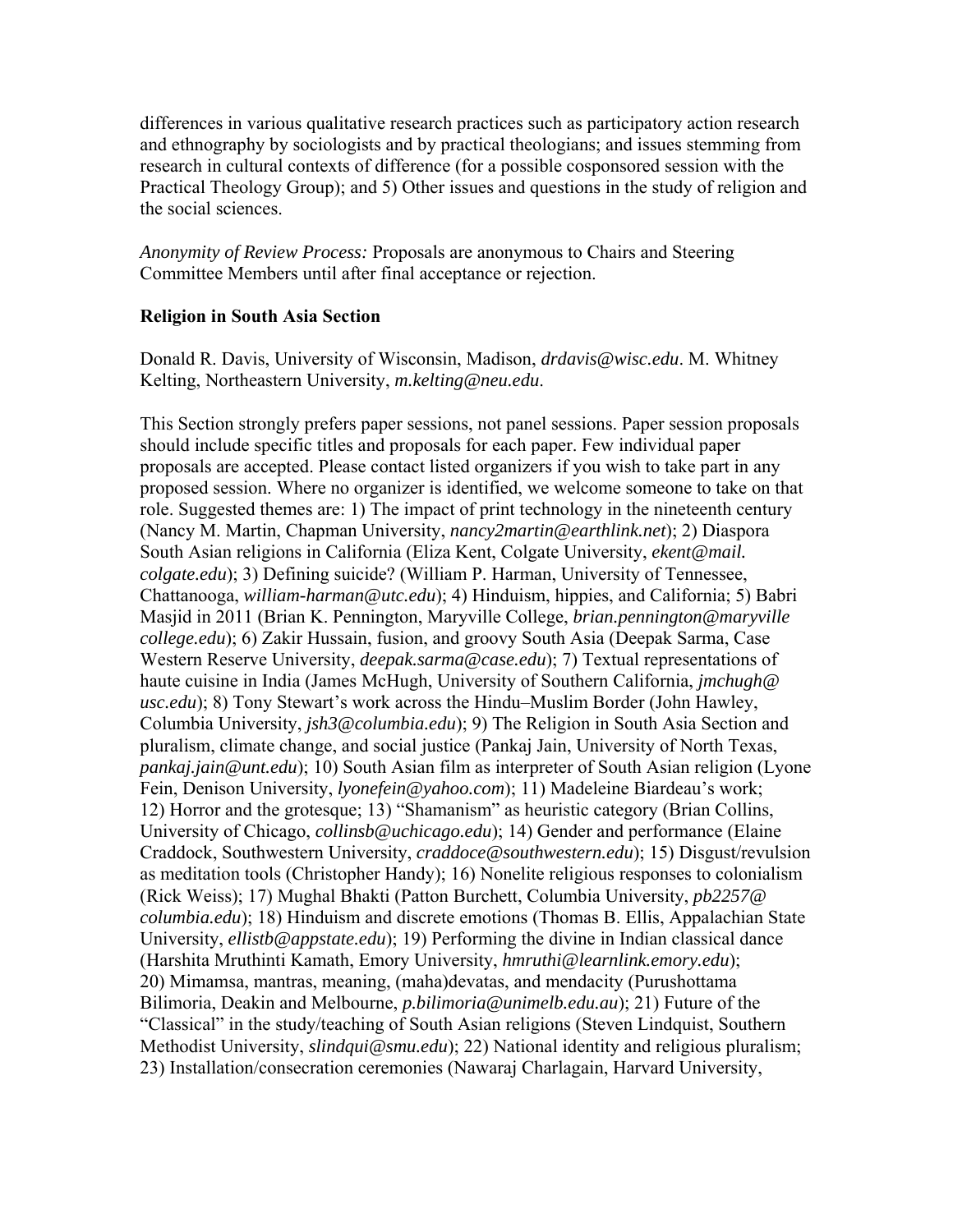*nchaulag@fas.harvard.edu*); and 24) David White's yoga in practice (Stuart R. Sarbacker, Oregon State University, *stuart.sarbacker@oregonstate.edu*).

*Anonymity of Review Process:* Proposals are anonymous to Chairs and Steering Committee Members during review, but visible to Chairs prior to final acceptance or rejection.

### **Study of Islam Section**

Kecia Ali, Boston University, *ka@bu.edu*. Ahmet T. Karamustafa, Washington University, Saint Louis, *akaramus@wustl.edu*.

This Section encourages paper and panel proposals in all areas of Islamic studies. Successful proposals will reflect theoretical and methodological sophistication and engagement with existing scholarship along with innovative examination of Muslim practices and texts. As always, submissions dealing with the following topics are welcome: 1) Qur'an and the Sunna; 2) Islamic law; 3) Philosophy; 4) Theology; 5) Mysticism; 6) Ritual; 7) Gender and sexuality; 8) Modernity and globalization; 9) Teaching Islam; 10) Religious pluralism; and 11) Other areas of general interest. Furthermore, we encourage proposals dealing with Shi'ism within and across these areas. This year, submissions are also invited on the following particular themes: 1) Best practices in teaching through fiction and film; 2) Islam and religions of Asia; 3) Women and sexuality; 4) Poverty, wealth and social justice; 5) Muslim perceptions of the Holocaust; 6) Jewish and Islamic Law in comparative perspective; and 7) Islam and the Mediterranean.

*Anonymity of Review Process:* Proposals are anonymous to Chairs and Steering Committee Members during review, but visible to Chairs prior to final acceptance or rejection.

#### **Study of Judaism Section**

Aryeh Cohen, American Jewish University, *aryeh@ajula.edu*. Shaul Magid, Indiana University, Bloomington, *smagid@indiana.edu*.

This Section welcomes proposals in any area of Judaism and is especially interested in theoretical and methodological approaches to Judaism and the Jewish textual tradition in the context of the study of religion. Priority will be given to the following topics: 1) Rethinking Jewish Orientalism; 2) Judaism and the American West; 3) Judaism as Diaspora; 4) Judaism and media/music; 5) The Jewish Jesus; 6) The "Judeo-Christian tradition" revisited; 7) Judaism and Islam; 8) Jews and Islamophobia; 9) Jewish responses to Carl Schmidt; 10) Giorgio Agaemben, Alain Badiou, or Slavoj Zizek; 11) Jewish spirituality and new religious movements; 12) Rethinking uses of "modern" midrash; 13) The canon of medieval and modern Jewish thought revisited; 14) Jewish heresy/ hetereodoxy; 15) The Jewish political tradition; and 16) Jews and food. Preorganized panels are welcome.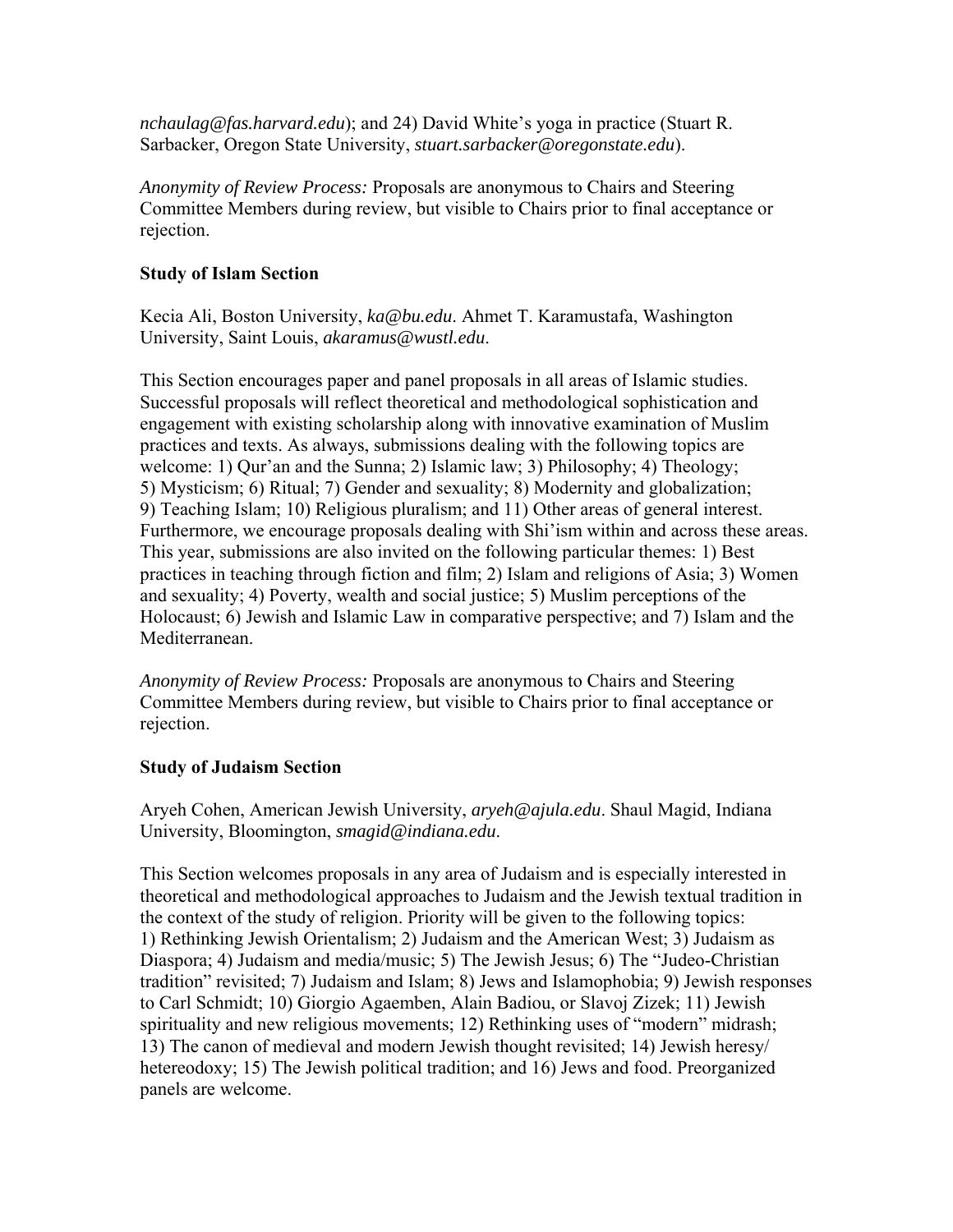*Anonymity of Review Process:* Proposer names are visible to Chairs but anonymous to Steering Committee Members.

### **Teaching Religion Section**

Eugene Gallagher, Connecticut College, *evgal@conncoll.edu*. Carolyn Medine, University of Georgia, *medine@uga.edu*.

This Section critically examines pedagogical theory and practice. Proposals are sought that join innovative teaching practice with the scholarship of teaching and learning. Preference will be given to proposed presentation formats that model engaged, interactive, and experiential pedagogy. For 2011, paper and panel proposals that address the following themes are especially welcome: 1) Teaching on the border(s) — interdisciplinarity, joint appointments, cross-listed courses, courses that are undergraduate/ graduate. What are the challenges and possibilities in these border situations? What pedagogies work? What issues arise in working across borders?; 2) Using SKYPE, Twitter, blogs, and Facebook in the religious studies classroom. What strategies may be used to incorporate new technologies into the classroom and in student mentoring?; and 3) For a possible cosponsored session with the Native Traditions in the Americas Group, teaching native traditions in the undergraduate introductory/survey course. What are the issues? In addition, we invite proposals for a cosponsored luncheon session with the Wabash Center for Teaching and Learning in Theology and Religion. The proposal should identify a teaching strategy or topic to facilitate a small group lunch discussion with fellow teachers interested in your topic. Finally, we invite other papers and panels on innovative teaching practices grounded in the scholarship of teaching and learning.

*Anonymity of Review Process:* Proposals are anonymous to Chairs and Steering Committee Members during review, but visible to Chairs prior to final acceptance or rejection.

#### **Theology and Religious Reflection Section**

Susan Abraham, Harvard University, *sabraham@hds.harvard.edu*. Anne Joh, Garrett Evangelical Theological Seminary, *anne.joh@garrett.edu*.

This Section invites papers and panels related to the following themes: 1) Interdisciplinary explorations of desire and religion; 2) Religion, violence, and peace — religion has the capacity to incite violence or inspire peace, particularly through theological rhetoric. In this session, we are looking for papers that will explore religious violence and peace traditions and the modes of theological discourse that promote these disparate responses to conflict; 3) Postcolonial theory — recently, the use of postcolonial theory has become much more noticeable in theology and religious studies. A persistent critique has been that postcolonial theory remains internal to Europe, especially grounded in the poststructuralism of Derrida, Foucault, and Lacan. We seek proposals exploring questions of whether or not and how postcolonial theory may address issues of epistemology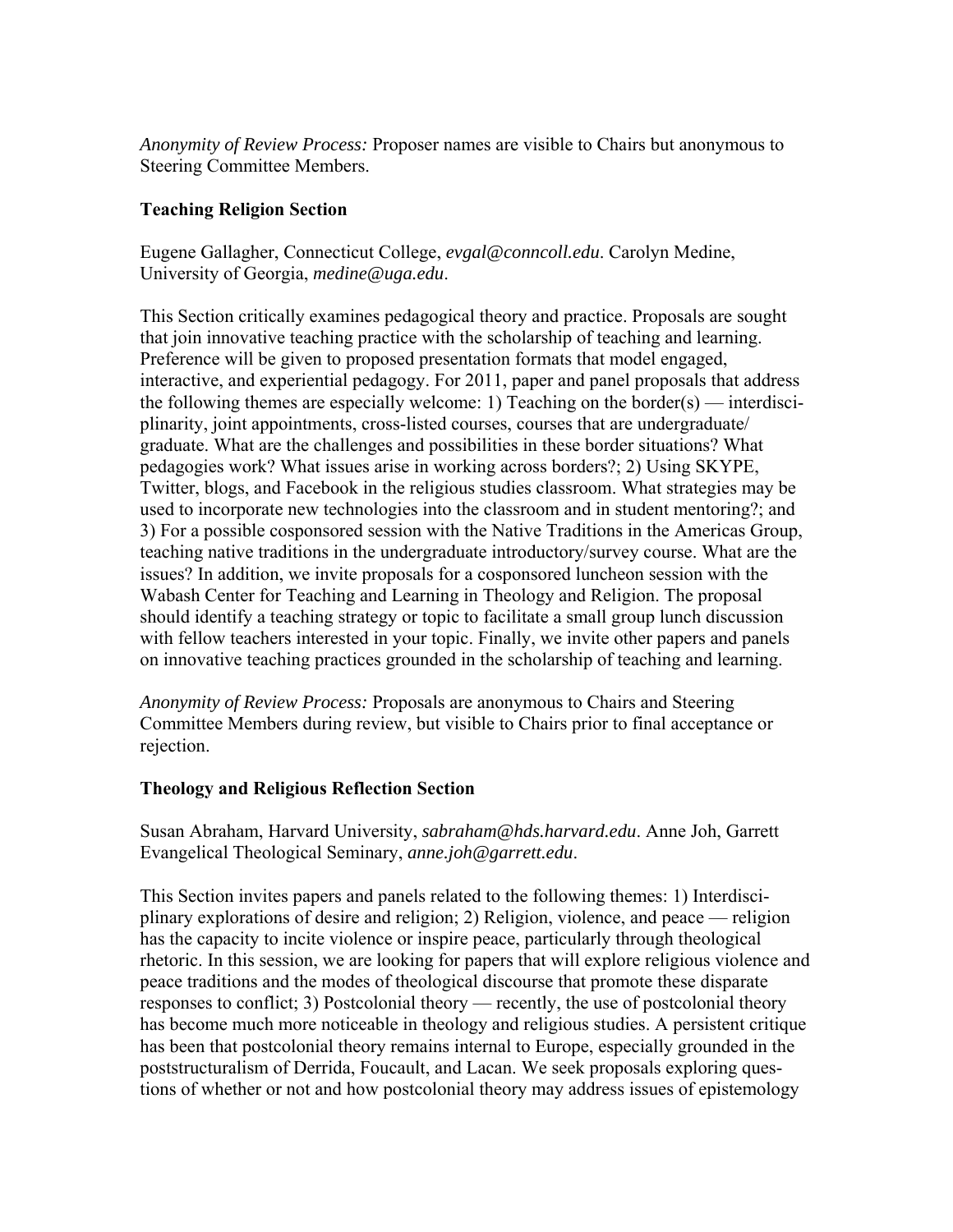as well as materiality; and 4) Proposals addressing several key concepts — identity, culture, translation, art, borders, feminism, etc. — in the various works (books, poetry, film, art) of Trinh T. Minh-ha. The Section also welcomes proposals that address the intersections of theological and religious reflection with philosophical and political issues, and with questions of literary, cultural, and critical theory.

*Anonymity of Review Process:* Proposer names are visible to Chairs but anonymous to Steering Committee Members.

### **Women and Religion Section**

Nami Kim, Spelman College, *nkim@spelman.edu*. Rosetta E. Ross, Spelman College, *rross@spelman.edu*.

This Section invites individual papers and panel proposals from a variety of religious and cultural traditions exploring women's experiences in local and transnational contexts. We are particularly interested in proposals related to one of the following themes: 1) Women's alliances across boundaries of religions, race/ethnicity, class, and nationality to deconstruct, contextually analyze, or oppose patriarchy; 2) Interdisciplinary analyses of women's experiences of aging, elder care, and dementia, especially noting distinctions related to race/ethnicity, LGBT communities, ability, or class, including discussions of programs or arrangements to meet their spiritual needs; 3) Interdisciplinary analyses of women, food, and sustainability, or women's activism related to food, sustainability, and homelessness; 4) Innovative approaches to and discussions of women, religion, and prisons; 5) Women and religious conflict in the Balkans; 6) Women and religious cultures in the Mediterranean region, especially as related to the above six themes; and 7) In conjunction with other Program Units, we seek papers for a session titled "Gender Theory, Intersectionality, and Justice." A complex array of social structures of inequality and oppression, both overt and internalized, sustain persistent patterns of injustice and, conversely, hegemony. We seek papers that expose the intricacy, convolution, and density at the intersections of gender theory and other postmodern discourses as they seek to articulate persuasive and powerful understandings of justice.

*Anonymity of Review Process:* Proposer names are visible to Chairs but anonymous to Steering Committee Members.

# **Groups**

# **African Religions Group**

Laura Grillo, Pacifica Graduate Institute, *lgrillo@pacifica.edu*. Tapiwa Mucherera, Asbury Theological Seminary, *tapiwa.mucherera@asburyseminary.edu*.

This Group encourages critical inquiry about religions originating in Africa, as well as all those practiced on that continent. Proposals should go beyond mere description, analyzing conceptual tools and methods employed. This year, we invite individual papers or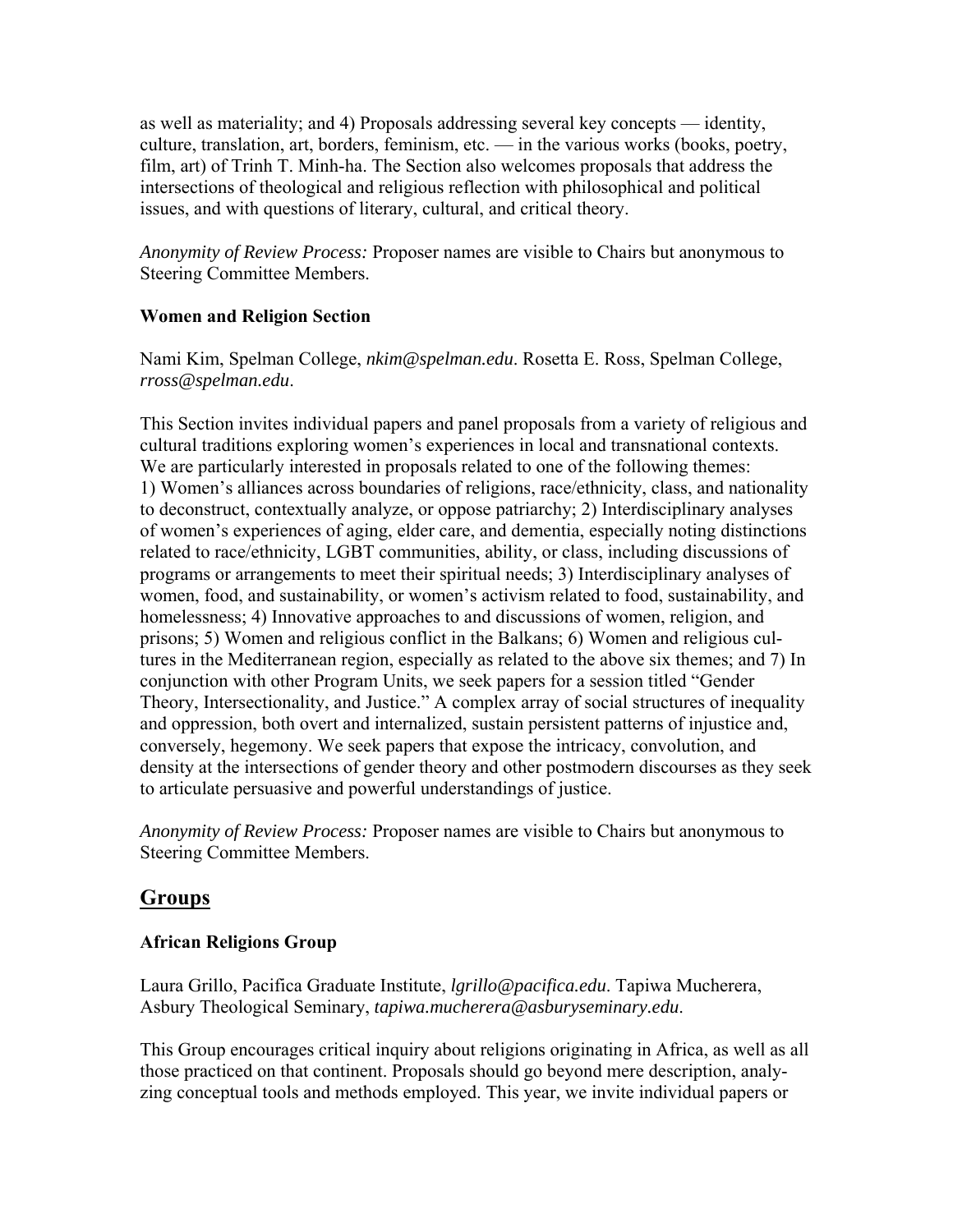panel proposals on the following themes: 1) Teaching African religions — challenges and methods. Focus may range from multidisciplinary approaches and media to considerations of institutional type — college/university, public/private, confessional/secular — or their representation. Presentations must reflect innovative pedagogical style; 2) Media, technology, and the dissemination and reconfiguration of African and African diaspora religions; 3) African traditions and peacemaking in situations of political conflict; and 4) Reconceiving gender in religions in Africa.

*Anonymity of Review Process:* Proposals are anonymous to Chairs and Steering Committee Members during review, but visible to Chairs prior to final acceptance or rejection.

# **Afro-American Religious History Group**

Kathryn Lofton, Yale University, *kathryn.lofton@yale.edu*. Josef Sorett, Columbia University, *js3119@columbia.edu*.

In recognition of the locale of our next meeting, this Group especially welcomes proposals on gospel or jazz; African-American missionaries in Asia; or African Americans in the counterculture or new religious movements. We are also excited to host panels focusing on particular groups or denominations, such as the Church for the Fellowship of All Peoples, the Religious Society of Friends, or black Catholics. Other potential emphases for sessions might include African Americans in the West or the Pacific Rim; the relationship between historical and sociological approaches; or questions of class, wealth, or labor in the religious history of African Americans. More generally, we are looking for proposals that explore the relationship between religious identity and racial identity, as well as those that investigate the challenges of archival research in African-American religion. Papers or panels investigating religious violence or political discord are also encouraged.

*Anonymity of Review Process:* Proposer names are visible to Chairs but anonymous to Steering Committee Members.

#### **Anthropology of Religion Group**

Steven Engler, Mount Royal University, *sjengler@gmail.com*. Margarita M. W. Suarez, Meredith College, *suarezm@meredith.edu*.

This Group invites proposals from across the full range of anthropological theories and methods that address diverse traditions, regions, and periods. Given San Francisco's proximity to Silicon Valley, we welcome submissions on the following topics: 1) Religion and technology — adoptions or rejections of technologies by religious communities, technologies of the sacred, or religion and transhumanism; 2) Applied anthropology technology in the home or intervention/use of technology by corporations and states; 3) Tanya Luhrmann's new book *Hearing God: An Anthropological Account of the Way God Becomes Real for American Evangelical Christians* (forthcoming); 4) Screenings,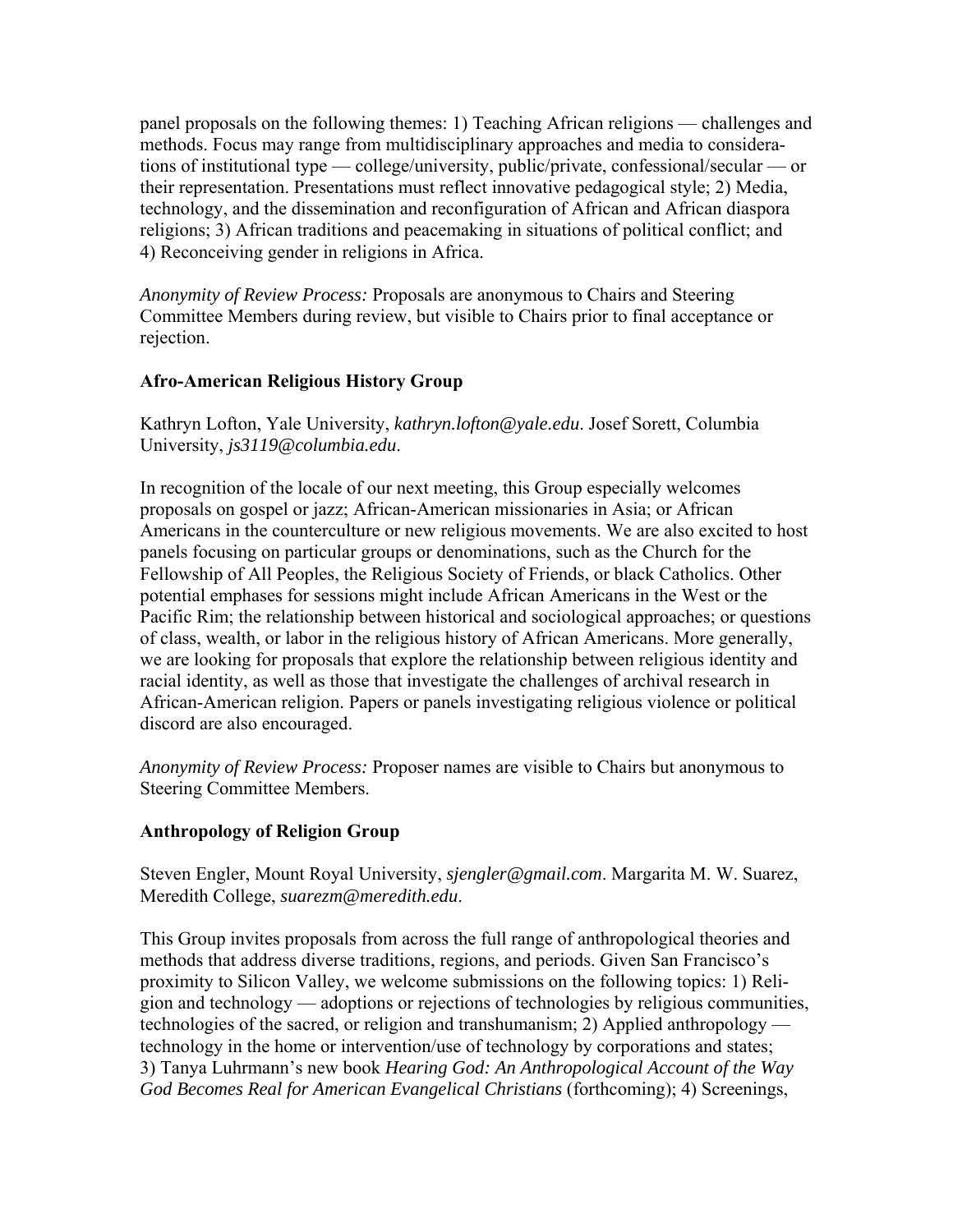with discussion, of works of visual ethnographic scholarship in religion (films/videos of any length and multimedia) — for a possible cosponsored session with the Religion, Film, and Visual Culture Group; and 5) Rituals of ethnography — for a possible cosponsored session with the Ritual Studies Group.

*Anonymity of Review Process:* Proposals are anonymous to Chairs and Steering Committee Members during review, but visible to Chairs prior to final acceptance or rejection.

# **Asian North American Religion, Culture, and Society Group**

Mimi Khuc, University of California, Santa Barbara, *mimikhuc@umail.ucsb.edu*. Michael Masatsugu, Towson University, *mmasatsugu@towson.edu*.

This Group invites and welcomes individual papers and panel proposals that address the following topics: 1) Transnational and/or local religious practices of Asian-American immigrants; 2) Religious dimensions of Asian-American foodways and practices; 3) History or current state of the field of Asian North American religion, culture, and society; 4) Asian-American feminism in relation to religion; 5) LGBTQ issues in relation to Asian North American religious institutions and communities; 6) Asian-American politicians, politics, and religiosity; 7) Issues that address the concerns of Asian-American religion and religious communities in the San Francisco Bay Area; and 8) Any other critical aspects of Asian North American religion/s, culture, and society. Paper and panel proposals are anonymously reviewed.

*Anonymity of Review Process:* Proposals are anonymous to Chairs and Steering Committee Members until after final acceptance or rejection.

# **Augustine and Augustinianisms Group**

Kari Kloos, Regis University, *kkloos@regis.edu*. Paul R. Kolbet, Boston College *kolbet@aya.yale.edu*.

This Group invites papers and panels related to the following themes: 1) Decentered readings of Augustine; and 2) Few figures in Western culture have had prominence equal to that of Augustine of Hippo. However, in the last forty years, scholars have increasingly questioned the central status given to Augustine and, indeed, to the West. Today, how might a "de-centered" Augustine inform contemporary religious and theological discussion, given the current reevaluation of the significance of Western religion? Papers are invited that explore how Augustine's relatively recent status as one voice among many affects current readings of him, makes possible novel perspectives on his works, and finds new and more diverse audiences for him, including global, pluralistic, and postsecular perspectives.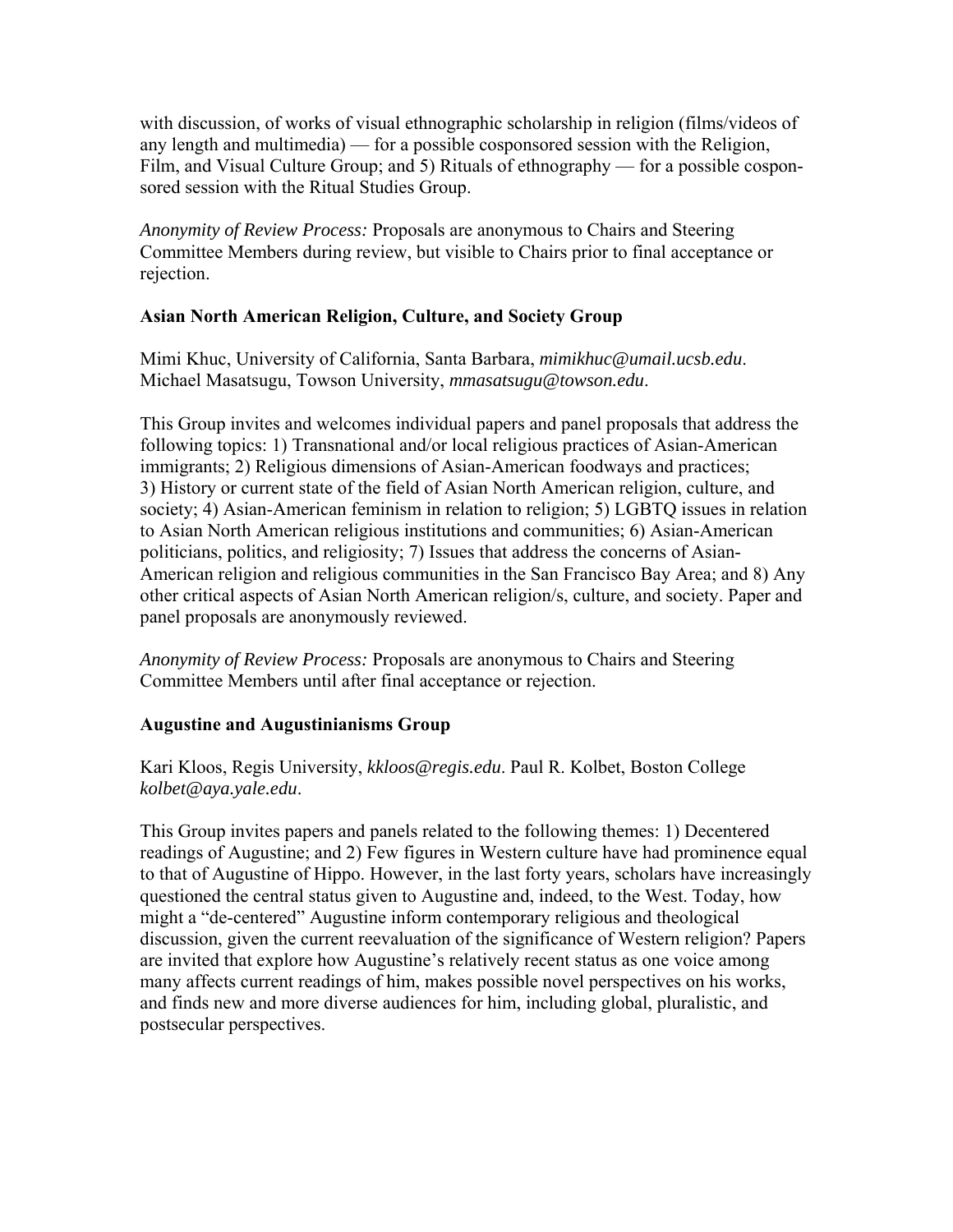*Anonymity of Review Process:* Proposals are anonymous to Chairs and Steering Committee Members during review, but visible to Chairs prior to final acceptance or rejection.

### **Bible in Racial, Ethnic, and Indigenous Communities Group**

Valerie Bridgeman, Lancaster Theological Seminary, *vbridgeman@Lancaster Seminary.edu*. Fernando F. Segovia, Vanderbilt University, *f.f.segovia@vanderbilt.edu*.

The Group will sponsor two panel sessions next year for which individuals will be invited. Thank you for your interest in the Program Unit and its program.

*Anonymity of Review Process:* The Program Unit schedules panels of invited guests on different topics, problematics, or publications.

# **Bible, Theology, and Postmodernity Group**

Tat-siong Benny Liew, Pacific School of Religion, *bliew@psr.edu*. Shelly Rambo, Boston University, *srambo@bu.edu*.

This Group deals with biblical texts and theological ideas in fresh combinations suited to the postmodern context, looking for innovative relations of theory, theology, and scriptural texts.

*Anonymity of Review Process:* Proposals are anonymous to Chairs and Steering Committee Members until after final acceptance or rejection.

# **Bioethics and Religion Group**

Swasti Bhattacharyya, Buena Vista University, *bhattacharyya@bvu.edu*. Laura Kicklighter, Lynchburg College, *kicklighter@lynchburg.edu*.

This Group invites proposals for scholarly papers and panels on ethical issues in medicine, public health, and biomedical research, especially as these interrelate with religious beliefs and practices. Bioethics is an interdisciplinary endeavor and we like to see that represented in our program by encouraging proposals that utilize methodologies and approaches that bridge the gap between religious studies and other disciplines. This year we specifically invite scholars to incorporate the 2011 theme of the Mediterranean in their focus, however, this emphasis is by no means required. Possible topics include, but are not limited to: 1) Approaches to bioethical issues and topics unique to Israel or other Mediterranean countries; 2) Applying perspectives of historical scholars from the Mediterranean region (Philo, or Augustine, for example) to contemporary issues; 3) Comparative religious bioethics; and 4) Considerations of implementing Obama's health plan and the relationship between political discourse and health policy.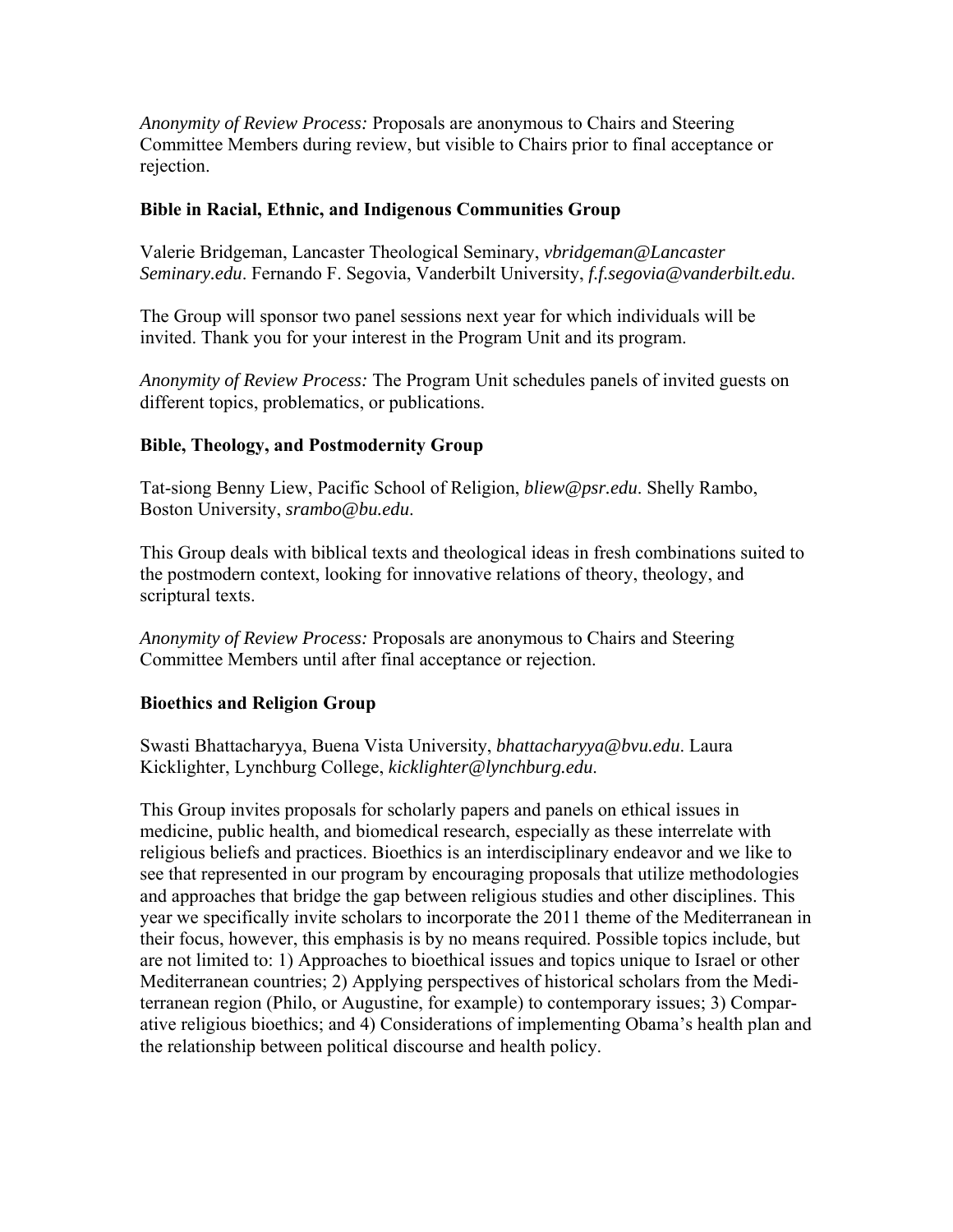*Anonymity of Review Process:* Proposals are anonymous to Chairs and Steering Committee Members until after final acceptance or rejection.

### **Black Theology Group**

Monica A. Coleman, Claremont School of Theology, *macoleman@post.harvard.edu*. Stephen G. Ray, Garrett-Evangelical Theological Seminary, *stephen.ray@garrett.edu*.

Continuing its explorations of the intersections of black theology, culture, and religious diversity, this Group invites paper and panel proposals in the following areas: 1) Black theology and theologies of the Spirit — broadly understood to include Pneumatology in a Christian sense, Pentecostalism, notions of Spirit in African-derived religions, etc.; 2) Queering black theology — a panel discussion of Roger A. Sneed's *Representations of Homosexuality: Black Liberation Theology and Cultural Criticism* (New York: Palgrave Macmillan, 2010); and 3) Black theology as public theology in the age of social networks, digital and online media, and cyber-religion (for a possible cosponsored session with the Science, Technology and Religion Group).

*Anonymity of Review Process:* Proposer names are visible to Chairs but anonymous to Steering Committee Members.

### **Bonhoeffer: Theology and Social Analysis Group**

Joel Lawrence, Bethel Seminary, *j-lawrence@bethel.edu*. Jennifer McBride, Emory University, *jmcbri3@emory.edu*.

In honor of the 2011 celebration of the completion of the English translation of the sixteen volumes of the *Dietrich Bonhoeffer Works* (Fortress Press), this Group invites papers exploring the significance of this translation project for the future of Bonhoeffer scholarship and for the reception of Bonhoeffer in the English-speaking world. Papers might explore documents or analyze a particular document, not previously translated in English, and explore how the availability of these newly translated texts fill out Bonhoeffer's image among English speakers. Along these lines, we also invite papers exploring Bonhoeffer's reception among a wider English-speaking audience, including how the volumes could be used to address popular images of Bonhoeffer — for instance, North American evangelical depictions influenced by the popularity of Eric Metaxas's biography of Bonhoeffer — or the impact that the availability of Bonhoeffer's lesserknown works may have in the English-speaking world for constructive theology and social analysis.

*Anonymity of Review Process:* Proposals are anonymous to Chairs and Steering Committee Members during review, but visible to Chairs prior to final acceptance or rejection.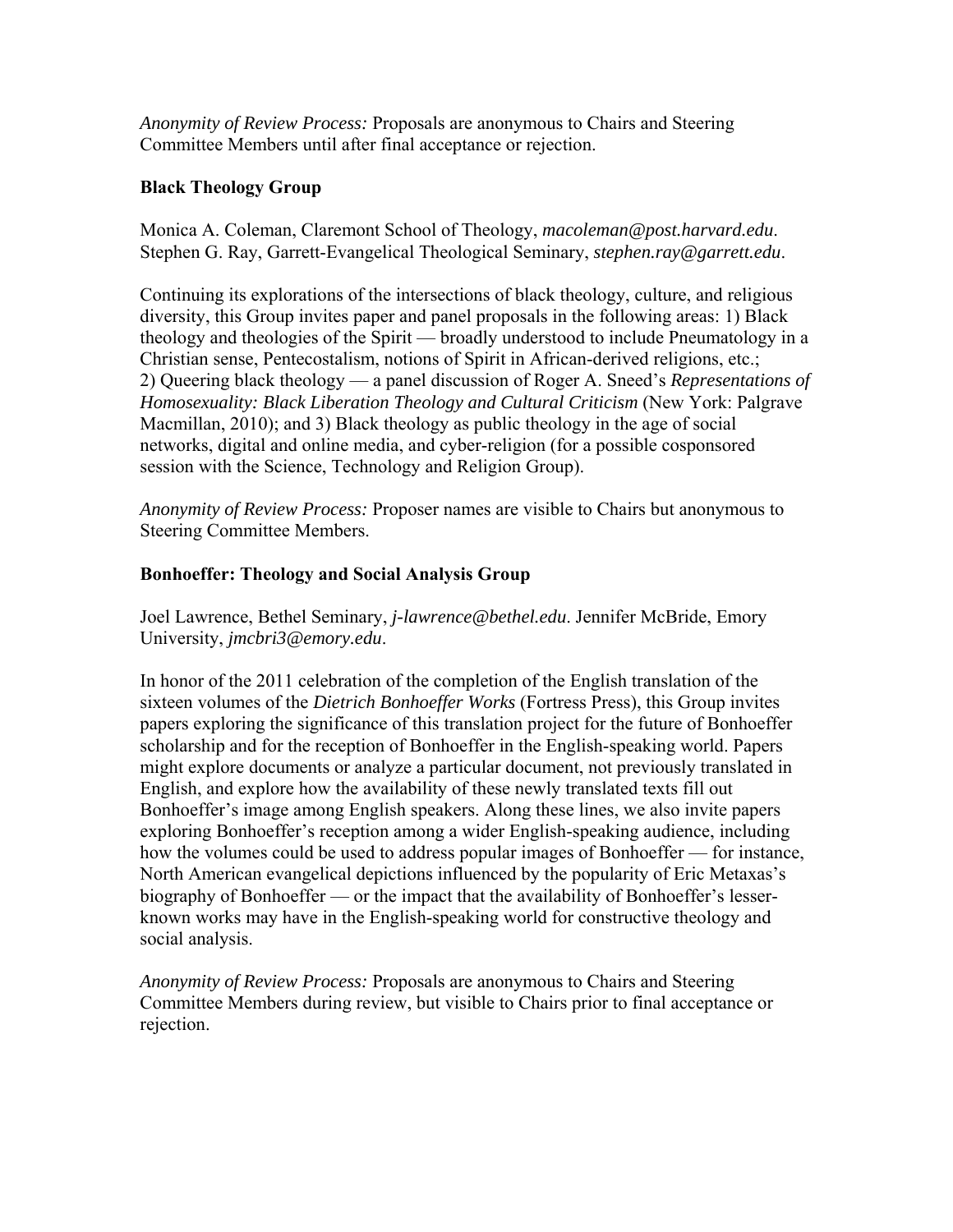# **Buddhist Critical–Constructive Reflection Group**

Roger Jackson, Carleton College, *rjackson@carleton.edu*. John J. Makransky, Boston College, *makransk@bc.edu*.

This Group explores how modern academic studies — in philosophy, ethics, religious studies, theology, sociology, etc. — may inform or be informed by Buddhist modes of understanding and how Buddhist thought or practice may help address problems, needs, or issues faced by societies today. We invite paper or panel proposals on the following topics: 1) How Buddhism does or does not change the scholarly conversation about social or economic justice, feminism, human rights, or a related area of contemporary concern; 2) Whether it is important for Buddhists to learn from religious others, and if so, what specifically is to be learned; 3) Whether Buddhism can ever be used to justify violence; 4) The use of Buddhist resources for Womanist reflection and the significance of this engagement for Buddhist reflection (for a possible cosponsored session with the Womanist Approaches to Religion and Society Group); and 5) Any other topic relevant to our mission.

*Anonymity of Review Process:* Proposals are anonymous to Chairs and Steering Committee Members during review, but visible to Chairs prior to final acceptance or rejection.

### **Buddhist Philosophy Group**

Daniel A. Arnold, University of Chicago, *d-arnold@uchicago.edu*. Parimal G. Patil, Harvard University, *ppatil@fas.harvard.edu*.

This Group entertains individual paper proposals, but mostly encourages thematically integrated sessions. These sessions might focus on specific philosophical topics, methodological issues, a recent publication in the field, or a classical text of particular importance. Panels representing a diversity of methods to address a regionally defined topic are also encouraged. Possible topics include: 1) Buddhists and the category of belief (drsti, views, beliefs, propositional attitudes, etc.); 2) The syllabus wars — what are we doing when we teach Buddhist philosophy?; 3) Is there a project in Buddhist phenomenology?; 4) Discussion of Dale Wright's *Six Perfections: Buddhism and the Cultivation of Character* (Cambridge, UK: Oxford University Press, 2009); 5) Philosophical underpinnings of tantra; 6) Has Buddhist philosophy of mind progressed?; and 7) The progressive versus "pivot" models in Yogācāra accounts of transformation. Those interested in any of these topics should contact the Program Unit Chairs for information on other members intending to develop proposals on the same topic.

*Anonymity of Review Process:* Proposals are anonymous to Chairs and Steering Committee Members during review, but visible to Chairs prior to final acceptance or rejection.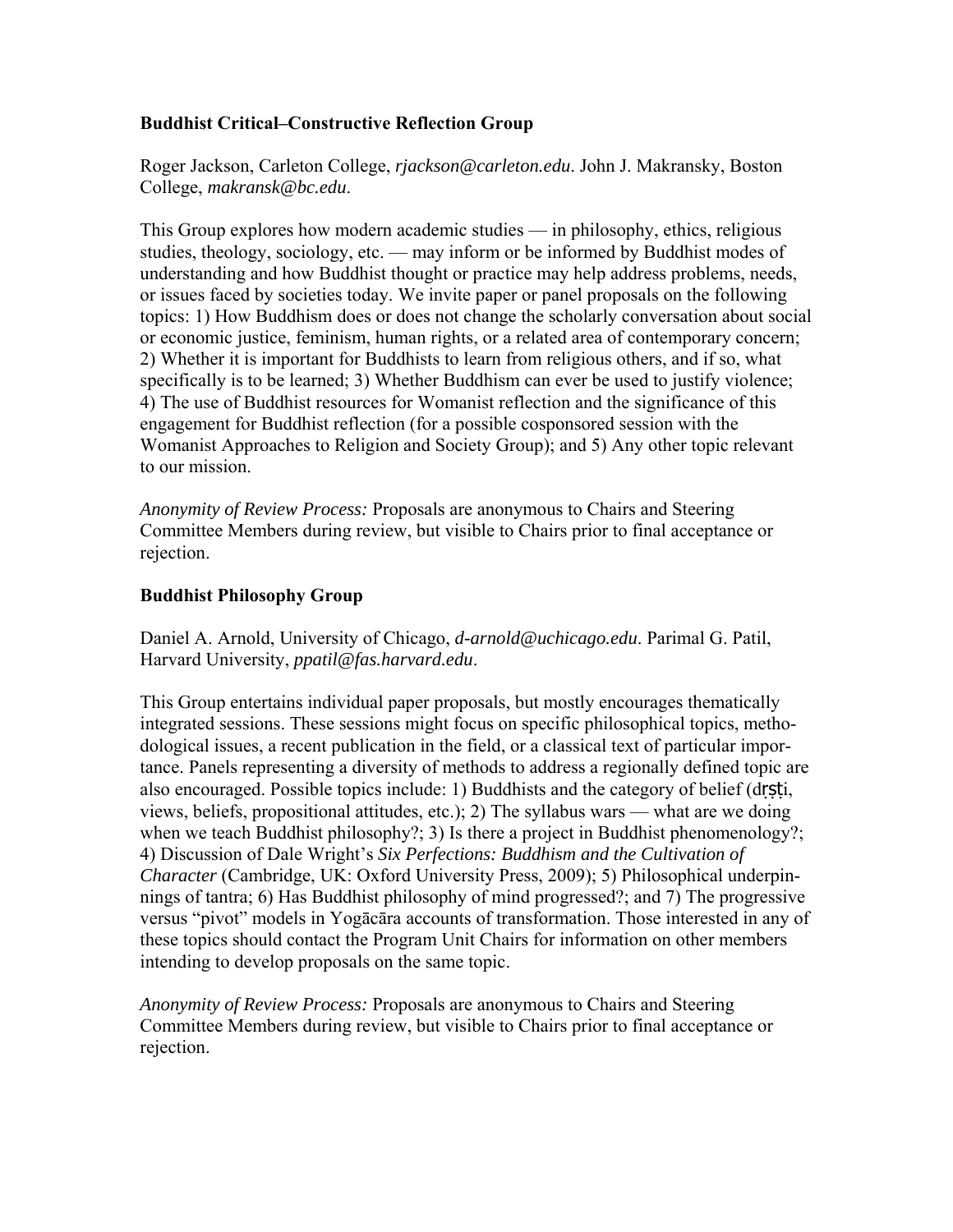### **Chinese Religions Group**

James A. Benn, McMaster University, *bennjam@mcmaster.ca*. Mark Halperin, University of California, Davis, *mhalperin@ucdavis.edu*.

This Group invites papers dealing with all aspects of Chinese religions, including: 1) Research examining the body in Chinese religions; 2) The use of the "canon" in Chinese religions; 3) Deified rulers and religious ideologies in Asian polities; and 4) Chinese religions as practiced in the diaspora.

*Anonymity of Review Process:* Proposals are anonymous to Chairs and Steering Committee Members until after final acceptance or rejection.

# **Christian Spirituality Group**

Tim Hessel-Robinson, Brite Divinity School, *tim.robinson@tcu.edu*. Elizabeth Liebert, San Francisco Theological Seminary, *eliebert@sfts.edu*.

This Group welcomes proposals that explore the relationship between the academic study of Christian spirituality and its practice, as well as proposals that employ multidisciplinary perspectives. Proposals on the following themes are especially invited: 1) Spiritualities in colonial and postcolonial contexts (particularly in the Californias); 2) GLBTQ and Queer spiritualities; 3) The study of Christian mysticism — Underhill, de Certeau, and beyond; 4) The "spiritual buffet" — an American tradition?; and 5) An invited panel on Reconfigurando Contemporary Spirituality — the contribution of Latino/a and Hispanic cultures (for a possible cosponsored session with the Latina/o Religion, Culture, and Society Group).

*Anonymity of Review Process:* Proposer names are visible to Chairs but anonymous to Steering Committee Members.

#### **Comparative Religious Ethics Group**

Elizabeth Bucar, University of North Carolina, Greensboro, *embucar@uncg.edu*. Irene Oh, George Washington University, *ireneoh@gwu.edu*.

This Group encourages submissions of panels and individual papers on comparative religious ethics, including those that address the following themes: 1) The Mediterranean region as a site for cross-cultural and comparative study; 2) "Visual ethics," including various types of art and media as a means of ethical reflection; 3) Foods and the way in which we eat as they relate to religious ethics; 4) Asceticism in comparative religious ethics; 5) Method and theory in comparative religious ethics for area studies scholars; and 6) Religious ethics and the social sciences.

*Anonymity of Review Process:* Proposals are anonymous to Chairs and Steering Committee Members until after final acceptance or rejection.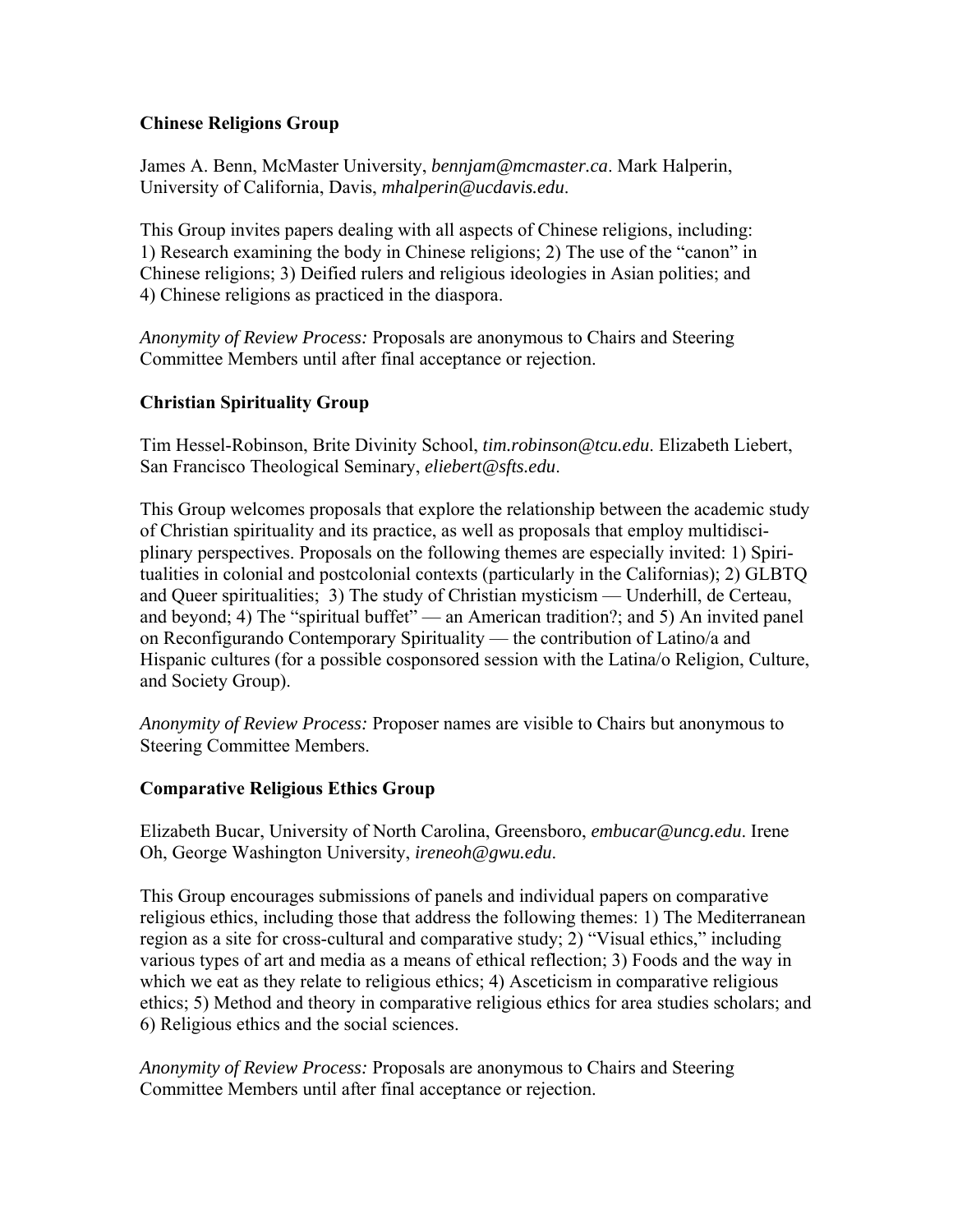# **Comparative Studies in Hinduisms and Judaisms Group**

Karen Pechilis, Drew University, *kpechili@drew.edu*.

Individual papers and panel proposals are invited on the following topics: 1) Religion and animals — beyond sacrifice. Submissions are invited to address discourses on animals in Hinduisms and Judaisms that are distinctive from discourses on sacrifice and attentive to the reality of animals (not simply animal symbols). For a possible cosponsored session with the Animals and Religion Consultation; 2) Games, toys, and ritual in religion playing seriously. Submissions are invited to address the roles of games and toys in the ritual practices of Hinduisms and Judaisms, including similarities and boundaries between game and ritual. For a possible cosponsored session with the Ritual Studies Group; and 3) Sacred weeping — theorizing religion and emotion. Submissions are invited to address the textual representation or practice of sacred weeping in Hinduisms and Judaisms and its religious and social significance. Please note that individual papers usually explore one of the traditions, and a panel consists of individual papers on Hinduism or Judaism.

*Anonymity of Review Process:* Proposals are anonymous to Chairs and Steering Committee Members during review, but visible to Chairs prior to final acceptance or rejection.

### **Comparative Theology Group**

Mark Heim, Andover Newton Theological School, *mheim@ants.edu*. Reid Locklin, University of Toronto, *reid.locklin@utoronto.ca*.

This Group invites comparative and constructive proposals related to the following themes: 1) Comparative theologies of divine embodiment or "incarnation" (for a possible cosponsored session with the Christian Systematic Theology Section); 2) Comparative theology through the arts and/or nontextual media (for a possible cosponsored session with the Arts, Literature, and Religion Section); 3) Pioneers or early models of comparative theology in traditions other than Christianity; 4) The practice of comparative theology with indigenous traditions or others not conventionally treated among major "world religions"; 5) Comparative theology and process thought; 6) Comparative theology and social movements (environmentalism, human rights, etc.); 7) The book series *Christian Commentaries on Non-Christian Sacred Texts* (Peeters and Eerdmans); and 8) Divine multiplicity — attributes, hypostases, and pluralities. We will also consider proposals on other topics. Panel or prearranged paper proposals are strongly encouraged. The Group hosts a listserv to facilitate such collaboration; to subscribe, please contact Reid Locklin at *reid.locklin@utoronto.ca*.

*Anonymity of Review Process:* Proposals are anonymous to Chairs and Steering Committee Members during review, but visible to Chairs prior to final acceptance or rejection.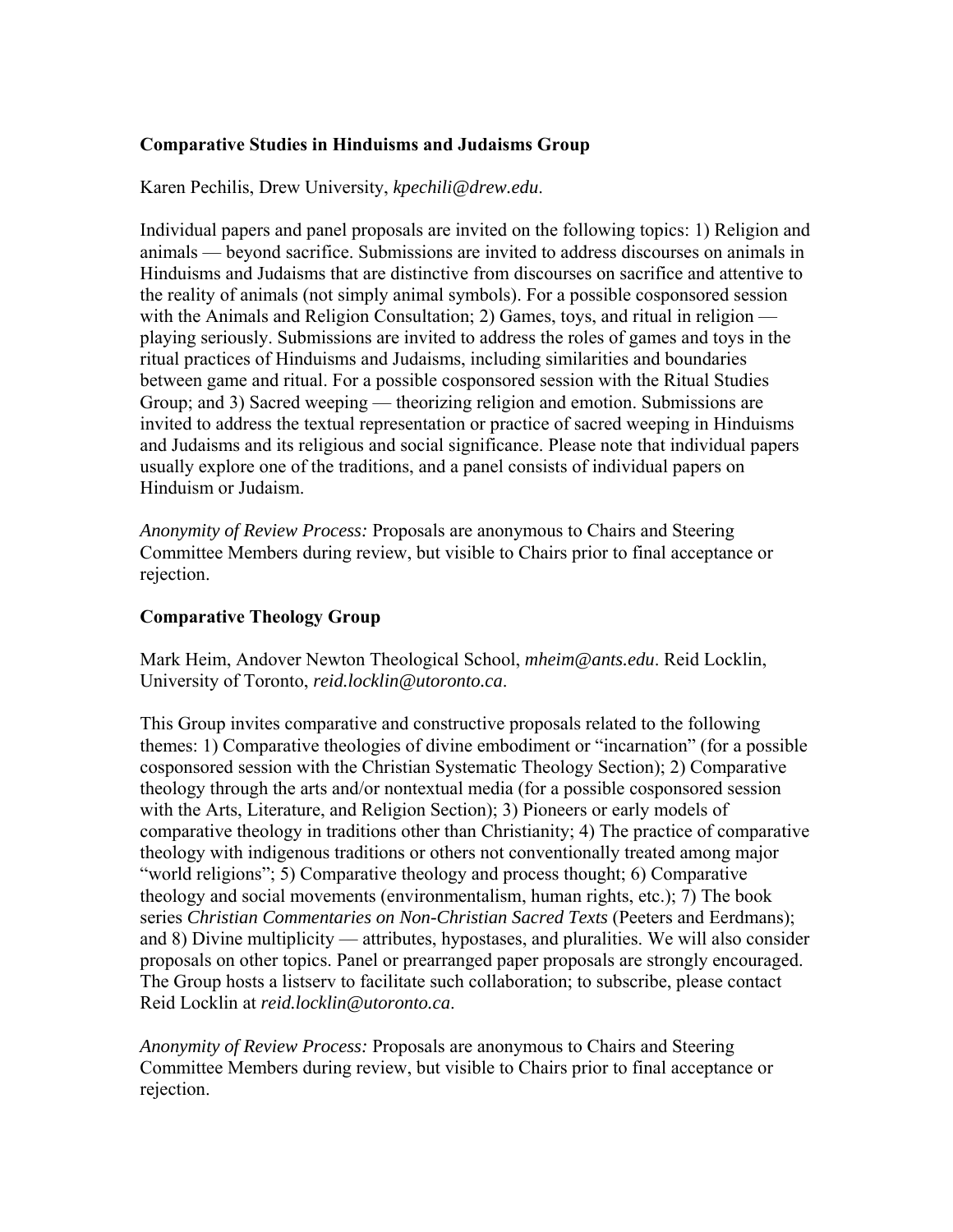### **Confucian Traditions Group**

Yong Huang, Kutztown University, Pennsylvania, *yhuang@kutztown.edu*. Thomas A. Wilson, Hamilton College, *twilson@hamilton.edu*.

This Group invites proposals concerning any aspect of Confucianism from any geographical area. Topics of particular interest this coming year are: 1) Confucianism in a modern context; 2) Confucian rituals — who does them and why they do them?; Everyday Confucianisms; 4) Fate, death, and vulnerability in Confucianism; 5) Teaching Confucianism; 6) Confucianization of East Asia; and 7) The institutionalization of Confucian practices and ideas. Panels that are in the traditional two-and-a-half-hour format are welcome, but we also encourage applicants to propose panels in the new ninety-minute format. This can take the form of a mini-panel or a symposium on a particular text, author, or pedagogy. Prearranged panel and paper session proposals have a much better chance of getting accepted than individual paper proposals. Underscoring that Confucianism is not just a Chinese phenomenon, we would also like to encourage people working on Confucian topics outside of China to send in proposals.

*Anonymity of Review Process:* Proposals are anonymous to Chairs and Steering Committee Members until after final acceptance or rejection.

### **Contemporary Islam Group**

Anna Bigelow, North Carolina State University, *anna\_bigelow@ncsu.edu*. Kambiz GhaneaBassiri, Reed College, *kambiz.ghaneabassiri@reed.edu*.

This Group invites submissions on all subjects relating to Islam in the contemporary world. We are particularly interested in papers relevant to the following topics: 1) Islam in the Mediterranean region, especially as it relates to pilgrimage, material culture, and Eastern Christian–Muslim relations in the Mediterranean (for a possible cosponsored session with the Middle Eastern Christianity Consultation); 2) Islamophobia in an interdisciplinary perspective; 3) The tenth anniversary of September 11, 2001; 4) The works of Mohammed Arkoun and Nasr Hamid Abu Zaid, particularly as they relate to rethinking the field of Islamic studies; 5) Islam and violence/peace building; 6) Islamic finance, focusing on moral economy, social and economic justice, etc; 7) Islam in contemporary popular culture — music, film, literature, graphic novels, etc; 8) Intersections between Sufism and feminism; and 9) A critical appraisal of liberalism as an analytical category for understanding contemporary Islamic thought on such issues as rationalism, freedom, religious pluralism, and gender equality (for a possible cosponsored session with the Liberal Theologies Consultation).

*Anonymity of Review Process:* Proposals are anonymous to Chairs and Steering Committee Members until after final acceptance or rejection.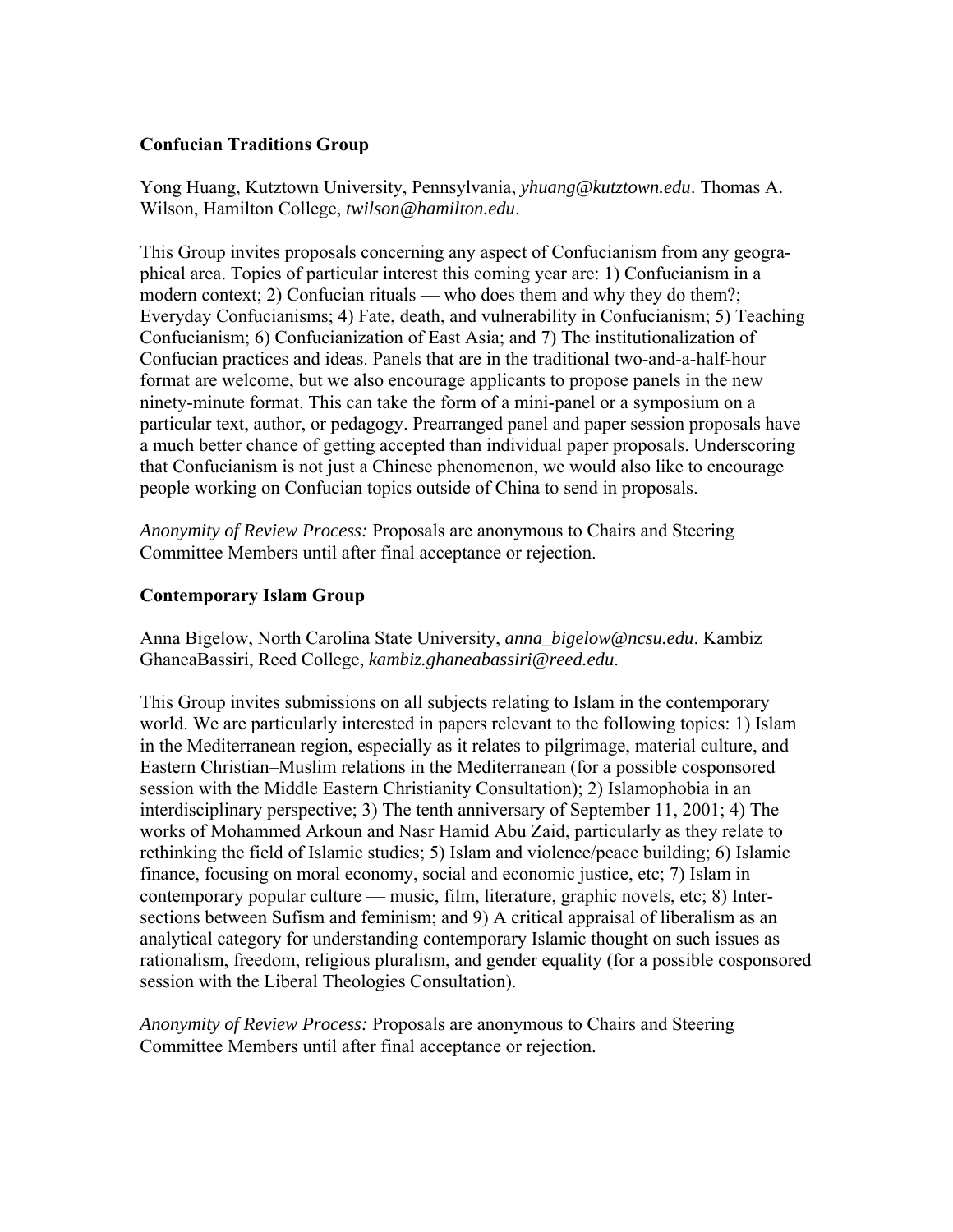# **Contemporary Pagan Studies Group**

Chas Clifton, Colorado State University, Pueblo, *chas.clifton@mac.com*. Jone Salomonsen, University of Oslo, *jone.salomonsen@teologi.uio.no*.

This Group invites papers that address one of the following topics and subthemes: 1) What does Pagan studies offer to academic analysis and critique? How do historical constructions of "paganism" form or misinform contemporary Pagan hermeneutics? How do studies of Pagan practices contribute new notions of religion and/or new methods to understand lived religion? Can Paganism be read as a form of religiosity transcending Wicca? Can the study of Paganism illuminate difficult areas regarding the body, sexuality, the dead, celebrity "worship," or material spirituality?; and 2) West Coast Paganism in the 1960s–1970s. Bay Area "occulture" versus British Wicca? Were there cultural predecessors — the German-derived "Nature Boy" movement, dietary reformers, sexual reformers, Beats, other occultists, and esotericists? What was the West Coast Pagan influence on grassroots organizing and democracy modeling in America? What was the influence of Alan Watts, Esalen, and the "California Cosmology" on Paganism? What theories of new religious movements were tested against West Coast Paganisms?

*Anonymity of Review Process:* Proposals are anonymous to Chairs and Steering Committee Members during review, but visible to Chairs prior to final acceptance or rejection.

# **Critical Theory and Discourses on Religion Group**

Jorunn Jacobsen Buckley, Bowdoin College, *jbuckley@bowdoin.edu*. Jens Kreinath, Wichita State University, *Jens.Kreinath@gmail.com*.

This Group offers an interdisciplinary forum for ongoing theoretical and methodological work in conversation with concrete ethnographic and historical case studies on religious life and institutions. This year's themes are: 1) Blasphemy and cursing; 2) Heresy in Islam; 3) Ethics of ethnographic fieldwork in religion; 4) The "Frankfurt School" and its diversity of approaches to religion; and 5) Methodological and ideological foundations of the cognitive theory of religion. We strongly encourage the submission of panel proposals relevant to the themes and issues indicated above.

*Anonymity of Review Process:* Proposals are anonymous to Chairs and Steering Committee Members until after final acceptance or rejection.

# **Cultural History of the Study of Religion Group**

Tomoko Masuzawa, University of Michigan, *masuzawa@umich.edu*. Randall Styers, University of North Carolina, Chapel Hill, *rstyers@unc.edu*.

This Group seeks papers that historically examine the formation and transformation of "religion" (and other related categories) as a discursive apparatus operative in social,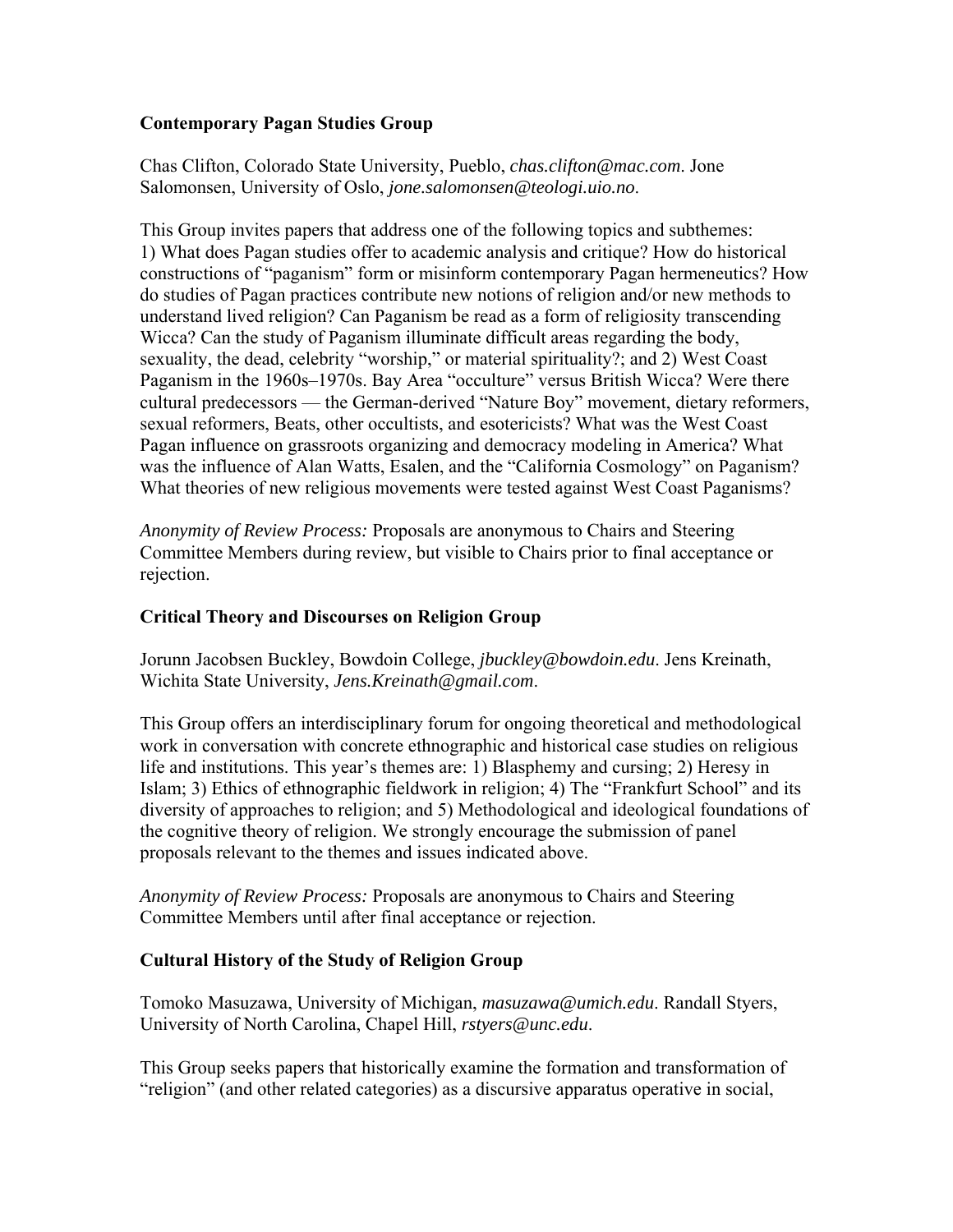cultural, and political practice and in relation to the scholarly study of religion. We aim to represent diverse geographical areas and historical moments. This year, proposals addressing the following theme are especially welcome: "religion" in relation to commerce, economy, and/or the conception of the "world/globe." Secondly, in light of the resumption of the concurrent meetings of AAR and SBL, we are considering an additional cosponsored session on the place of biblical studies in the context of the study of religion or in relation to other fields (e.g., Islamic studies, Jewish studies, church history, theology, literary criticism, anthropology), historically considered. We welcome further ideas and suggestions on the latter (please e-mail the co-Chairs).

*Anonymity of Review Process:* Proposals are anonymous to Chairs and Steering Committee Members during review, but visible to Chairs prior to final acceptance or rejection.

# **Daoist Studies Group**

Xun Liu, Rutgers University, *xmgnyz@gmail.com*. Gil Raz, Dartmouth College, *gil.raz@dartmouth.edu*.

This Group invites panel and/or paper proposals on the topics below. Please contact listed organizers if you wish to take part in any proposed session. Where no organizer is identified, contact the Program Unit Chairs with questions. Potential panel organizers are encouraged to contact the Program Unit Chairs prior to organizing a complete panel. Suggested topics are: 1) Internal alchemy (Stephen Eskildsen, University of Tennessee, Chattanooga, *stephen-eskildsen@utc.edu*); 2) Daoism in Japan and Korea; 3) Contemporary Daoism; 4) Daoist archaeology; 5) Daoist temple networks and local society; 6) Comparative/Theoretical studies of Daoism; 7) Historiography of Daoist studies since the Bellagio Conference (Terry Kleeman, University of Colorado, Boulder, *terry.kleeman@ colorado.edu*); 8) Hagiography (Mark Meulenbeld, University of Wisconsin, Madison, *meulenbeld@wisc.edu*); 9) Daoist techne (Michael Stanley-Baker, University College London, *m.stanley-baker@ucl.ac.uk*). We also invite panel and paper proposals on other topics. As the regional focus for this year's meeting is the Mediterranean, we will particularly welcome papers and panels with comparative perspectives.

*Anonymity of Review Process:* Proposals are anonymous to Chairs and Steering Committee Members until after final acceptance or rejection.

#### **Eastern Orthodox Studies Group**

Aristotle Papanikolaou, Fordham University, *papanikolaou@fordham.edu*. Eve Tibbs, Fuller Theological Seminary, *etibbs@roadrunner.com*.

This Group invites papers on two topics: 1) Any aspect of early Syriac Christianity, including but not limited to Syriac patristic literature, such as that of Ephrem the Syrian, Narsai, Babai the Great, as well as Syriac Christian spirituality, and early Christian– Muslim contacts; and 2) Religious architecture in Eastern Orthodox Christianity, which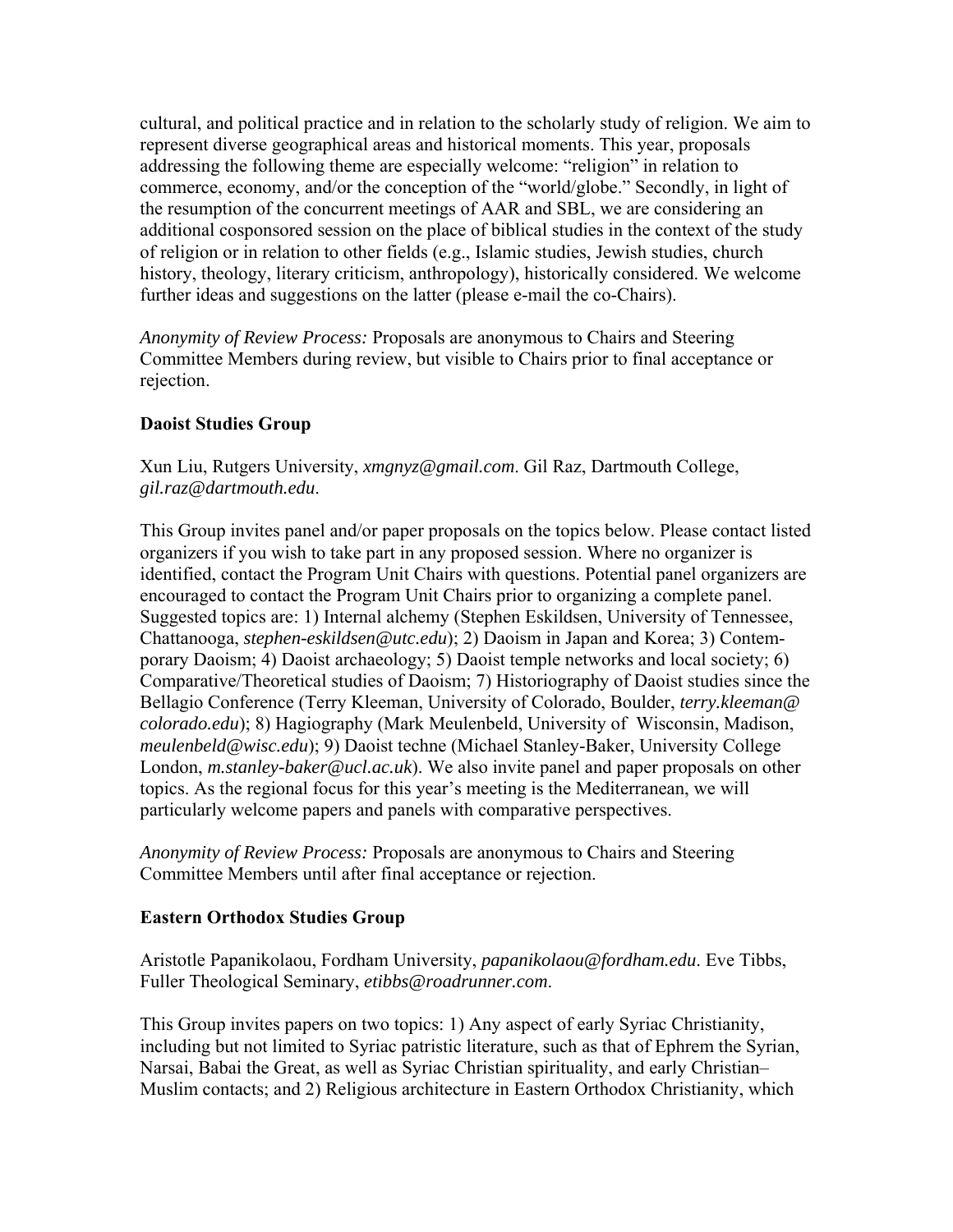could include historical, cultural, political, liturgical, and theological aspects of the church building and its interior elements, both ancient and contemporary.

*Anonymity of Review Process:* Proposals are anonymous to Chairs and Steering Committee Members during review, but visible to Chairs prior to final acceptance or rejection.

### **Ecclesiological Investigations Group**

Michael A. Fahey, Boston College, *michael.fahey@marquette.edu*. Gerard Mannion, University of San Diego, *ges.mannion@gmail.com*.

This Group invites papers that address one of the following topics and subthemes: 1) Ecclesiology and Islam — the historical and contemporary relationships between Islamic faith communities and churches; concepts of coexistence; multiple belonging; method in interfaith encounters; relations in the Middle East, Islamic states, and Christian-dominated states; comparative theological papers concerning religion and community' (à la Keith Ward's 2000 study); 2) Ecclesiology and church law reflections on the relationship between ecclesiology and church law in different denominations; particularly interactions with wider debates raised by Ladislas Orsy's *Receiving the Council: Theological and Canonical Insights and Debates* (Collegeville, MN: Liturgucal Press, 2009). Papers exploring analogous mechanisms of polity in other traditions; pertinent juridical reflections on the clerical abuse crises; Anglicanism's recent debates concerning order; and representation from marginal voices are also welcome; and 3) What is distinctive about Methodist ecclesiology? — formal expressions, practices, institutions, mission, and ministry from all branches of Wesleyan/Methodist family. Presentations from the perspectives of other traditions, especially those of ecumenical conversations — including bilateral dialogues — addressing Wesleyan/Methodist ecclesiological issues/problems posed by Methodist ecclesial practices/formulations are also sought (for a possible cosponsored session with the Wesleyan Studies Group).

*Anonymity of Review Process:* Proposer names are visible to Chairs and Steering Committee Members at all times. Having experimented with various processes, we find that full visibility enhances the inclusivity and diversity of the papers and speakers featured in our sessions.

# **Evangelical Theology Group**

Michael J. McClymond, Saint Louis University, *michael@slu.edu*. Joy J. Moore, Duke University, *jmoore@div.duke.edu*.

This Group invites paper and panel proposals on the following topics: 1) Nominations (and/or self-nominations) for participants in a panel discussion of Gerald McDermott, ed., *The Oxford Handbook to Evangelical Theology* (New York, NY: Oxford University Press, 2010). Nominations should address the potential panelist's interpretation of the current state of evangelical theology as suggested by the handbook. We seek a diversity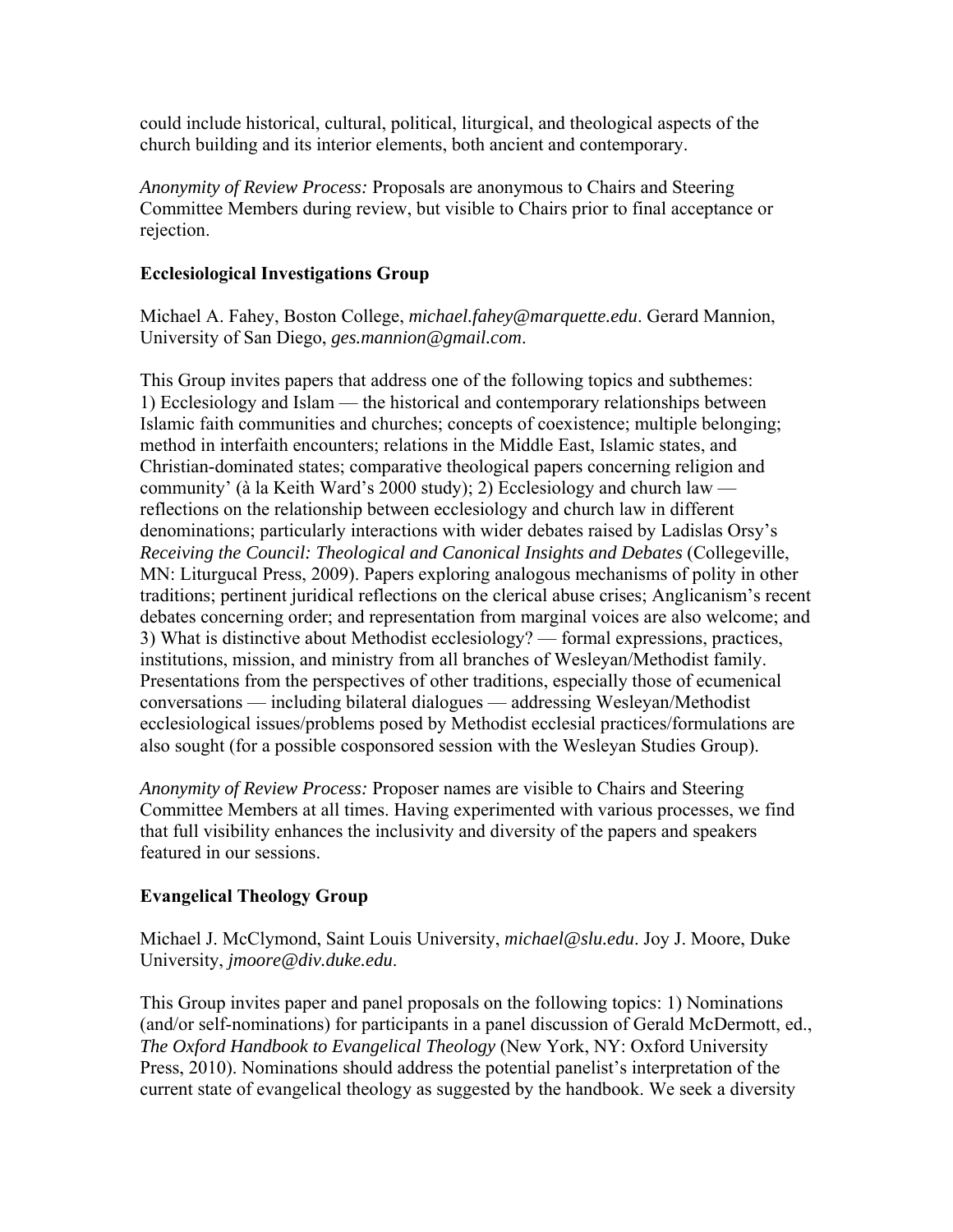of theological standpoints and viewpoints; 2) Recent or contemporary Christian music and the global praise and worship culture. Multimedia presentations are allowed and encouraged (for a possible cosponsored session with the Pentecostal Charismatic Movements Consultation); 3) Treating such topics as abstinence and abstinence education, antipornography, changing views of marital sexuality, cyber-sex, the impacts of social networking, the sex industry in feminist and/or evangelical views, human trafficking, and debates regarding sexual orientation (for a possible cosponsored session with the Evangelicalism and Contemporary Sexual Culture Group); and 4) Full panel proposals pertinent to the Group are allowed and will receive full consideration.

*Anonymity of Review Process:* Proposals are anonymous to Chairs and Steering Committee Members until after final acceptance or rejection.

# **Feminist Theory and Religious Reflection Group**

Rita M. Gross, University of Wisconsin, Eau Claire, *grossrm@uwec.edu*. Christine E. Gudorf, Florida International University, *gudorf@fiu.edu*.

This Group is interested in the development and analysis of feminist theory within religious studies. We especially welcome papers involving the 2011 geographical theme of the Mediterranean. Following that interest, we invite papers on the following topics: 1) Religion, gender theory, and development policies; 2) Emerging feminisms in global Pentecostal movements; 3) Women rethinking and rebuilding religious communities; 4) Feminism and disability studies; 5) Trafficking; 6) The feminization of migration; 7) Women in the United States military; 8) Independent proposals on appropriate topics; and 9) In conjunction with other Program Units, we seek papers for a session titled "Gender Theory, Intersectionality, and Justice." A complex array of social structures of inequality and oppression, both overt and internalized, sustain persistent patterns of injustice and, conversely, hegemony. We seek papers that expose the intricacy, convolution, and density at the intersections of gender theory and other postmodern discourses as they seek to articulate persuasive and powerful understandings of justice.

*Anonymity of Review Process:* Proposals are anonymous to Chairs and Steering Committee Members until after final acceptance or rejection.

# **Gay Men and Religion Group**

Randall Miller, Evelyn and Walter Haas Jr. Fund and Pacific School of Religion, *randall4015@hotmail.com*. J. Terry Todd, Drew University, *jtodd@drew.edu*.

This Group welcomes proposals for individual papers or panels on all topics related to LGBTQ identities from a wide variety of religious and theological perspectives and methodologies. Proposals for panels or performances outside of the typical academic paper format are also welcome. We are especially interested in proposals that explore theoretical approaches to the following topics: 1) LGBTQ performance art relating to religion, especially involving satire and transgression; 2) Gay or queer spiritual/religious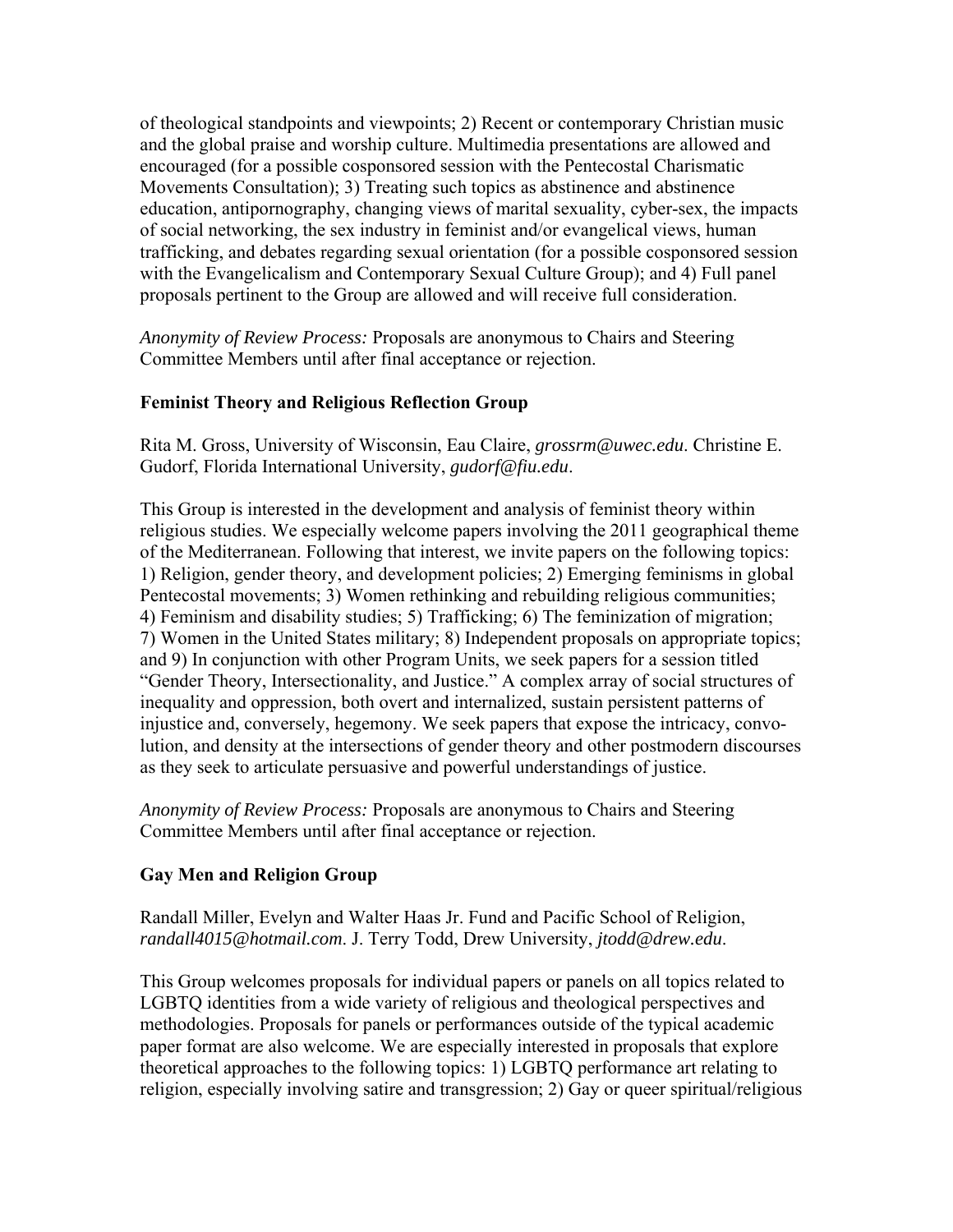utopias and their histories; 3) Exploring gay/queer aspects of the 2011 AAR regional focus on the Mediterranean; and 4) In conjunction with other Program Units, we seek papers for a session titled "Gender Theory, Intersectionality, and Justice." A complex array of social structures of inequality and oppression, both overt and internalized, sustain persistent patterns of injustice and, conversely, hegemony. We seek papers that expose the intricacy, convolution, and density at the intersections of gender theory and other postmodern discourses as they seek to articulate persuasive and powerful understandings of justice.

*Anonymity of Review Process:* Proposals are anonymous to Chairs and Steering Committee Members until after final acceptance or rejection.

# **Hinduism Group**

Timothy Lubin, Washington and Lee University, *lubint@wlu.edu*. Vijaya Nagarajan, University of San Francisco, *nagarajan@usfca.edu*.

This Group invites proposals on themes pertinent to understanding Hindu thought, practice, and culture in any of its forms and periods. Please contact listed organizers if you wish to take part in any proposed session. Suggested topics are: 1) Mughal bhakti (Patton Burchett, Columbia University, *pb2257@columbia.edu*); 2) Kali Yuga (Amy L. Allocco, Elon University, *aallocco@elon.edu*); 3) Portugal and India (John Hawley, Columbia University, *jsh3@columbia.edu*); 4) Study of Hinduism in Italy (John E. Cort, Denison University, *cort@denison.edu*); 5) Roundtable on Raimundo Panikkar (John E. Cort, Denison University, *cort@denison.edu*); 6) Teaching Hinduism through fiction (Nancy M. Martin, Chapman University, *nancy2martin@earthlink.*net); 7) Hindu theologies — classical and modern (Deepak Sarma, Case Western Reserve University, *deepak.sarma@case.edu*; and Timothy Lubin, Washington and Lee University, *lubint@ wlu.edu*); 8) Changing conceptions of Hindu communities (Joanne Punzo Waghorne, Syracuse University, *jpwaghor@syr.edu*); 9) Representations of Hindus and Muslims (Vijaya Nagarajan, University of San Francisco, *nagarajan@usfca.edu*); 10) Reevaluating the colonial "rupture" (James W. Laine, Macalester College, *laine@macalester. edu*); 11) The Ayodhya court ruling (Rupa Viswanath, University of Pennsylvania, *rv@sas.upenn.edu*); 12) Suicide (William P. Harman, University of Tennessee, Chattanooga, *william-harman@utc.edu*); 13) Hinduism in the Bay Area (Deepak Sarma, Case Western Reserve University, *deepak.sarma@case.edu*); 14) Gender and performance (Elaine Craddock, Southwestern University, *craddoce@southwestern.edu*); and 15) Children in Hinduism — for a possible cosponsored session with the Childhood Studies and Religion Consultation (John Wall, Rutgers University, *johnwall@camden. rutgers.edu*). Other topics are also welcome. Complete session proposals are preferred, but individual paper proposals may also be considered.

*Anonymity of Review Process:* Proposals are anonymous to Chairs and Steering Committee Members during review, but visible to Chairs prior to final acceptance or rejection.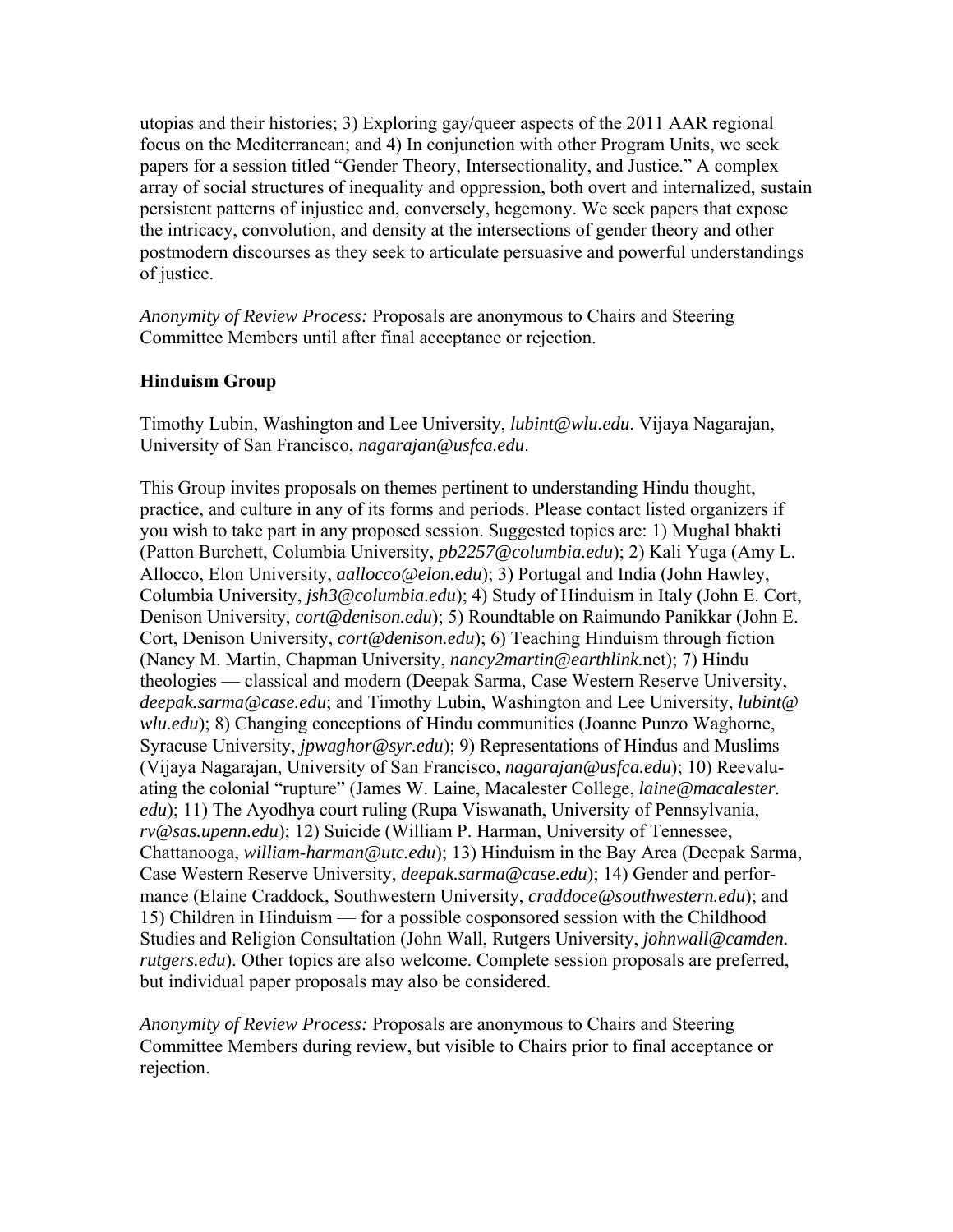### **Indigenous Religious Traditions Group**

Suzanne Owen, Leeds Trinity, *s.owen@leedstrinity.ac.uk*. Jace Weaver, University of Georgia, *jweaver@uga.edu*.

This Group invites submissions addressing the following topics: 1) Immigration and border issues and indigenous peoples, including recent actions concerning events on the United States–Mexican border and diasporas of indigenous peoples and religious traditions; 2) Linkages between and among indigenous peoples around the Pacific basin; 3) Sacred mountains — for a possible joint session with the Buddhism Section; and 4) Explorations of the connections among Indigenous, Chicana/o, Latina/o, and/or Ladina/o identities — for a possible cosponsored session with the Latina/o Critical and Comparative Studies Consultation. We also welcome papers on other themes dealing with indigenous traditions. Please direct inquiries to either Program Unit Co-chair.

*Anonymity of Review Process:* Proposals are anonymous to Chairs and Steering Committee Members during review, but visible to Chairs prior to final acceptance or rejection.

### **Islamic Mysticism Group**

Omid Safi, University of North Carolina, *omid@email.unc.edu*. Laury Silvers, University of Toronto, *lsilvers@gmail.com*.

This Group solicits paper and panel proposals with special attention paid to the following topics: 1) Islamic mysticism in Mediterranean cultures, including the Ottoman Empire; 2) Islamic mysticism as it engages with other religious or cultural traditions; 3) Islamic mysticism and the use of magic; 4) Sufism in American popular culture; and 5) Gender, sexuality, and the body in Islamic mysticism. Prearranged sessions and panel proposals for the ninety-minute format centered on one of the great primary sources or figures from the Mediterranean — such as Rumi or Ibn al-`Arabi — are highly encouraged. Please note that ninety-minute sessions or panels should have no more than three papers with a respondent. We also encourage prearranged sessions or panel proposals cosponsored outside the broader Islamic Mysticism Group for both session lengths. Prearranged session or panel proposals reflecting diversity in gender, ethnicity, theoretical method, and rank are highly sought.

*Anonymity of Review Process:* Proposals are anonymous to Chairs and Steering Committee Members during review, but visible to Chairs prior to final acceptance or rejection.

#### **Japanese Religions Group**

Barbara Ambros, University of North Carolina, Chapel Hill, *bambros@email.unc.edu*. Mark Rowe, McMaster University, *rowemar@mcmaster.ca*.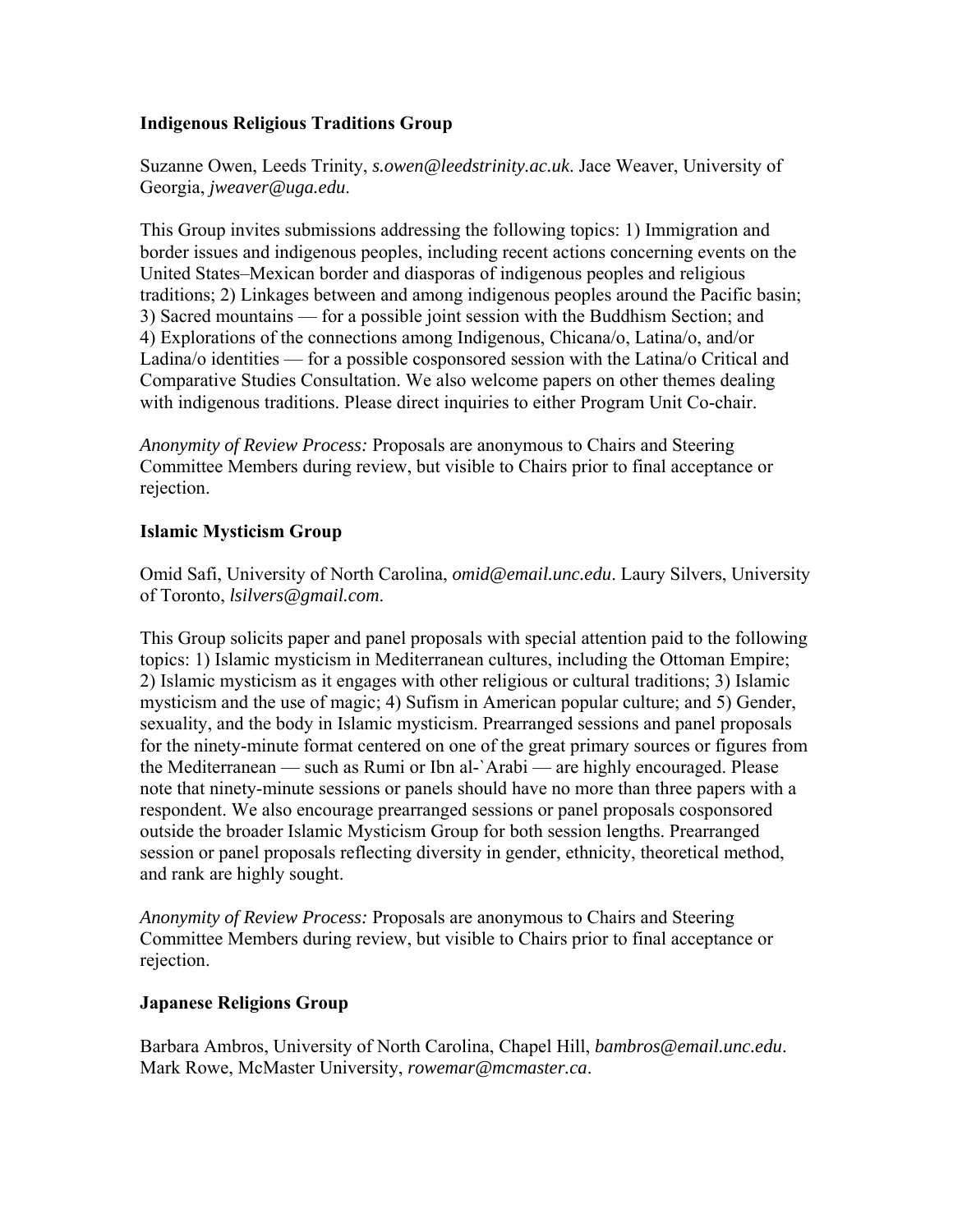This Group invites panel and individual paper proposals related to all aspects of Japanese religious practice and thought, both historical and contemporary. For 2011, we welcome proposals relating to, but not confined by, the following topics: 1) Japan and the Mediterranean (e.g., the sixteenth/seventeenth century encounter with Iberian Christianity, using the Mediterranean Sea as a model for Japanese religious flows across the Inland Sea/Sea of Japan); 2) Material/Visual culture; 3) Daoism/Onmyôdô; 4) Ethnography; 5) Spirituality in contemporary Japan; and 6) Concepts/Theories of religion in Japan. Panel proposals should include a panel abstract and individual paper abstracts submitted as a complete package by the panel organizer. Proposals that include explicit reflection on the study of religion more broadly are preferred. Creative formats — film, organized discussion, "workshop," etc. — are encouraged.

*Anonymity of Review Process:* Proposer names are visible to Chairs but anonymous to Steering Committee Members.

### **Kierkegaard, Religion, and Culture Group**

Stephen N. Dunning, University of Pennsylvania, *sdunning@sas.upenn.edu*. Sylvia Walsh, Stetson University, *sperkins6@cfl.rr.com*.

This Group invites proposals for three sessions on the following topics: 1) Kierkegaard, the religious imagination, and esthetics — throughout his authorship, Kierkegaard distinguishes rigorously between the religious and the esthetic. Yet he also holds that all religious speech, including that of the Bible, is metaphorical. We invite proposals that respond to the question of whether a proper esthetics can be developed in light of what Kierkegaard understands as the religious imagination; 2) Christology and Kierkegaard for a possible cosponsored session with the Christian Systematic Theology Section (please submit proposals to both units); and 3) Faith and knowledge in Kierkegaard are faith and knowledge mutually exclusive for Kierkegaard? If there is religious knowledge, how is it related to knowledge generally? How is the quest for knowledge linked to personal transformation for Kierkegaard? For a possible cosponsored session with the Philosophy of Religion Section. Adjudication is by a process of blind review.

*Anonymity of Review Process:* Proposer names are visible to Chairs but anonymous to Steering Committee Members.

#### **Korean Religions Group**

Timothy S. Lee, Brite Divinity School, *timsanglee@aol.com*. Jin Y. Park, American University, *jypark@american.edu*.

This Group invites papers dealing with Korean religions/spirituality in a trans-Pacific context. Eligible topics include: 1) Korean religions in North or South America (e.g., Korean Buddhism, Christianity, or new religions in North America); 2) North or South Americans' involvement in the religions of Korea (e.g., Canadian Presbyterian missionaries in Korea or European-American Sŏn [Zen] priests in Korea); 3) Trans-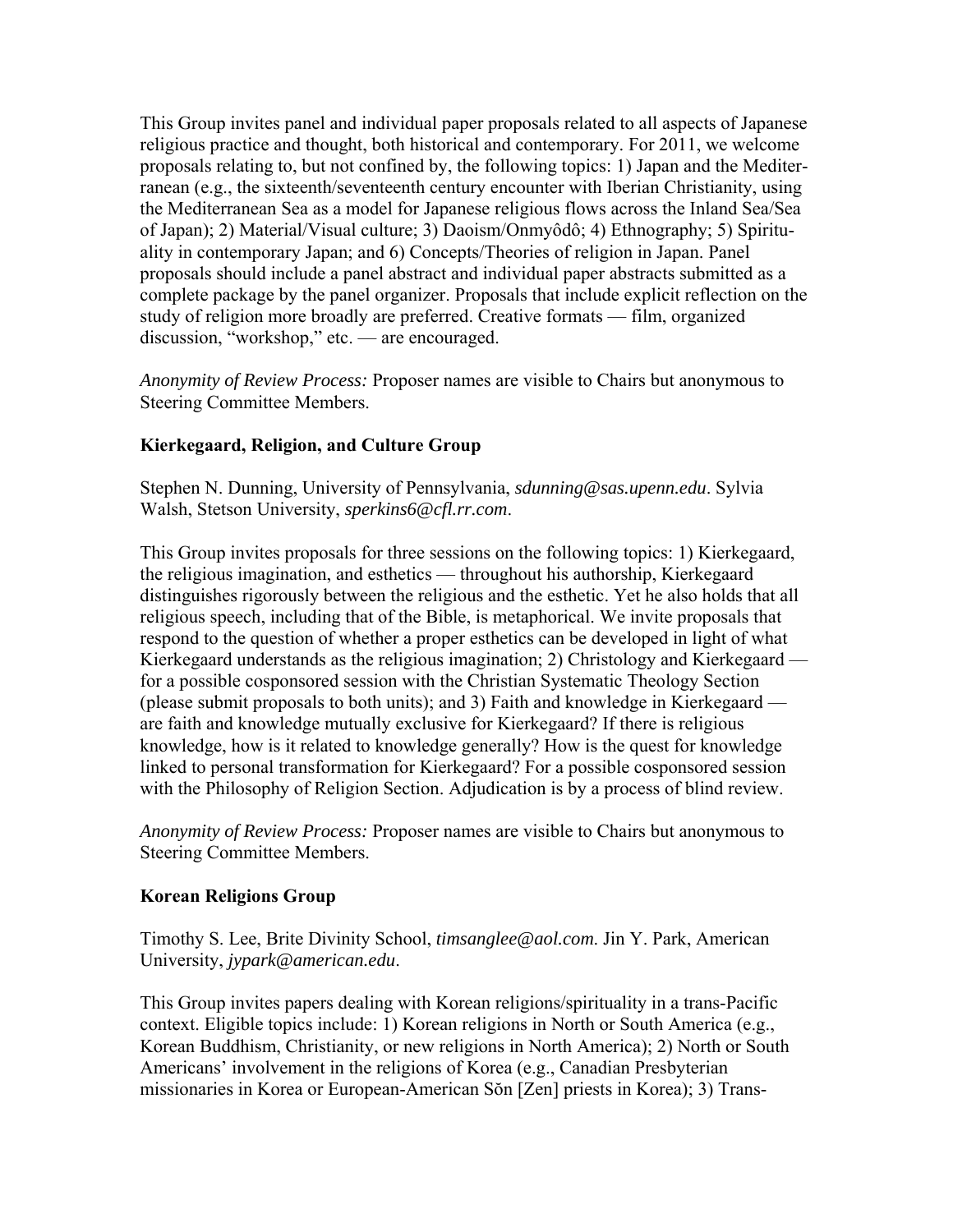Pacific aspects of Korean religions with respect to rituals, ethics, myths, doctrines, experience, or materiality; 4) Confucianism in a modern context — social/institutional, practical/ritual, ethical, narratives/mythic, doctrinal, material, and experiential dimensions of Confucianism as they are found in or outside modern East Asia (for a possible cosponsored session with the Confucian Traditions Group); 5) Confucian negotiations with modernity; e.g., "religionization" of Confucianism in Korea; 6) Tu Wei-ming's valorization of Confucian humanism; and 7) Confucianism's relations with other religions; e.g., Christianity.

*Anonymity of Review Process:* Proposer names are visible to Chairs but anonymous to Steering Committee Members.

# **Latina/o Religion, Culture, and Society Group**

Neomi De Anda, Loyola University, Chicago, *ndeanda@gmail.com*. Néstor Medina, Seminario Evangélico de Matanzas, Cuba, *Netto.Medina@utoronto.ca*.

This Group invites submissions addressing the following topics: 1) The ground-breaking work of Luis Rivera Pagán in many ways marks Latino/a trajectories in what is now considered postcolonial thought. From his classic *A Violent Evangelism: The Political and Religious Conquest of the Americas* (Louisville, KY: Westminster John Knox Press, 1992) through *Los sueños del ciervo: Perspecyivas Teologicas Desde el Caribe* (Quito, Ecuador: Equipo de Historia y Sociología del Protestantismo en Puerto Rico and Concilio Evangélico de Puerto Rico, 1995), his scholarship in English and in Spanish has been influential in theology, history, and the study of religion in Las Américas. This Group is seeking submissions that build upon the insights and direction Rivera Pagán's work has inspired over the past thirty years; 2) The movie *La Mission* (2009), staged in San Francisco, provides a unique opportunity to discuss religion, culture, and film at this year's Annual Meeting. From the low-rider cars to the father-son relationship taxed by harsh homosexual cultural stereotypes to the various signs of popular religiosity, this film provides a plethora of opportunities for engagement and thought. We are seeking submissions that discuss any aspect of this film in relationship to Latino/a religions, cultures, and societies; and 3) Individual papers and proposals on any topic related to Latina/o religion.

*Anonymity of Review Process:* Proposals are anonymous to Chairs and Steering Committee Members until after final acceptance or rejection.

# **Law, Religion, and Culture Group**

Kathleen M. Sands, University of Hawai'i, Manoa, *kmsands@hawaii.edu*. Tisa Wenger, Yale University, *tisa.wenger@yale.edu*.

This Group invites paper and panel proposals, including author-meets-reader panels, on any aspect of the cultural, historical, critical, and comparative study of the intersections of law and religion — including legal categories in religious traditions, the treatment of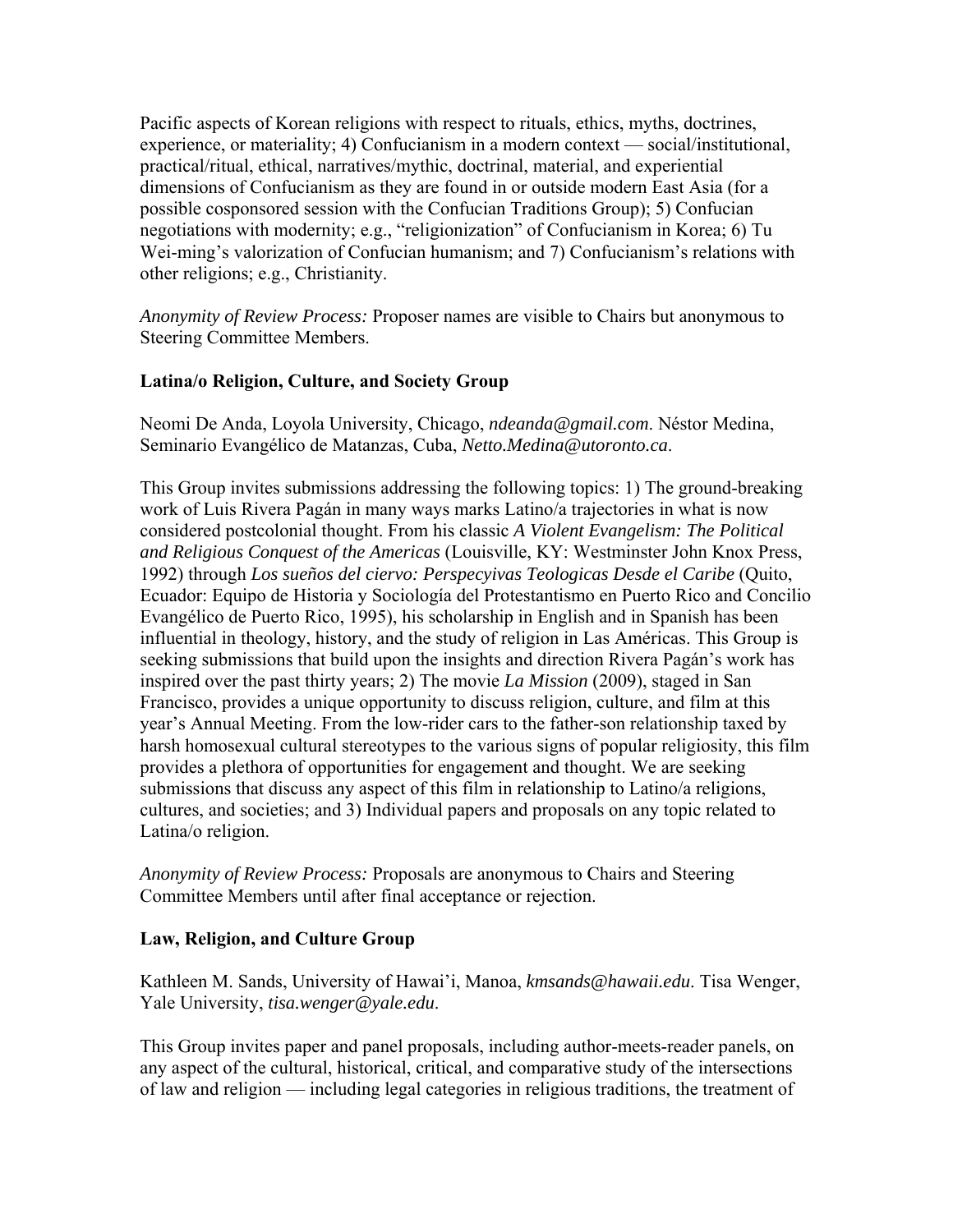religion within legal traditions, human rights and freedom of religion and belief. This year, we especially welcome submissions on the following themes: 1) Law, religion, and real property/land; 2) Discourses of sovereignty in comparative and cross-cultural perspectives; 3) Religion and the legalization of marijuana; and 4) In recognition of this year's international theme, we are seeking paper proposals for a session on religion and law in medieval Mediterranean contexts (for a possible cosponsored session with the Religion in Europe and the Mediterranean World, 500–1650 CE Consultation).

*Anonymity of Review Process:* Proposals are anonymous to Chairs and Steering Committee Members until after final acceptance or rejection.

### **Lesbian-Feminist Issues and Religion Group**

Marie Cartier, Claremont Graduate University, *ezmerelda@earthlink.net*. Yvonne Zimmerman, Methodist Theological School, Ohio, *yzimmerman@mtso.edu*.

This Group invites papers and complete panels that treat theoretical, methodological, and/or practical dimensions of the following themes: 1) On the history of, problematic within, or reclaiming of the concept of "woman-identified woman;" 2) Borderlands theorizing Lesbian feminism in and/or as borderlands in relation to Gloria Anzaldua's work on borderlands; 3) Queer eclipses — has "queer" eclipsed the relevance of gendered sexual identities (i.e., lesbian and gay)? Of feminism? How is the category of "queer" itself subject to eclipse?; 4) Lesbian feminist theorizing of terrorism and responses to terrorism; 5) Ethics, grammar, discourses, models, and/or experiences of lesbian-feminist sexualities in non-Christian religion; and 6) Engagements with queering disabilities studies (for a possible cosponsored session with the Religion and Disability Studies Group).

*Anonymity of Review Process:* Proposals are anonymous to Chairs and Steering Committee Members until after final acceptance or rejection.

#### **Men, Masculinities, and Religions Group**

Robert A. Atkins, Grace United Methodist Church, Naperville, IL, *BobAtkins@alumni.northwestern.edu*. Garth Kasimu Baker-Fletcher, Texas College, *gfletcher@texascollege.edu*.

How do we account for different (sometimes conflicting) forms of postmodern masculinities arising in various communities? This Group seeks papers that utilize various theoretical and/or social scientific research methodologies to describe and elucidate the performance of masculinities with critical analysis in the framework of gender, queer, and postcolonial theories. We seek presentations of inclusive, mature, and innovative models of masculinities for critical men's studies in religion integrating the work of men from all different social, ethnic, religious, linguistic, class, and sexual identities. And, in conjunction with other Program Units, we seek papers for a session titled, "Gender Theory, Intersectionality, and Justice." A complex array of social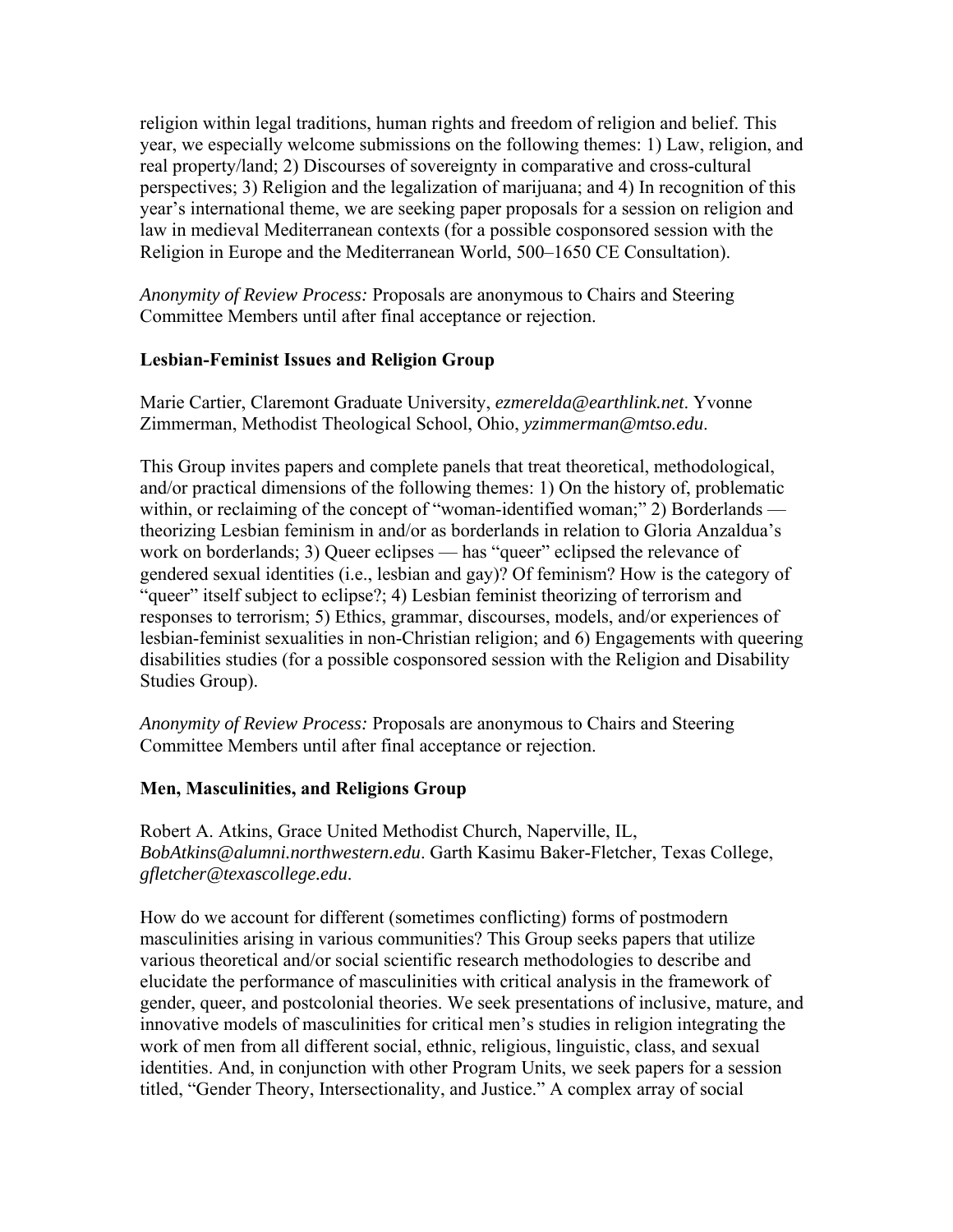structures of inequality and oppression, both overt and internalized, sustain persistent patterns of injustice and, conversely, hegemony. We seek papers that expose the intricacy, convolution, and density at the intersections of gender theory and other postmodern discourses as they seek to articulate persuasive and powerful understandings of justice.

*Anonymity of Review Process:* Proposer names are visible to Chairs but anonymous to Steering Committee Members.

# **Mysticism Group**

Thomas Cattoi, Graduate Theological Union, *tcattoi@jstb.edu*. Laura Weed, College of Saint Rose, *weedl@strose.edu*.

This Group takes a cross-cultural and interdisciplinary approach to the study of religious experience. We welcome paper and panel proposals on any topic in the study of mysticism, including papers on methodological approaches. We are especially interested in the following topics: 1) Mystical ways of knowing (for a possible cosponsored session with the Pragmatism and Empiricism in American Religious Thought Group); 2) Mysticism and ritual — rite, mantra, mudra, mandala (for a possible cosponsored session with the *Journal of Interreligious Dialogue*); 3) Mysticism, music, and trance (for a possible cosponsored session with the Music and Religion Consultation); 4) Mysticism and Zohar; 5) Mysticism and language, or literature; and 6) Mysticism and personality formation.

*Anonymity of Review Process:* Proposals are anonymous to Chairs and Steering Committee Members during review, but visible to Chairs prior to final acceptance or rejection.

# **Native Traditions in the Americas Group**

Mary C. Churchill, Sonoma State University, *marycchurchill@gmail.com*. Michael Zogry, University of Kansas, *mzogry@ku.edu*.

This Group invites individual paper and group proposals on any aspect of Native traditions in the Americas — North, Central, and South. We especially encourage proposals in the following areas: 1) Specific roles of Mediterranean nations — Spain, France, and Italy — and institutions (e.g., papacy) in the colonization of the Americas; 2) Christian Doctrine of Discovery; 3) California Indians, including but not limited to such topics as religious freedom, sovereignty, state/national/tribal borders, land rights, indigenous traditions and languages, and urban Indians; 4) Indigeneity in California (indigenous peoples of the Americas in California, such as the Mayan and Zapotec peoples); 5) Native traditions of the Americas along the Pacific Coast, including Alaska and the Pacific Northwest and Central and South America; and 6) Teaching about Native traditions in the Americas, including the undergraduate introductory/survey course (for a possible cosponsored session with the Teaching Religion Section).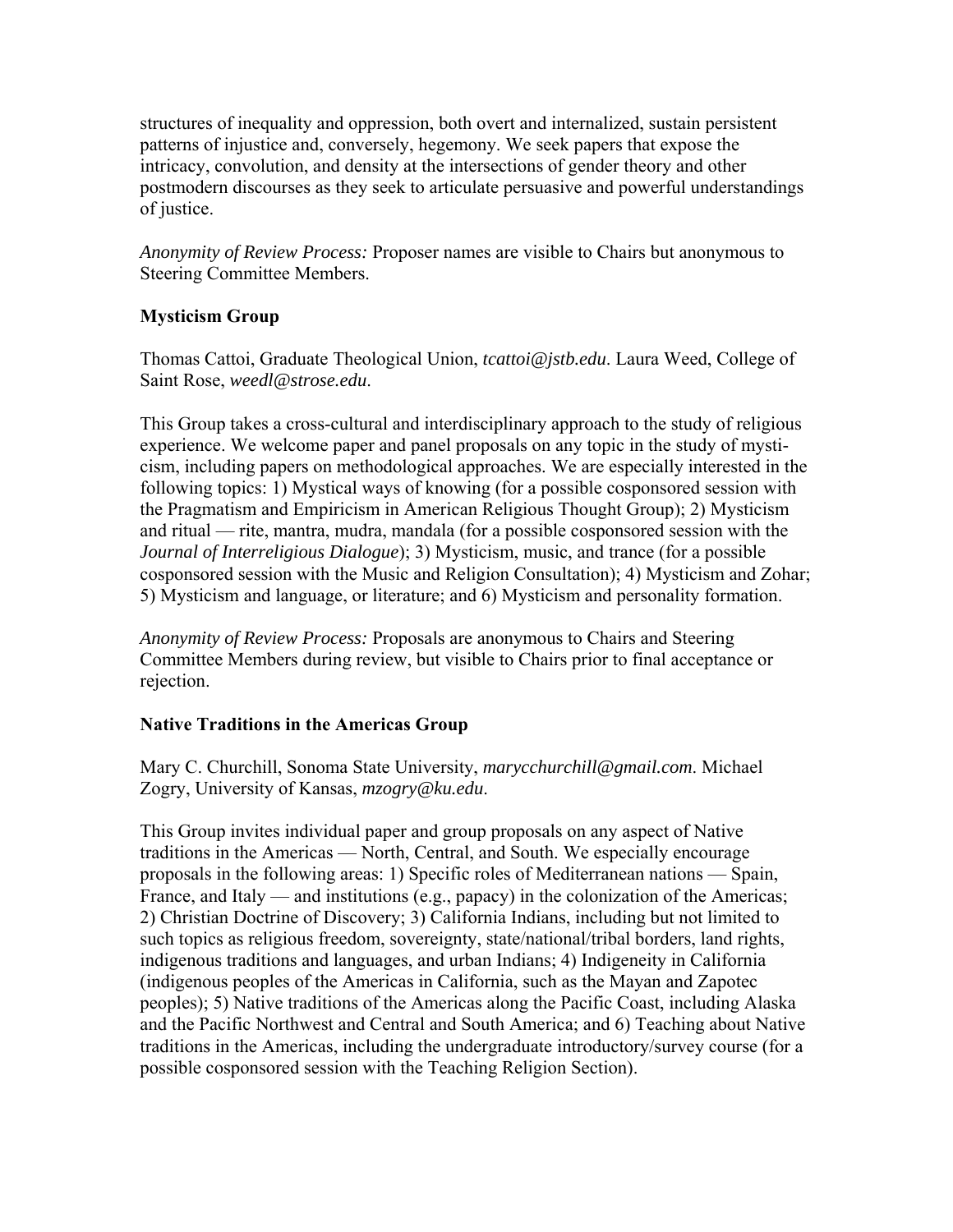*Anonymity of Review Process:* Proposer names are visible to Chairs but anonymous to Steering Committee Members.

### **New Religious Movements Group**

Marie W. Dallam, University of Oklahoma, *mwdallam@ou.edu*.

This Group seeks to advance the study of new religions through discussions of theory and method as well as through substantive examination of new religious forms. This year, we welcome proposals for papers or panels that correspond with any of the following areas: 1) New religions of the Pacific Rim; 2) Fresh discussions of conspiracy theory; 3) New Christianities of the West Coast (for a possible cosponsored session with the History of Christianity Section); 4) The appropriation of secular and/or popular culture by new religious movements; and 5) As always, we invite proposals for any aspect of study in new religions. Papers will be ranked and selected using a blind review process.

*Anonymity of Review Process:* Proposer names are visible to Chairs but anonymous to Steering Committee Members.

### **Nineteenth Century Theology Group**

Lori K. Pearson, Carleton College, *lpearson@carleton.edu*.

This Group focuses on major themes, thinkers, and movements in nineteenth century religious thought and theology, and on the relation of religious thought to its historical, political, and cultural contexts. Papers are invited on, but not limited to, the following topics: 1) Religious thought and the nineteenth century novel — how is nineteenth century religious thought reflected in important nineteenth century novels, and how have these novels influenced the history of modern religious thought? (for a possible cosponsored session with the Arts, Literature, and Religion Section); 2) Nineteenth century women's biblical interpretation — the reception and uses of historical–critical methods and concepts of progressive revelation among nineteenth century women interpreters of the Bible. Papers may focus on influential women, or on the uses of scripture by women involved in political struggles and cultural movements of the time (for a possible cosponsored session with the SBL Recovering Female Interpreters of the Bible Group); and 3) "Oriental religions" and "mystery cults" in their interaction with early Christianity in the work of Franz Cumont and his contemporaries.

*Anonymity of Review Process:* Proposer names are visible to Chairs but anonymous to Steering Committee Members.

#### **Platonism and Neoplatonism Group**

Douglas Hedley, University of Cambridge, *rdh26@cam.ac.uk*. John Peter Kenney, Saint Michael's College, *jkenney@smcvt.edu*.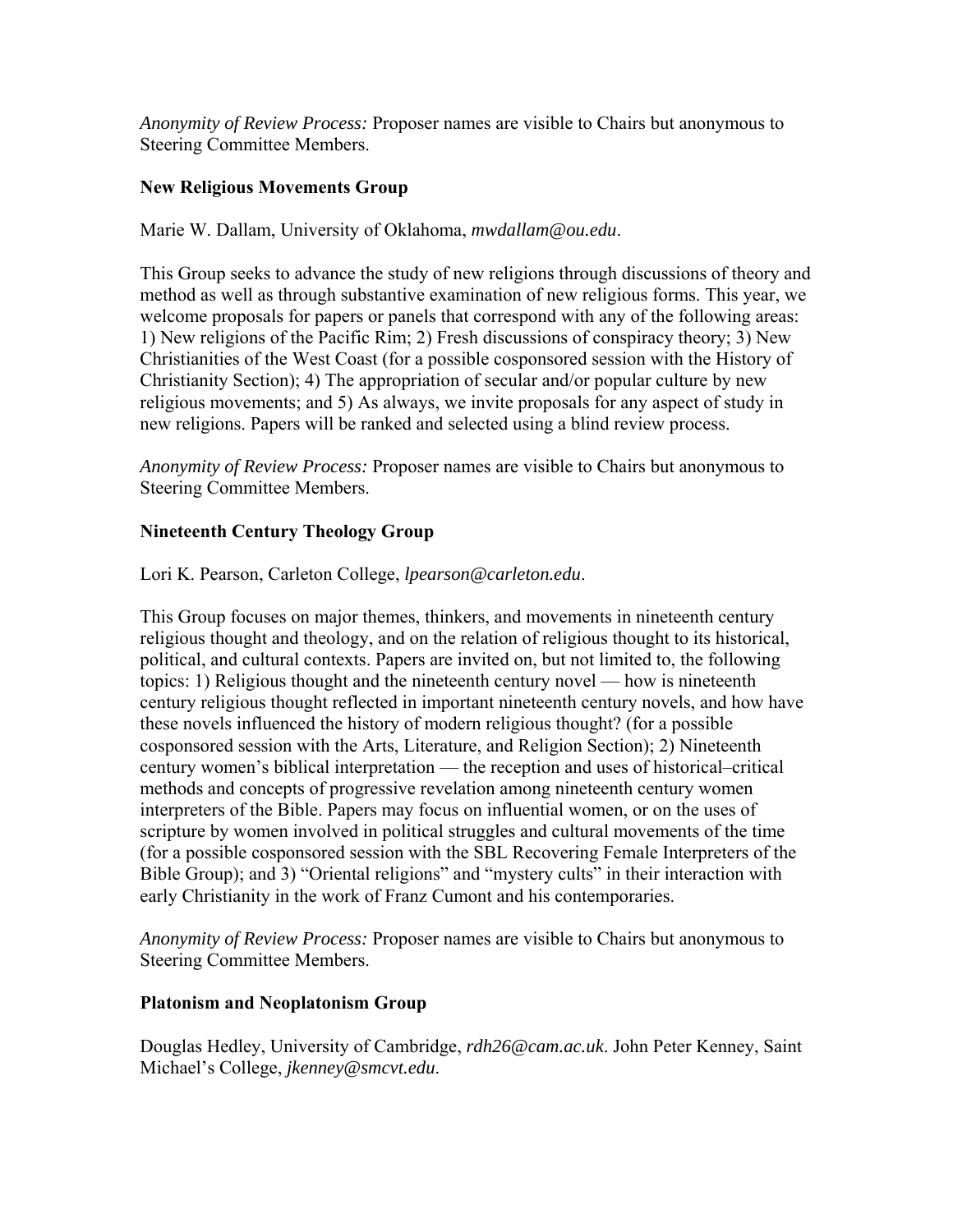A central metaphysical issue in the Platonic tradition is identity and difference. Papers are invited that explore the following topics: 1) Conceptions of divine unity and the inner life of the One; 2) Theories of hypostatic levels; 3) Accounts of personal identity in reference to the intelligibles; and 4) The role of the body in the assertion of difference. The Group encourages studies that explore the resources of the ancient Platonic tradition as well as later Jewish, Christian, and Islamic Neoplatonism.

*Anonymity of Review Process:* Proposals are anonymous to Chairs and Steering Committee Members during review, but visible to Chairs prior to final acceptance or rejection.

# **Practical Theology Group**

Mary McClintock Fulkerson, Duke University, *mfulkerson@div.duke.edu*. Joyce Ann Mercer, Virginia Theological Seminary, *jmercer@vts.edu*.

This Group invites papers or panels in two areas: 1) Current issues in qualitative approaches to the study of religion, communities of faith, and religious practices. Topics include, but are not limited to, researcher reflexivity and ways of accounting for the researcher's self in the study of religious practices; similarities and differences in various qualitative research practices, such as participatory action research and ethnography by sociologists and by practical theologians; and issues stemming from research in cultural contexts of difference (for a possible cosponsored session with the Religion and the Social Sciences Section); and 2) Practical theology, economics, and class relations; in particular, joblessness, the phenomenon of "economic refugees," and/or shifts in class identities; global economic instability and the reshaping of religious practices and communities; the economy of the academy, labor practices of the academy, and the lives of education workers; practical theology and the workplace; and labor/worker justice.

*Anonymity of Review Process:* Proposals are anonymous to Chairs and Steering Committee Members during review, but visible to Chairs prior to final acceptance or rejection.

# **Pragmatism and Empiricism in American Religious Thought Group**

Beth Eddy, Worcester Polytechnic Institute, *bleddy@wpi.edu*. Eddie S. Glaude, Princeton University, *esglaude@princeton.edu*.

This Group invites submissions addressing the following topics: 1) The Group recognizes the various debates around climate change. What might pragmatism have to offer to how we think about the enviroment? What is the relationship between pragmatism and ecology?; 2) The complex intersection of pragmatism and feminism; 3) Cornel West described his contribution to the tradition of pragmatism as prophetic pragmatism. We invite papers that examine the relation between the "prophetic" and the "pragmatic": 4) The "mystical ways of knowing" and pragmatism; and 5) Pragmatism and empiricism. Panel proposals are also welcome.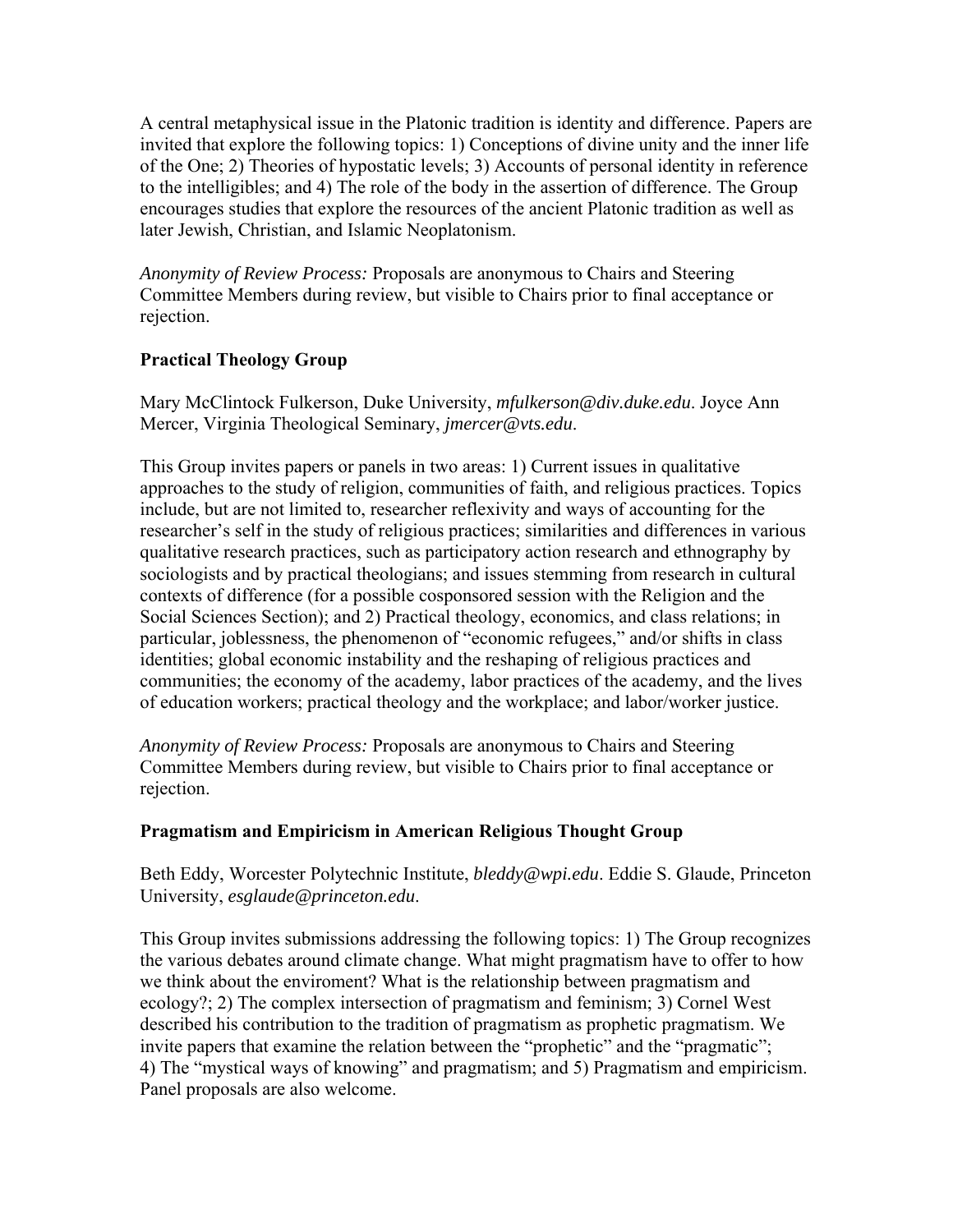*Anonymity of Review Process:* Proposer names are visible to Chairs and Steering Committee Members at all times.

# **Psychology, Culture, and Religion Group**

Kirk A. Bingaman, Fordham University, *bingaman@fordham.edu*. Hetty Zock, University of Groningen, *t.h.zock@rug.nl*.

This Group welcomes proposals on the following themes: 1) The mourning of the American dream — psychological and religious dimensions of the economic malaise (for a possible cosponsored session with the Religion and the Social Sciences Section); 2) Where is middle-earth (Medi-terranean)? Centrality, marginality, and intercultural dynamics in psychology and religion; and 3) Primate studies and evolutionary psychology — what has religion got to do with it? The Group also welcomes proposals on other themes dealing with psychology, culture, and religion.

*Anonymity of Review Process:* Proposals are anonymous to Chairs and Steering Committee Members during review, but visible to Chairs prior to final acceptance or rejection.

# **Qur'an Group**

Anna M. Gade, University of Wisconsin, Madison, *amgade@wisc.edu*. Gordon D. Newby, Emory University, *gdnewby@emory.edu*.

This Group invites proposals on the academic study of the Qur'an. Topics include: 1) Analysis of Qur'anic text; 2) History of the interpretation of the Qur'an; 3) Recitation/ performative aspects of the Qur'an; 4) Artistic aspects of the Qur'an; 5) Relationship of the Qur'an to other scriptures/traditions; and 6) Textual criticism and the historical/ textual milieu of the Qur'an. We especially welcome proposals that have a pedagogical focus designed to educate members of the AAR on incorporating material about the Qur'an into their existing courses. For 2011, we invite topics related to the Mediterranean, the theme of social justice, non-Arabic tafsir, and tafsir found in atypical genres. Successful proposals will reflect theoretical and methodological sophistication as well as innovative examinations of Islamic societies and texts. All prearranged sessions should consider the gender and seniority diversity of participants. Respondents are essential. Innovative interactive formats and multimedia presentations are welcome.

*Anonymity of Review Process:* Proposer names are visible to Chairs but anonymous to Steering Committee Members.

# **Reformed Theology and History Group**

Martha L. Moore-Keish, Columbia Theological Seminary, *keishm@ctsnet.edu*. Kang-Yup Na, Westminster College, *nak@westminster.edu*.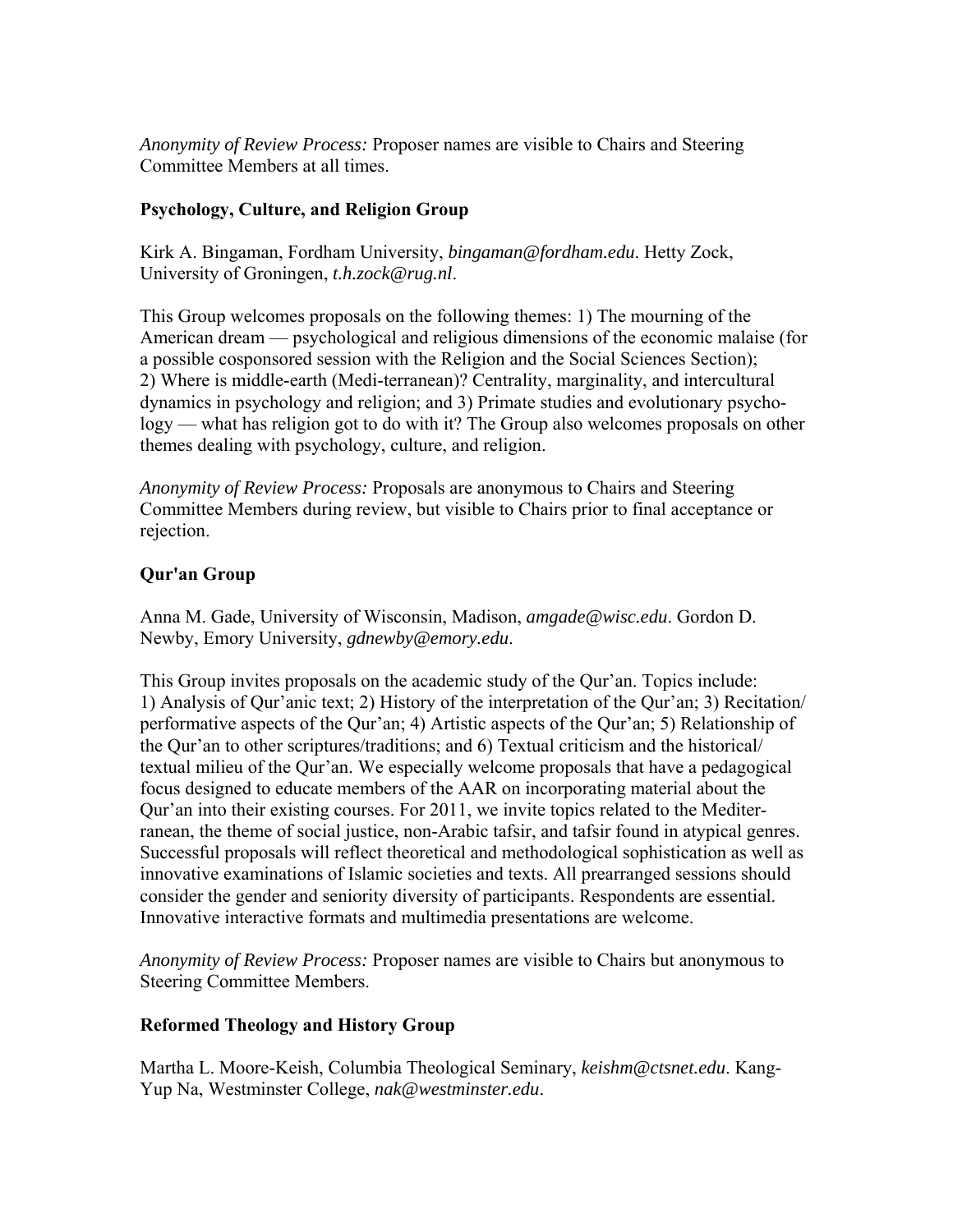This Group invites proposals on the theme of Reformed public theology and/or Reformed apologetics. Papers may be historical or theological in nature. The best contributions will ordinarily be constructive and not merely descriptive. Possible themes include: 1) Historically speaking, when and how have Christian believers in the Reformed tradition engaged in public discourse? When and how have they defended the value of their faith/religious convictions?; 2) Theologically speaking, why do some understand "Reformed apologetics" to be an oxymoron? What is a Reformed theological basis for apologetic and/or public theology?; and 3) What exactly do Reformed traditions have to contribute to the world at large, both in representing themselves to others and in addressing issues in a broad public arena?

*Anonymity of Review Process:* Proposals are anonymous to Chairs and Steering Committee Members until after final acceptance or rejection.

# **Religion and Disability Studies Group**

Devorah Greenstein, Starr King School for the Ministry, *devorahgreenstein@gmail.com*. Julia Watts Belser, Missouri State University, *juliawattsbelser@missouristate.edu*.

This Group invites proposals in all areas related to disability and religion. We are particularly interested in the following topics: 1) The San Francisco Bay Area, including connections with the history and development of disability rights and the Independent Living Movement, which began in Berkeley; 2) Bringing disability studies perspectives to particular disciplines within religious studies, including textual studies, historical studies of religion, comparative religion, and theology; 3) Issues of theological anthropology and discourses of vulnerability, and/or Deborah Creamer's *Disability and Christian Theology: Embodied Limits and Constructive Possibilities* (New York, NY: Oxford University Press, 2008); 4) Proposals related to conscience/dissent, violence, microaggressions, and the use of language/metaphor; and 5) Proposals examining the queering of disability studies and religion (for a possible cosponsored session with the Lesbian-Feminist Issues and Religion Group).

*Anonymity of Review Process:* Proposer names are visible to Chairs but anonymous to Steering Committee Members.

#### **Religion and Ecology Group**

Whitney Bauman, Florida International University, *whitneyabauman@mac.com*. A. Whitney Sanford, University of Florida, *wsanford@ufl.edu*.

This Group seeks papers on the following topics: 1) Religious environmental imaginations, histories, and movements relating to San Francisco and California such as radical environmentalism in the West (e.g., Edward Abbey and Earth First!), bioregionalism, eco-utopias, revisiting John Muir's religiosity, queer ecologies, and ecology and disaster; 2) The ecological in-between — exploring our relationships with everyday technology,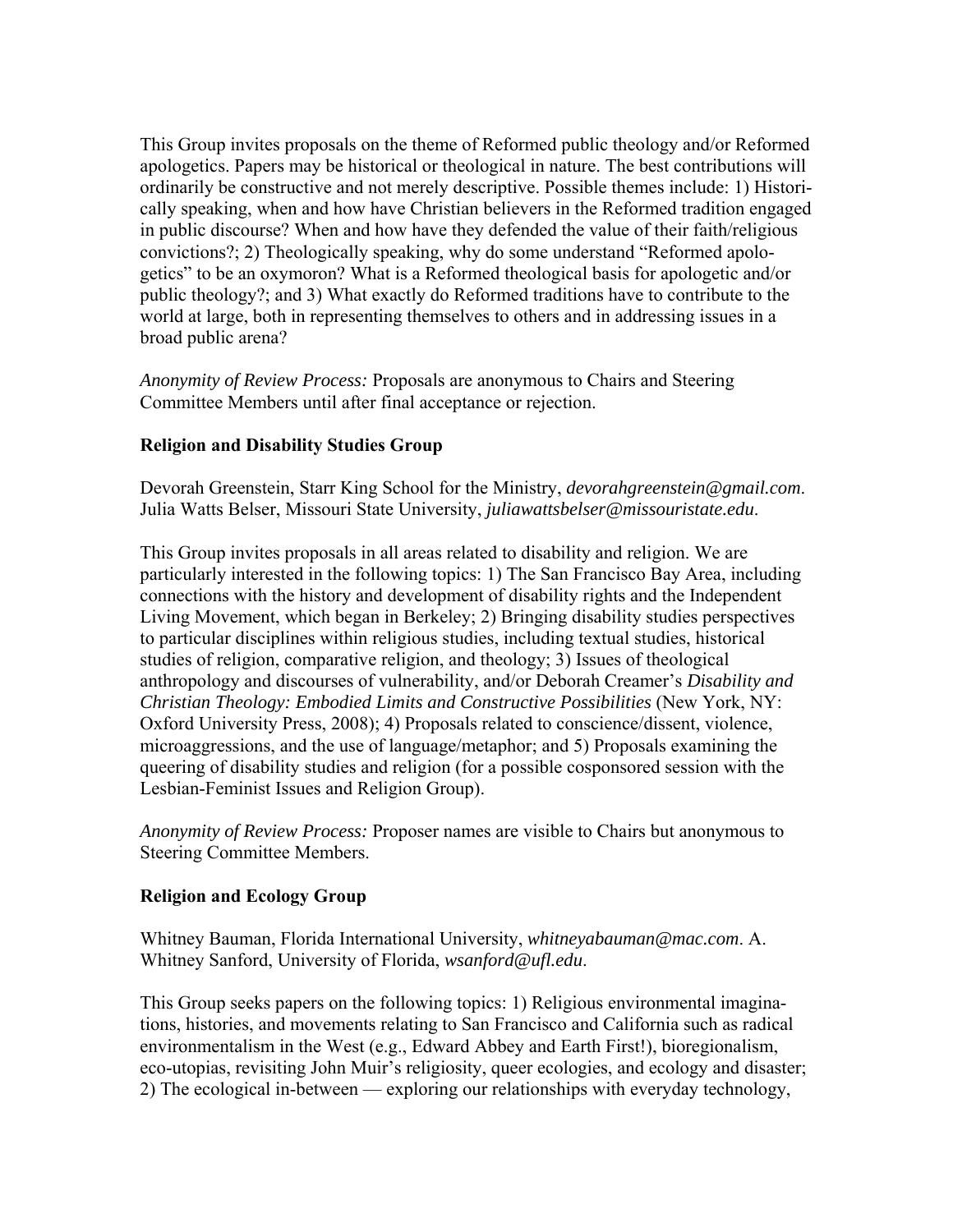exploring the ambiguous ethical stance of living toward a different ecological future from within consumer worlds, exploring the concept of "saving nature" while recognizing that nature is always in transformation, and exploring pets, working animals, gardens, and other nonhuman identities "in between" domestic/cultivated and wild; and 3) Ecological hermeneutics, ecosemiotics, and ecocriticism (for a possible cosponsored session with the SBL Ecological Hermeneutics Section) — multireligious, critical reflection on the ecohermeneutics of religious texts (such as the ecobible series); race, gender, and the hermeneutics of "nature"; and the "environmental movement."

*Anonymity of Review Process:* Proposals are anonymous to Chairs and Steering Committee Members during review, but visible to Chairs prior to final acceptance or rejection.

# **Religion and Popular Culture Group**

Lisle Dalton, Hartwick College, *DaltonL@Hartwick.edu*. Gregory Grieve, University of North Carolina, Greensboro, *gpgrieve@uncg.edu*.

This Group invites both organized sessions and individual paper proposals that explore the intersections of religion and popular culture. We strongly encourage presentation formats that foster interactive environments and provide creative alternatives to the conventional reading of papers. This year, we encourage presentations that examine the following areas: 1) Video games; 2) Politics and myth-making; 3) Religion and popular culture before Gutenberg; 4) Ethics in popular culture; 5) Teaching religion and popular culture; 6) Transmedia storytelling; 7) Religious branding; 8) Race, ethnicity, and crosscultural consumption of popular culture; 9) Islam and popular culture; 10) Childhood (for a possible cosponsored session with the Childhood Studies and Religion Consultation); and 11) Finally, we offer an open call for any other topics dealing with religion and popular culture, especially proposals that address the relevance of popular culture studies for larger theoretical and methodical issues in the field of religious studies.

*Anonymity of Review Process:* Proposals are anonymous to Chairs and Steering Committee Members during review, but visible to Chairs prior to final acceptance or rejection.

# **Religion in Latin America and the Caribbean Group**

Jorge A. Aquino, University of San Francisco, *aquino.jorge@gmail.com*. Jennifer Scheper Hughes, University of California, Riverside, *jhughes@ucr.edu*.

This Group seeks papers and/or panels on the following themes: 1) In honor of San Francisco — Latino/a religions in the global city, including new ways of constituting Latin American religions in diaspora, the intersection of sexual identities and transnational religious identities as expressed in LGBTQ migrant communities, etc.; 2) Material religion — materiality and the religious object in theory and practice; 3) The religious marketplace in Latino/a America, including critical approaches to the metaphor of the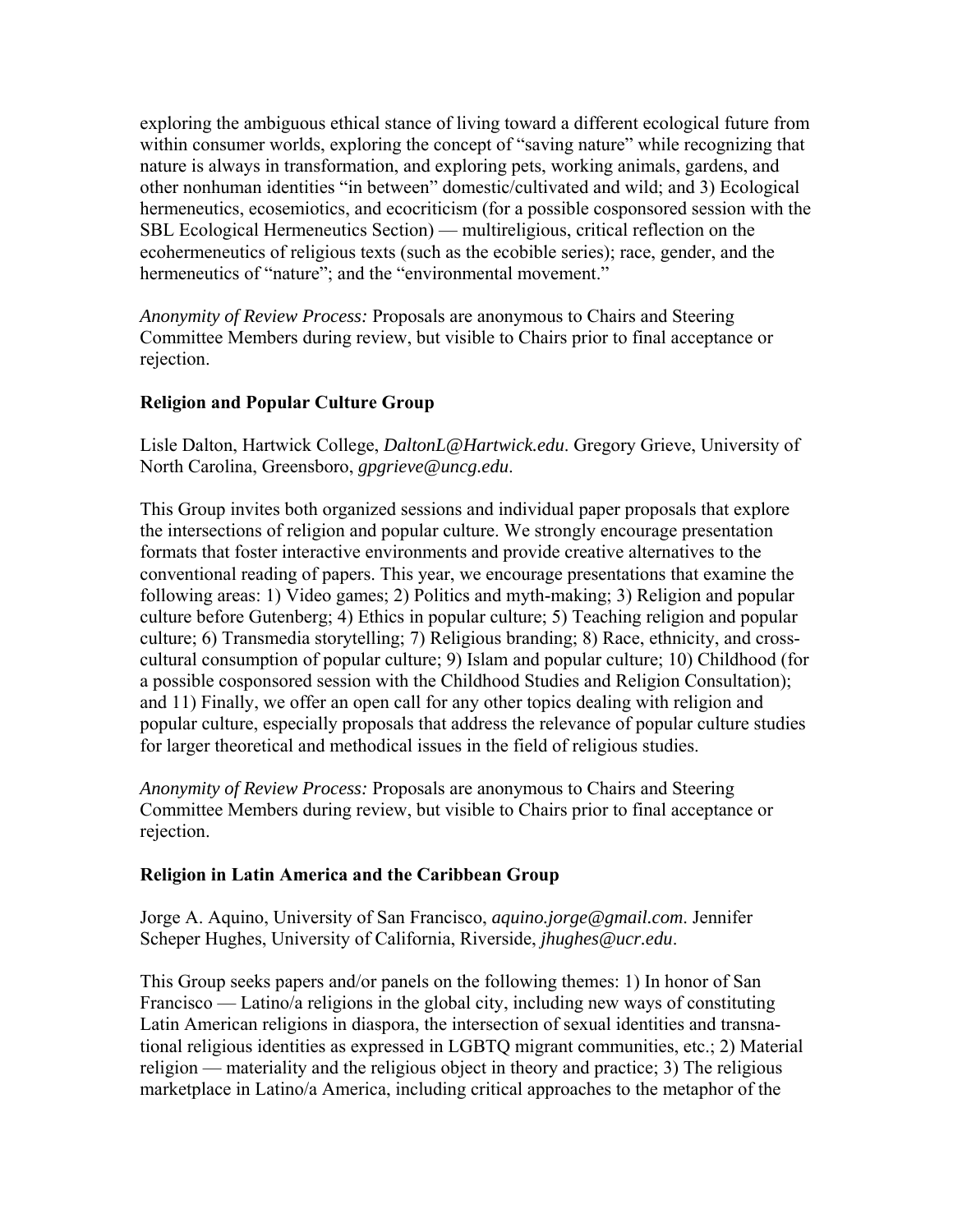"market"; and 4) Religion and the traffic in drugs, including narco-religion, narco-saints, gang violence, and the role of churches in the drug wars and models for "recovery."

*Anonymity of Review Process:* Proposer names are visible to Chairs but anonymous to Steering Committee Members.

# **Religion, Film, and Visual Culture Group**

John Lyden, Grand View University, *johnclyden@gmail.com*. Rachel Wagner, Ithaca College, *rwagner@ithaca.edu*.

This Group seeks paper or panel proposals that reflect on the study of religion, film, and visual culture in regards to: 1) The religious and ethical value(s) of Hollywood (and other California-made) films; 2) GLBT cinema; 3) World cinema, especially Mediterranean cinema; 4) Clint Eastwood's oeuvre; 5) Intercultural filmmaking (immigrant filmmakers in the United States); 6) The production, consumption, and reception of film; 7) Methodology and definitions of "religion" and "culture;" 8) The bodily/sensory experience of film created through the use of elements such as sound, editing, and music; and 9) Religion, film, and Rene Girard's mimetic theory, exploring sacrificial and/or antisacrificial expressions of the mimetic mechanism in film, and/or looking at mimesis in terms of plot and/or film aesthetics (for a possible cosponsored session with the Colloquium on Violence and Religion). We will also consider individual or panel proposals on other topics.

*Anonymity of Review Process:* Proposer names are visible to Chairs but anonymous to Steering Committee Members.

# **Religion, Holocaust, and Genocide Group**

Liora Gubkin, California State University, Bakersfield, *lgubkin@csub.edu*. Sarah K. Pinnock, Trinity University, *sarah.pinnock@trinity.edu*.

This Group is seeking individual paper or panel proposals on the following topics: 1) Ethics and the limits of Holocaust representation, continuing our discussion of artistic license, culpable distortions, and Holocaust revisioning; 2) Critical reflections on Michael Rothberg's *Multidirectional Memory: Remembering the Holocaust in the Age of Decolonization* (Palo Alto, CA: Stanford University Press, 2009) that address how we move beyond competing memories of genocide, racism, and colonialism, with a response by the author; 3) Mutual perceptions of the Holocaust in the Muslim world and/or the Holocaust in the Mediterranean world (for a possible cosponsored session with the Study of Islam Section); 4) Proposals related to conscience/dissent, violence, microaggressions, and the use of language/metaphor; and 5) Proposals examining the queering of disability studies and religion (for a possible cosponsored session with the Lesbian-Feminist Issues and Religion Group).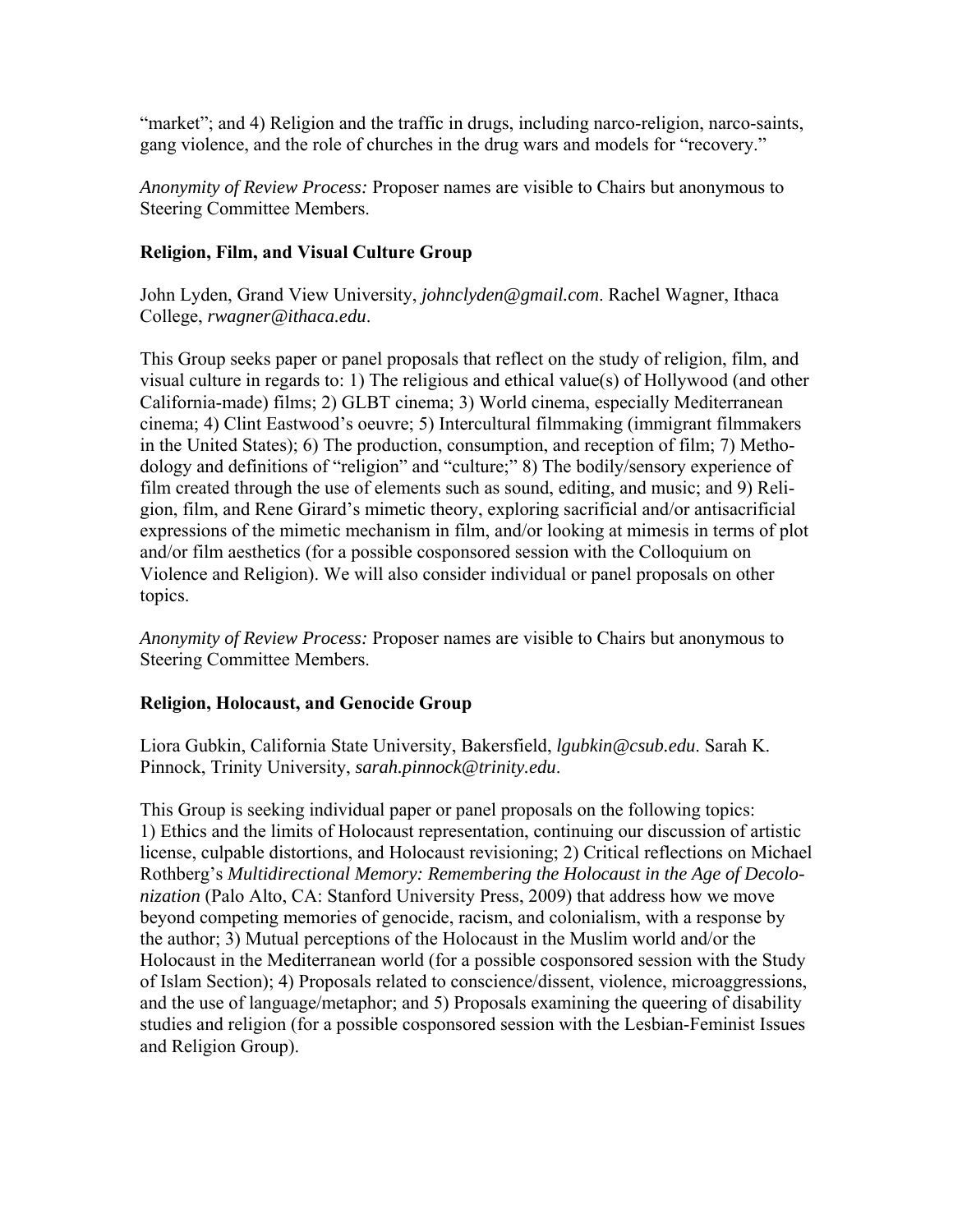*Anonymity of Review Process:* Proposals are anonymous to Chairs and Steering Committee Members during review, but visible to Chairs prior to final acceptance or rejection.

### **Religion, Media, and Culture Group**

Lynn Schofield Clark, University of Denver, *Lynn.Clark@du.edu*. Jenna Tiitsman, University of North Carolina, Chapel Hill, *jennatii@gmail.com*.

This Group invites proposals exploring the intersections between media and religion in contemporary and historical contexts. Thematically coherent panels as well as papers are encouraged. We welcome submissions that address the overall international focus of the Mediterranean. We are also particularly interested in receiving proposals related to the following topics: 1) Truth, truthiness, *Fox News*, satire, and embarrassment in relation to media and religion; 2) Aesthetics and embodiment in the religious uses of media; 3) Religion and ideology in the Silicon Valley computer industry; and 4) Migration, immigration, and mobile media. Multi- or cross-disciplinary approaches to these topics are highly sought. Innovative interactive formats and media-rich presentations are welcome.

*Anonymity of Review Process:* Proposals are anonymous to Chairs and Steering Committee Members until after final acceptance or rejection.

# **Religions, Medicines, and Healing Group**

Lance D. Laird, Boston University, *lance.laird@bmc.org*. Stephanie Y. Mitchem, University of South Carolina, *mitchesy@sc.edu*.

This Group invites papers on topics related to the intersection of religious traditions, rituals, philosophies, and healing. In particular, we invite papers addressing the following topics: 1) Healing and mental health care; 2) Religion and healing among immigrant communities of the Pacific Rim; 3) The co-opting, appropriating, or integration of Pacific Rim and Asian traditions by American practitioners; and 4) The role of religious traditions within health care reform and policy making.

*Anonymity of Review Process:* Proposer names are visible to Chairs but anonymous to Steering Committee Members.

#### **Religions, Social Conflict, and Peace Group**

Jon Pahl, Lutheran Theological Seminary, Philadelphia, *jpahl@ltsp.edu*. Megan Shore, University of Western Ontario, *mshore2@uwo.ca*.

This Group welcomes paper or panel proposals on any topics and regions related to religions, violence, conflict, and peace-building. We have identified four areas of particular interest: 1) Sacred spaces and sanctuaries — zones of peace/zones of conflict? (for a possible cosponsored session with the Space, Place, and Religious Meaning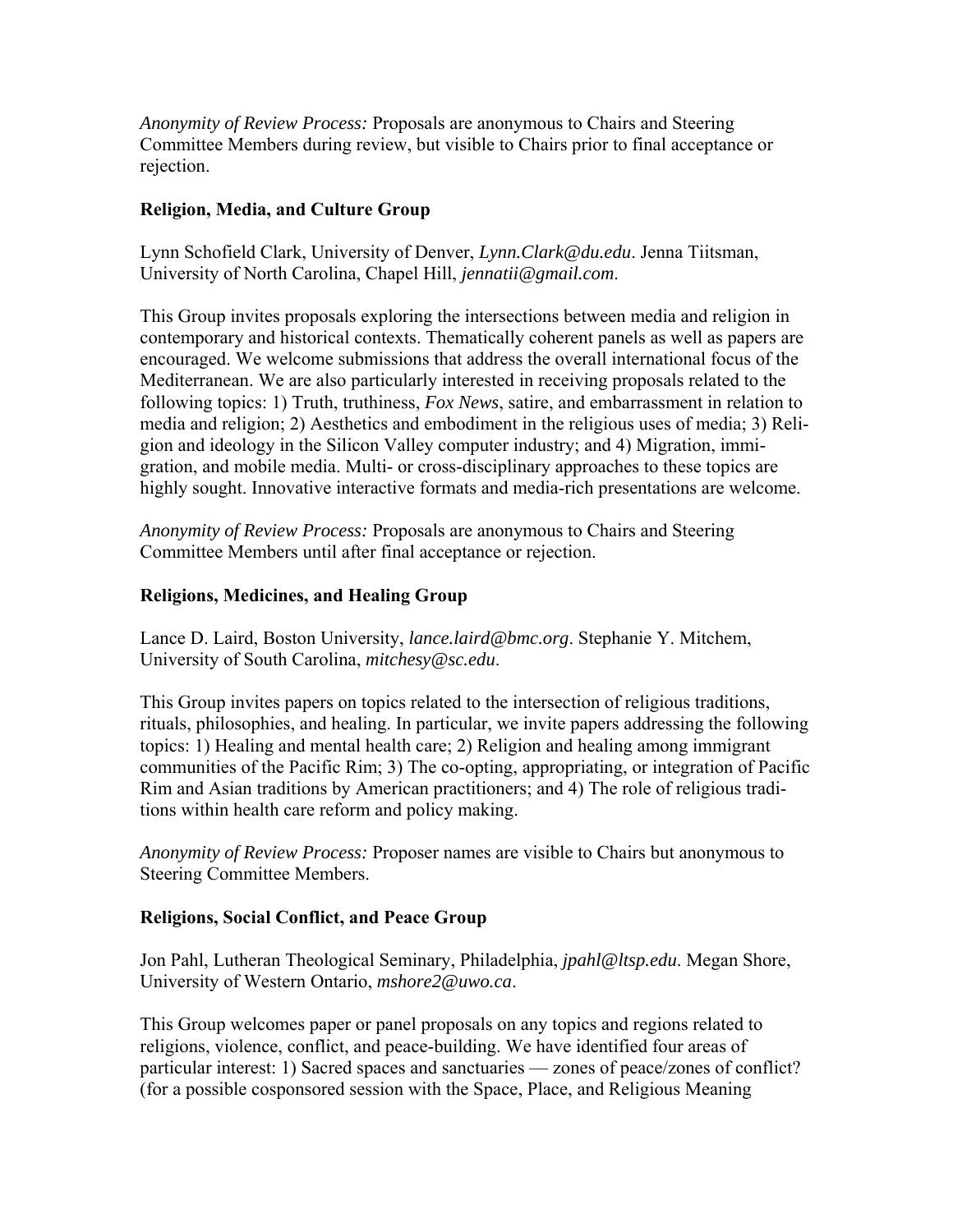Consultation); 2) Women as peacemakers — the theory and practice of feminist and womanist approaches to peace-building; 3) International faith-based versus secular humanitarian/development organizations in the Middle East or comparative contexts (relief, NGOs, missions); and 4) Gender/Sexuality and religious violence/peace-building — bullying, DOMA laws, HIV/AIDS, and reconciling communities (for a possible cosponsored session with the Religion and Sexuality Consultation). Proposals that utilize PowerPoint or other multimedia are encouraged.

*Anonymity of Review Process:* Proposals are anonymous to Chairs and Steering Committee Members until after final acceptance or rejection.

### **Ritual Studies Group**

Sarah Haynes, Western Illinois University, *s-haynes@wiu.edu*. Barry Stephenson, Wilfrid Laurier University, *bstephenson@wlu.ca*.

This Group solicits proposals relating to the following themes: 1) Ritual and ethnography (for a possible cosponsored session with the Anthropology of Religion Group); 2) Ritual and LBGT communities; 3) Humor and levity in ritual (for a possible cosponsored session with the Comparative Studies in Hinduisms and Judaisms Group); 4) Ritual and diaspora; 5) Ritual in film/filming ritual; 6) Ritual in the making and unmaking of sacred spaces; 7) Ritual and embodied knowledge; 8) Tantra and ritual (for a possible cosponsored session with the Tantric Studies Group); 9) Teaching/Learning ritual and ritually teaching/learning; and 10) Redefining religion through the study of ritual. We explicitly encourage proposals for prearranged panels that use innovative forms of presentation, have a strong emphasis on interaction and discussion, or focus on specific questions or topics. Successful proposals will indicate that the paper or panel will advance, rather than simply apply, ritual theory. Papers focusing on the Mediterranean will be given preference.

*Anonymity of Review Process:* Proposals are anonymous to Chairs and Steering Committee Members until after final acceptance or rejection.

#### **Roman Catholic Studies Group**

Jeannine Hill Fletcher, Fordham University, *hillfletche@fordham.edu*. Amy Koehlinger, Florida State University, *akoehlin@mailer.fsu.edu*.

This Group seeks to engage in the investigation of topics of contention and polarization in the Roman Catholic Church with tools of academic research. Papers that raise such issues and engage them from diverse perspectives and methods are especially solicited. Additionally, papers that represent the ethnic, cultural, geographical, and generational diversity of Catholicism are encouraged. We invite submissions for sessions on the following topics: 1) "Catholic" and its borders — geographical, imaginative, comparative, social, authority/dissent, etc.; 2) Catholic social teaching and the fiftieth anniversary of *Mater et Magistra* (1961, encyclical written by Pope John XXIII on the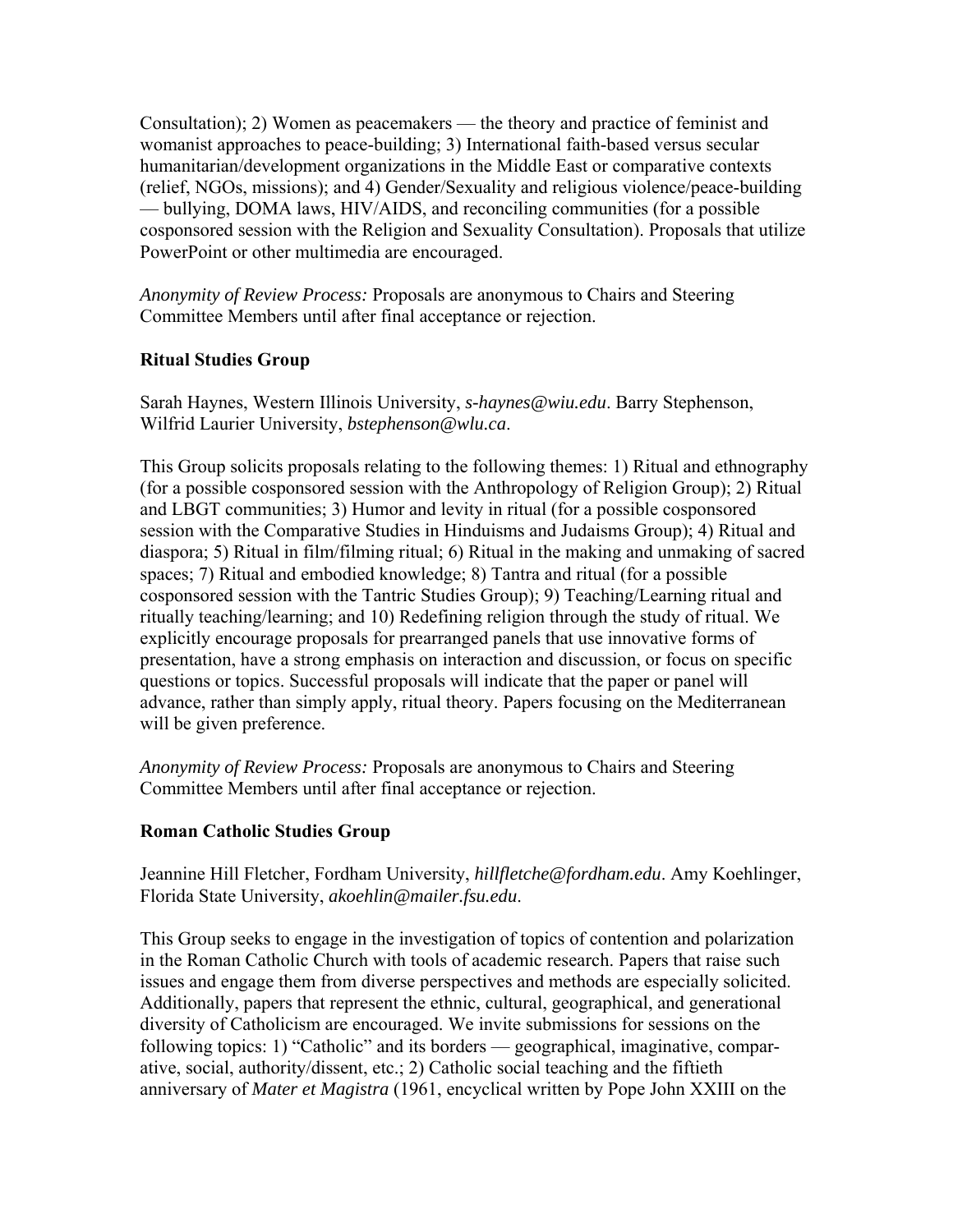topic of Christianity and social progress); 3) The Catholic imaginary; 4) Changes in the Church; 5) For authors of recent books on topics related to Catholic studies — the presentation or overview of your work for a session on recent volumes in Catholic studies; and 6) Papers related to San Francisco or the Mediterranean.

*Anonymity of Review Process:* Proposals are anonymous to Chairs and Steering Committee Members until after final acceptance or rejection.

### **Sacred Space in Asia Group**

Eve Mullen, Emory University, *emullen@emory.edu*.

This Group solicits individual paper or full panel proposals in the following areas: 1) Contemporary Asian pilgrimages and boundary crossings; 2) New sacred space in Asia; 3) Sacred sites in transformation due to political, ethnic, or religious tensions in Asia; 4) Individual or group identity construction and Asian sacred space; 5) Art and architecture in Asian sacred sites; and 6) Asian-origin religious spaces in the Mediterranean, Mediterranean architectural influences on Asian sacred space, or other crosscultural influences between the Mediterranean and Asia. These topics are recommended, but other proposals related to sacred space in Asia are welcome. We encourage submissions to have collaborations or opportunities for cosponsorship with other Program Units.

*Anonymity of Review Process:* Proposer names are visible to Chairs but anonymous to Steering Committee Members.

#### **Schleiermacher Group**

Andrew Dole, Amherst College, *adole@amherst.edu*.

This Group will have one session entitled "Author Meets Critics: Andrew Dole's *Schleiermacher on Religion and the Natural Order* (New York, NY: Oxford University Press, 2009)." Participants in the session will discuss this recent book's contribution to Schleiermacher scholarship, Christian theology, and the methodology of the academic study of religion. Panelists will be invited directly by the Group's leadership.

*Anonymity of Review Process:* Proposals are anonymous to Chairs and Steering Committee Members until after final acceptance or rejection.

#### **Science, Technology, and Religion Group**

James Haag, Suffolk University, *jameshaag@hotmail.com*. Lea Schweitz, Lutheran School of Theology, Chicago, *lschweitz@lstc.edu*.

This Group invites paper and panel proposals that engage the natural sciences from religious perspectives and consider the importance of developments in science and technology for religion. We encourage submissions in the following areas: 1) Public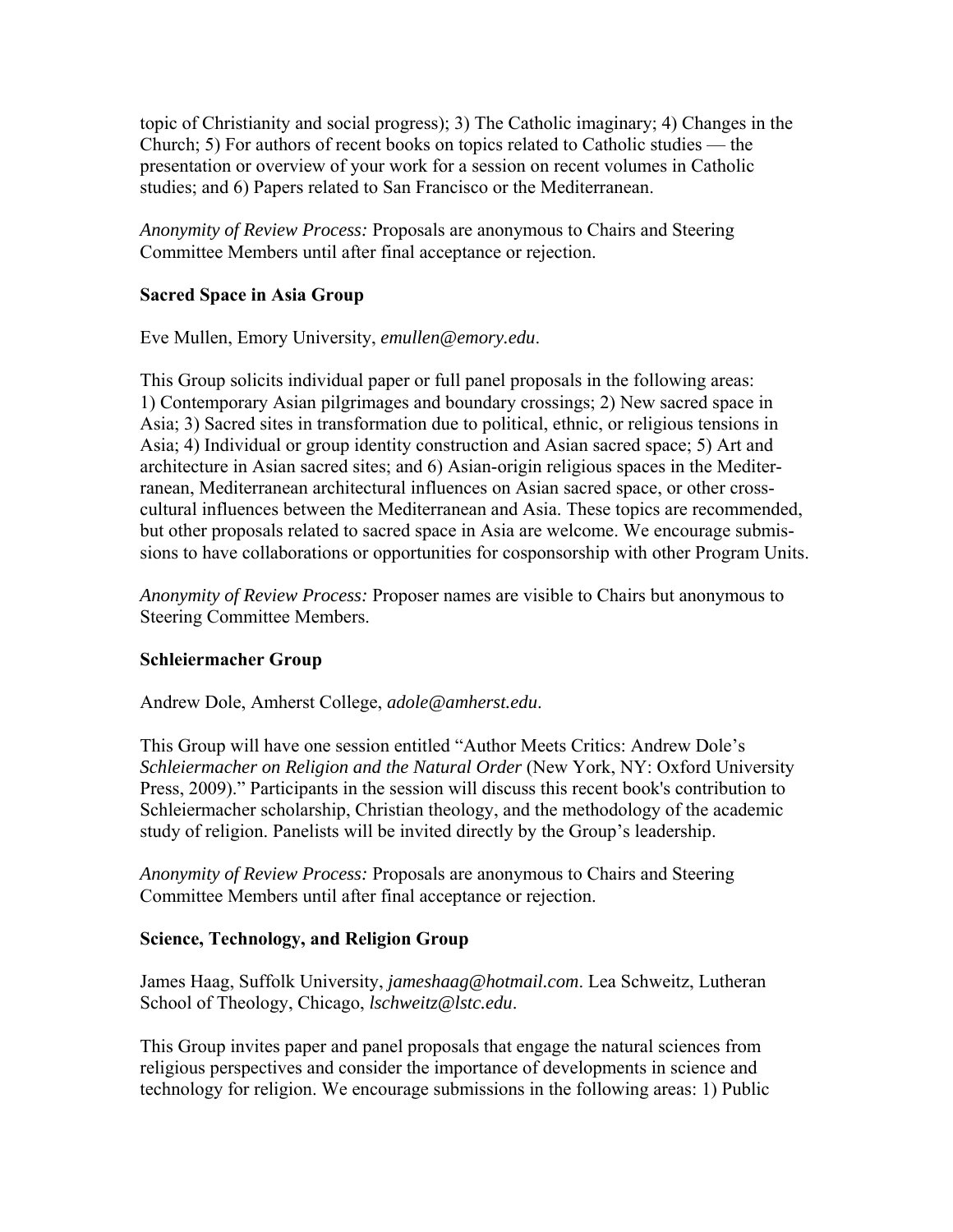theology and technology, especially on black theology as public theology in the age of social networks, digital and online media, and cyberreligion (for a possible cosponsored session with the Black Theology Group); 2) Noting the significance of Donna Haraway's critical thinking about animals, science, and technology for religious studies (for a possible cosponsored session with the Animals and Religion Consultation); and 3) Proposals that engage Andrew John Nottage Robinson's *God and the World of Signs: Trinity, Evolution, and the Metaphysical Semiotics of C. S. Peirce* (Boston, MA: Brill Academic Publishers, Inc., 2010).

*Anonymity of Review Process:* Proposals are anonymous to Chairs and Steering Committee Members during review, but visible to Chairs prior to final acceptance or rejection.

# **Scriptural Reasoning Group**

Rumee Ahmed, Colgate University, *rumee\_ahmed@yahoo.com*. Tom Greggs, University of Chester, *t.greggs@chester.ac.uk*.

This Group gathers Jewish, Christian, and Muslim thinkers for the study of scriptural texts related to themes of contemporary import. Papers should examine brief scriptural passages — drawing on both textual scholarship and reception history — and suggest how they address contemporary readers' concerns. Participants will be asked to circulate drafts in advance and revise their papers in conversation with each other. At least one session will include text study in small groups. We invite paper or panel proposals in the following areas: 1) Evangelicalism and scriptural reasoning; 2) Age and aging; 3) Paul Ricoeur; 4) Hermeneutics; and 5) Scriptural reasoning methodology. We welcome proposals on other topics as well and encourage complete panel proposals.

*Anonymity of Review Process:* Proposals are anonymous to Chairs and Steering Committee Members until after final acceptance or rejection.

# **Tantric Studies Group**

Loriliai Biernacki, University of Colorado, Boulder, *loriliai.biernacki@colorado.edu*. Sthaneshwar Timalsina, San Diego State University, *timalsin@mail.sdsu.edu*.

This Group welcomes proposals for individual papers or preformed panels on a variety of aspects of Tantra, including but not limited to the following topics: 1) Tantra and performing art; 2) Problematizing tantric bodies (for a possible cosponsored session with the Body and Religion Consultation); 3) Comparisons of Buddhist and Saiva Tantra (for a possible cosponsored session with the Tibetan and Himalayan Religions Group); 4) Tantra outside of India; 5) Tantric mind and tantric body; 6) Tantra and cognitive science (for a possible cosponsored session with the Cognitive Science of Religion Consultation); 7) Tantra and bhakti; 8) Tantric art and architecture; and 9) Tantra and medicine. We support the collaboration of scholars in tantric studies across the traditional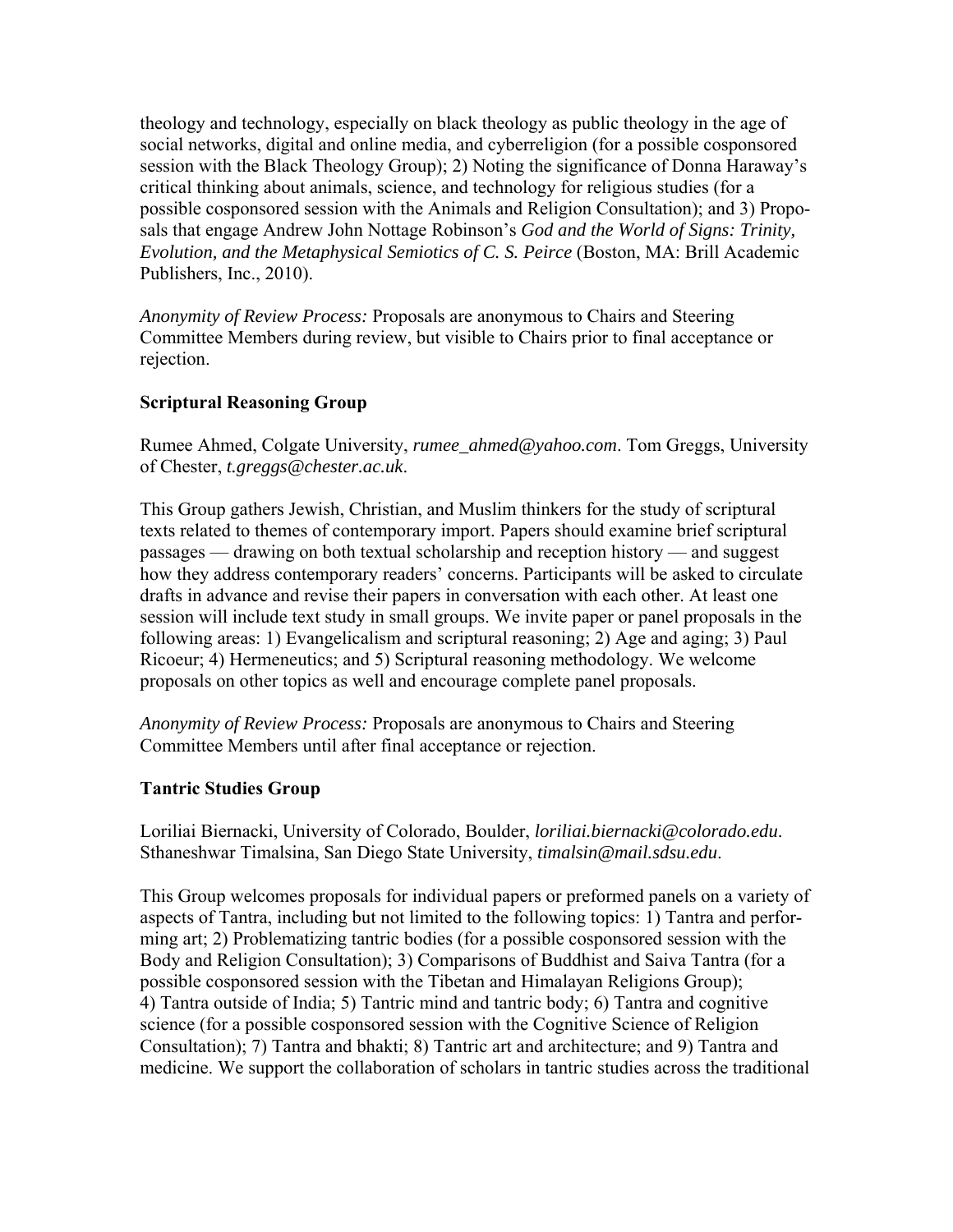boundaries of research based on geographic regions, specific traditions, and academic disciplines.

*Anonymity of Review Process:* Proposer names are visible to Chairs but anonymous to Steering Committee Members.

# **Theology and Continental Philosophy Group**

Ellen T. Armour, Vanderbilt University, *ellen.t.armour@vanderbilt.edu*. Bruce Ellis Benson, Wheaton College, *bruce.ellis.benson@wheaton.edu*.

A number of prominent philosophers and theorists located in the United States have found in contemporary continental philosophy fruitful resources for their own work (for instance, J. Caputo, R. Kearney, J. Butler, and G. C. Spivak). We invite proposals for papers or panels that consider and/or exemplify the significance of these stateside thinkers for theology. We also welcome proposals on other topics in continental philosophy and theology, especially those that focus on emerging figures in continental thought.

*Anonymity of Review Process:* Proposals are anonymous to Chairs and Steering Committee Members until after final acceptance or rejection.

# **Tibetan and Himalayan Religions Group**

Frances Garrett, University of Toronto, *frances.garrett@utoronto.ca*. Andrew Quintman, Yale University, *andrew.quintman@yale.edu*.

This Group promotes conversations between different approaches to the study of Tibetan and Himalayan religions. We solicit proposals for both panels and individual papers addressing all aspects of Tibetan and Himalayan religions. Possible topics of interest for proposals include: 1) Conceptions of time; 2) Royal and local religion; 3) Buddhism during the "nonsectarian" movement; 4) Buddhism in the age of fragmentation (850– 1000 CE); and 5) Tibet and the Italians, reflecting on the contributions of Luciano Petech. We welcome proposals for unconventional panel formats, especially those that would work well in a ninety-minute session, such as a book review panel or a focused discussion on a particular textual passage or ritual practice. We also encourage proposals that may be cosponsored with other Sections, Groups, Seminars, or Consultations.

*Anonymity of Review Process:* Proposer names are visible to Chairs but anonymous to Steering Committee Members.

# **Tillich: Issues in Theology, Religion, and Culture Group**

Sharon Peebles Burch, Interfaith Counseling Center, *spburch@att.net*. Russell Re Manning, University of Cambridge, *rrm24@cam.ac.uk*.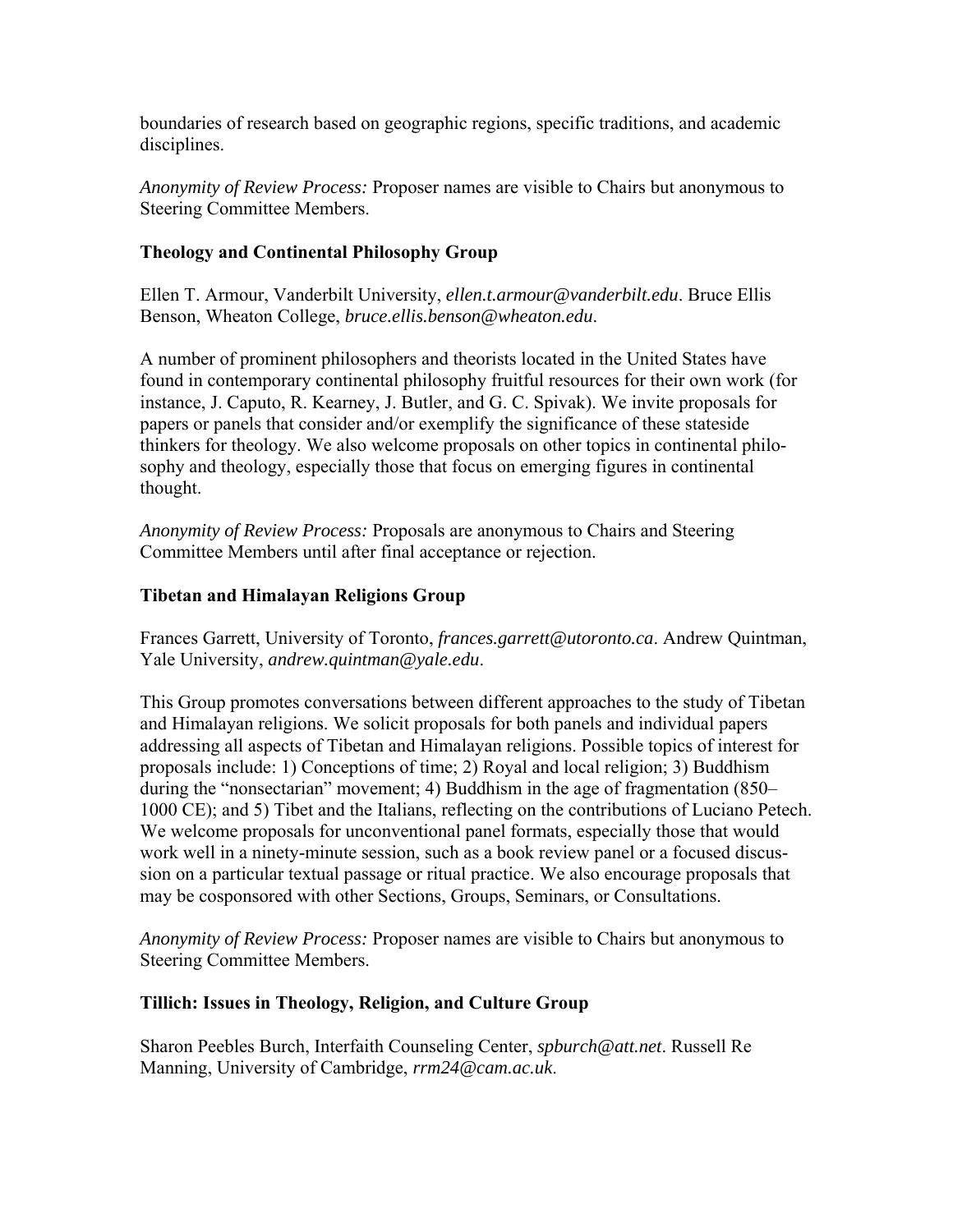This Group welcomes proposals for individual papers and panels on the following issues in theology, religion, and culture that engage with Tillich or post-Tillichian thought: 1) The concept of individual selfhood in cognitive psychology/neurotheology; 2) Radical doubt and ultimate concern in the postmodern matrix; 3) Does secularism have religious dimensions?; 4) Theological consequences of the economic crisis; and 5) The turn to (Neo)Platonism in recent theology. Other Tillich-related proposals will be seriously considered. Unless otherwise requested, proposals not scheduled are automatically passed on to the North American Paul Tillich Society for possible inclusion in their Annual Meeting. A winning student paper receives the \$300 Annual Tillich Prize.

*Anonymity of Review Process:* Proposer names are visible to Chairs but anonymous to Steering Committee Members.

# **Wesleyan Studies Group**

Rex D. Matthews, Emory University, *rex.matthews@emory.edu*. Priscilla Pope-Levison, Seattle Pacific University, *popep@spu.edu*.

This Group solicits proposals relating to the following themes: 1) Eschatology in Wesleyan and Methodist traditions — how should the spiritual descendants of John and Charles Wesley think about the Christian hope? What does the traditional creedal affirmation that Jesus "will come to judge the quick and the dead" have to do with Wesleyan movements for social justice and social reform? Papers are invited that explore the connections between Christological affirmations, eschatological expectations, and efforts at concrete social reform in Wesleyan and Methodist theological traditions; and 2) What is distinctive about Methodist ecclesiology? — papers are invited that respond to this question with attention to formal expressions, practices, institutions, or mission and ministry from all branches of the Wesleyan/Methodist family. Presentations from the perspective of other traditions and especially from the perspective of ecumenical conversations — including bilateral dialogues — addressing Wesleyan/Methodist ecclesiological issues or problems posed by Methodist ecclesial practices or formulations are encouraged (for a possible cosponsored session with the Ecclesiological Investigations Group).

*Anonymity of Review Process:* Proposer names are visible to Chairs but anonymous to Steering Committee Members.

#### **Western Esotericism Group**

Cathy N. Gutierrez, Sweet Briar College, *cgutierrez@sbc.edu*. Marco Pasi, Universiteit van Amsterdam, *m.pasi@uva.nl*.

This Group solicits proposals relating to the following themes: 1) The material history of esotericism; 2) Objects and instruments used in esoteric practices; 3) Esotericism and politics; and 4) Putting "heterodox" aspects of Mormonism in context — preexistence,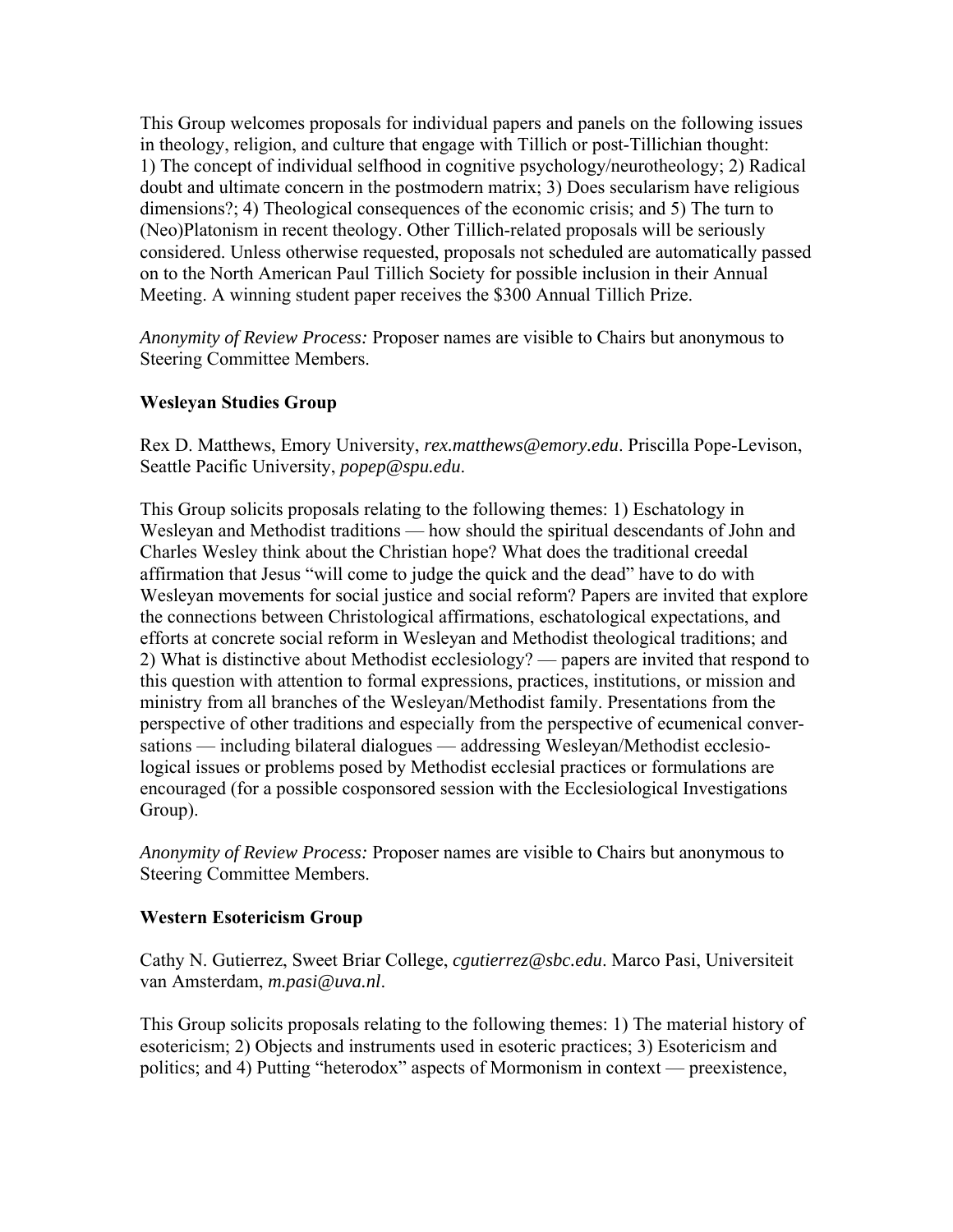reincarnation, and apocalypticism in Western Esotericism (for a possible cosponsored session with the Mormon Studies Consultation).

*Anonymity of Review Process:* Proposer names are visible to Chairs but anonymous to Steering Committee Members.

### **Womanist Approaches to Religion and Society Group**

Tracey Hucks, Haverford College, *thucks@haverford.edu*. Pamela Lightsey, Garrett-Evangelical Theological Seminary, *pamela.lightsey@garrett.edu*.

This Group invites critically developed paper and panel proposals on the following topics: 1) The use of Buddhist resources for Womanist reflection and the significance of this engagement for Buddhist critical studies (for a possible cosponsored session with the Buddhism Section); 2) Motherhood and communal care; 3) Ecology and womanism; 4) Cross-disciplinary approaches to Alice Walker's definition of love; 5) Womanist approaches that reengage *Stony the Road We Trod: African American Biblical Interpretation* (Cain Hope Felder, ed., Minneapolis, MN: Augsburg Fortress Publishers, 1991); 6) Womanist work that engages society outside the classroom; e.g., social networking, religious mediating, and justice-centered peace-building; and 7) In conjunction with other Program Units, we seek papers for a session titled "Gender Theory, Intersectionality, and Justice." A complex array of social structures of inequality and oppression, both overt and internalized, sustain persistent patterns of injustice and, conversely, hegemony. We seek papers that expose the intricacy, convolution, and density at the intersections of gender theory and other postmodern discourses as they seek to articulate persuasive and powerful understandings of justice.

*Anonymity of Review Process:* Proposals are anonymous to Chairs and Steering Committee Members during review, but visible to Chairs prior to final acceptance or rejection.

# **World Christianity Group**

Jayachitra Lalitha, Tamilnadu Theological Seminary, *ejchitra@yahoo.com*. Jane Carol Redmont, Guilford College, *jredmont@guilford.edu*.

This Group seeks proposals for papers on the following topics: 1) Practices of theological education and pastoral formation in World Christianity, especially from a gendered perspective; 2) Indigenous peoples in/and World Christianity — gendered perspectives are welcome; 3) Christian-Muslim relations in the Mediterranean milieu, broadly in all time periods, from a variety of methodological perspectives. Topics may include pilgrimage, visual and material culture, artistic expression, popular culture, intellectual exchanges, cooperation, and conflict. Focus on particular locales — Catalunya, Provence, Turkey, Serbia, Sarajevo, Constantinople/Istanbul, Fez, Jerusalem — is welcome. Proposals may address Christian–Muslim relations in the context of broader interreligious relations with Jewish and other religious communities (for a possible cosponsored session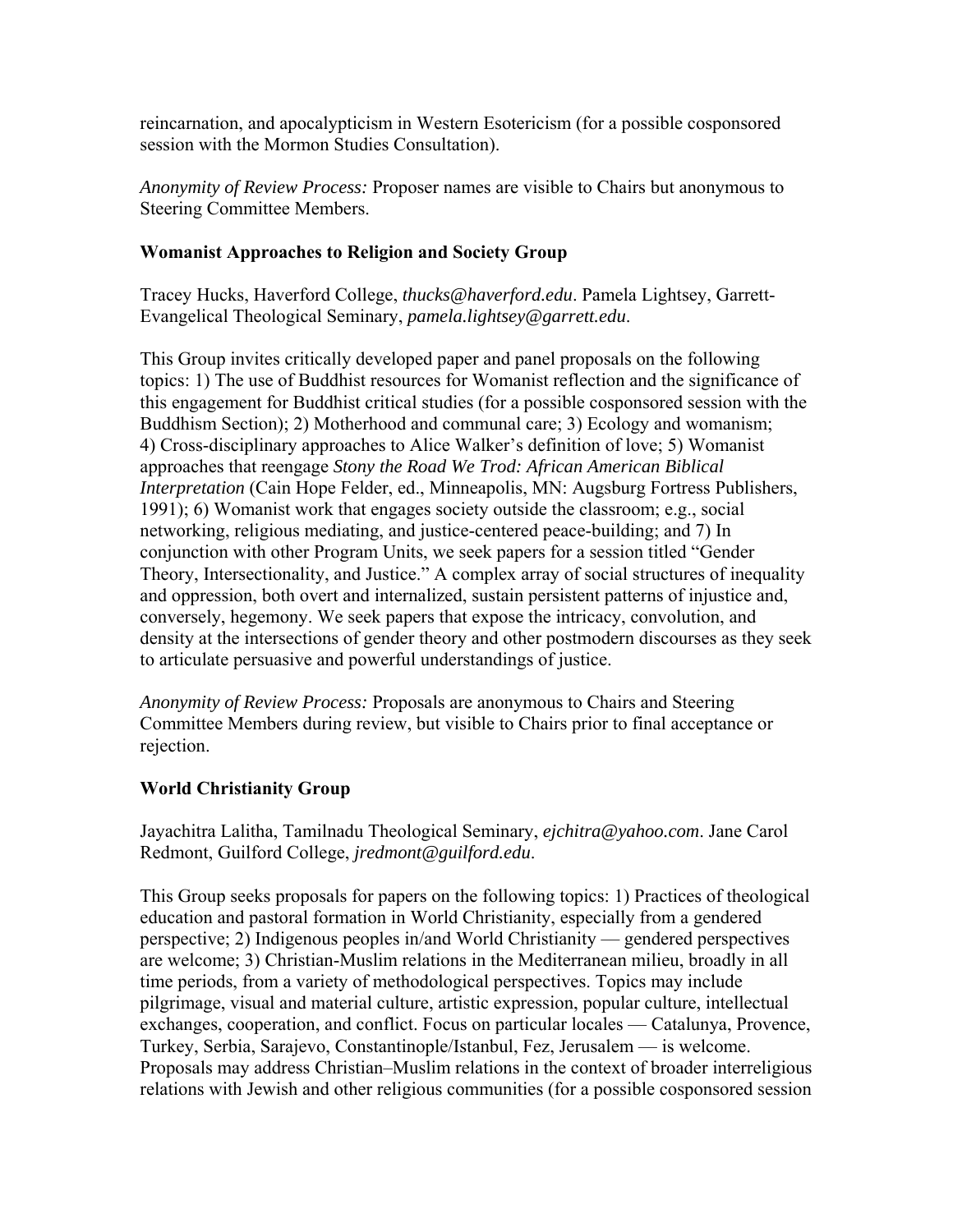with the Middle Eastern Christianity Consultation); and 4) Orthodox Christianities in the Eastern Mediterranean and Northern Africa during the late Ottoman, Modern, and Contemporary eras (for a possible cosponsored session with the Eastern Orthodox Studies Group).

*Anonymity of Review Process:* Proposals are anonymous to Chairs and Steering Committee Members during review, but visible to Chairs prior to final acceptance or rejection.

# **Seminars**

# **Christian Zionism in Comparative Perspective Seminar**

Goran Gunner, Church of Sweden Research Department, *goran.gunner@sven skakyrkan.se*. Robert O. Smith, Baylor University, *Robert\_Smith1@baylor.edu*.

Christian Zionism — a phenomenon that supports a variety of disciplinary approaches has had many implications for the eastern Mediterranean. Politically mobilized Christian support for the State of Israel, for instance, has implications for Israelis, Palestinians, and neighboring states. What political implications can be attributed to Christian Zionist perspectives on theology and biblical interpretation? What implications do these views have for relations between Muslims, Christians, and Jews in the region? How does the movement inform political and communal relations in other contexts, especially in areas of Muslim–Christian tension? Scholars from various disciplines are invited to explore these and other aspects of Christian Zionism, with the goal of clarifying the movement's impact on the religious and political realities of the eastern Mediterranean.

*Anonymity of Review Process:* Proposer names are visible to Chairs but anonymous to Steering Committee Members.

# **Comparative Philosophy and Religion Seminar**

Morny Joy, University of Calgary, *mjoy@ucalgary.ca*. Tsingsong Vincent Shen, University of Toronto, *vincent.shen@utoronto.ca*.

Traditional comparative philosophies of religion and comparative theologies, insofar as they existed, have largely integrated non-Western, non-Christian, or "other" religions and philosophies into Western categories. This Seminar will investigate the ways in which, beginning from the perspectives of other religions, Western/Christian categories can be rethought in terms of these non-Western, non-Christian religions. Such an approach acknowledges that within Buddhism, Hinduism, Islam, Confucianism, and Daoism there are well-developed and highly sophisticated thinkers and schools. The chosen topic for this Annual Meeting is revisiting the notion of desire in a post-secular age. Only papers of a comparative nature will be accepted. The theme for the next conference will be "Revisiting Desire in a Globalized World." To be considered, a proposal must be of a comparative nature and involve a non-Western religion.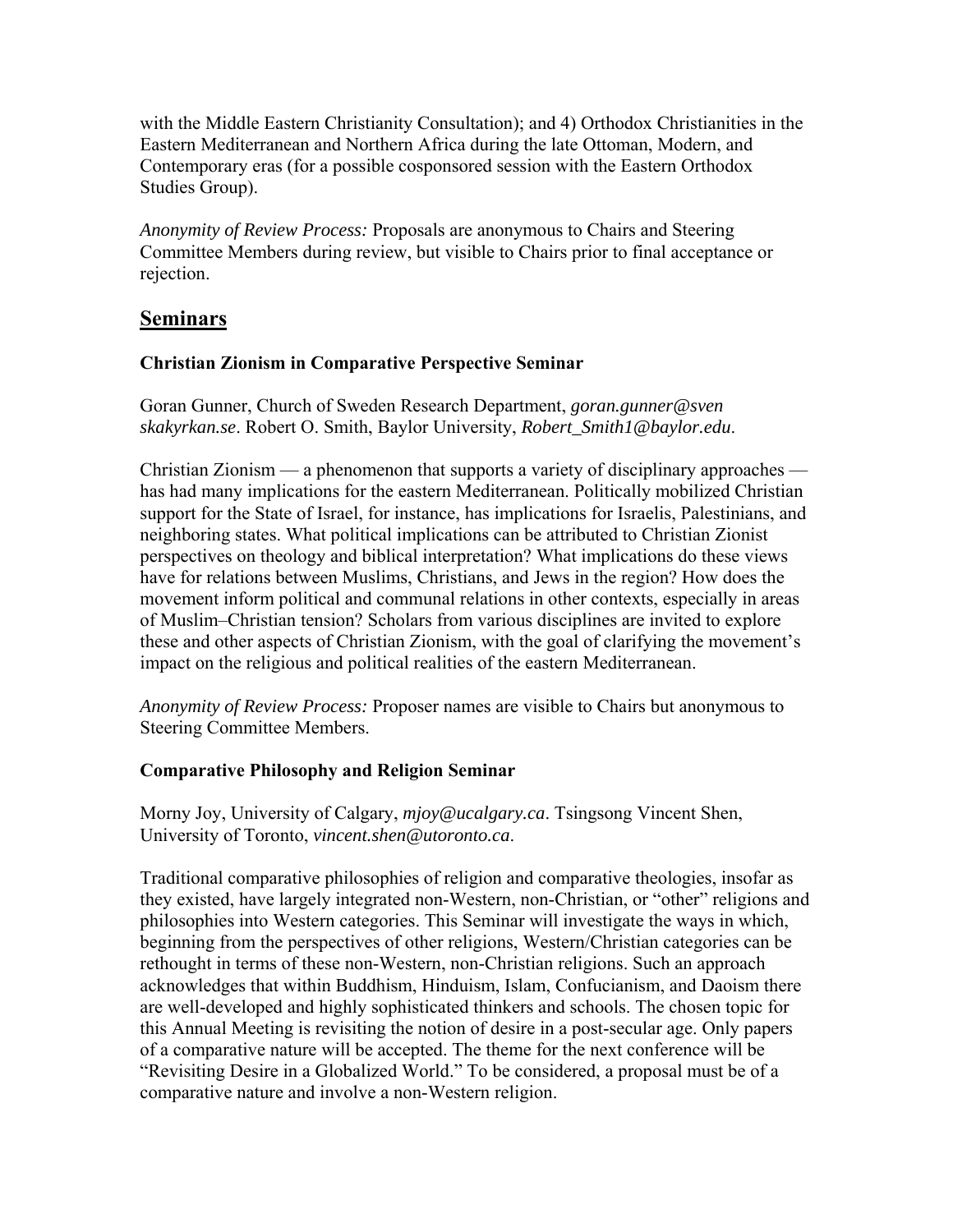*Anonymity of Review Process:* Proposer names are visible to Chairs but anonymous to Steering Committee Members.

### **Religion and the Literary in Tibet Seminar**

Kurtis Schaeffer, University of Virginia, *schaeffer@virginia.edu*.

This Seminar is prescheduled, and as such is not accepting proposals. We seek to shift focus from literature conceived of as an inert container to literature as an active process that is in itself conceptually rich. This Seminar will collectively engage in new research on the forms, structures, and styles of Tibetan literature and their effects on religious discourse and practice. In so doing, we will bring into high relief the very question of how the category of "literature" is heuristically productive for the future of the study of Tibetan religion. We address this central question from two directions — from the perspective of contemporary discussions of what constitutes literature, and also from that of traditional Tibetan theoretical work.

*Anonymity of Review Process:* This is a Seminar with a fixed schedule of presenters for its five-year tenure.

#### **Religion in the American West Seminar**

James B. Bennett, Santa Clara University, *jbbennett@scu.edu*. Quincy Newell, University of Wyoming, *qdnewell@uwyo.edu*.

This Seminar invites proposals for article-length papers to be precirculated for discussion at the Annual Meeting. Papers may cover any subject within the American West and should make clear how the topic enhances our understanding of religion in the American West, our conceptions of American religious history, and/or of religion in general. The Seminar especially welcomes papers on the following themes: 1) Competing Wests; 2) West of the West; 3) Economies of religion in the West, especially considering the West as node(s) in a global economy; 4) The West in Pacific World religion; 5) New religious movements in the West; 6) Urban and rural Wests; and 7) Religion, media, technology, and the West.

*Anonymity of Review Process:* Proposals are anonymous to Chairs and Steering Committee Members during review, but visible to Chairs prior to final acceptance or rejection.

#### **Religion, Food, and Eating in North America Seminar**

Benjamin Zeller, Brevard College, *zellerbe@brevard.edu*.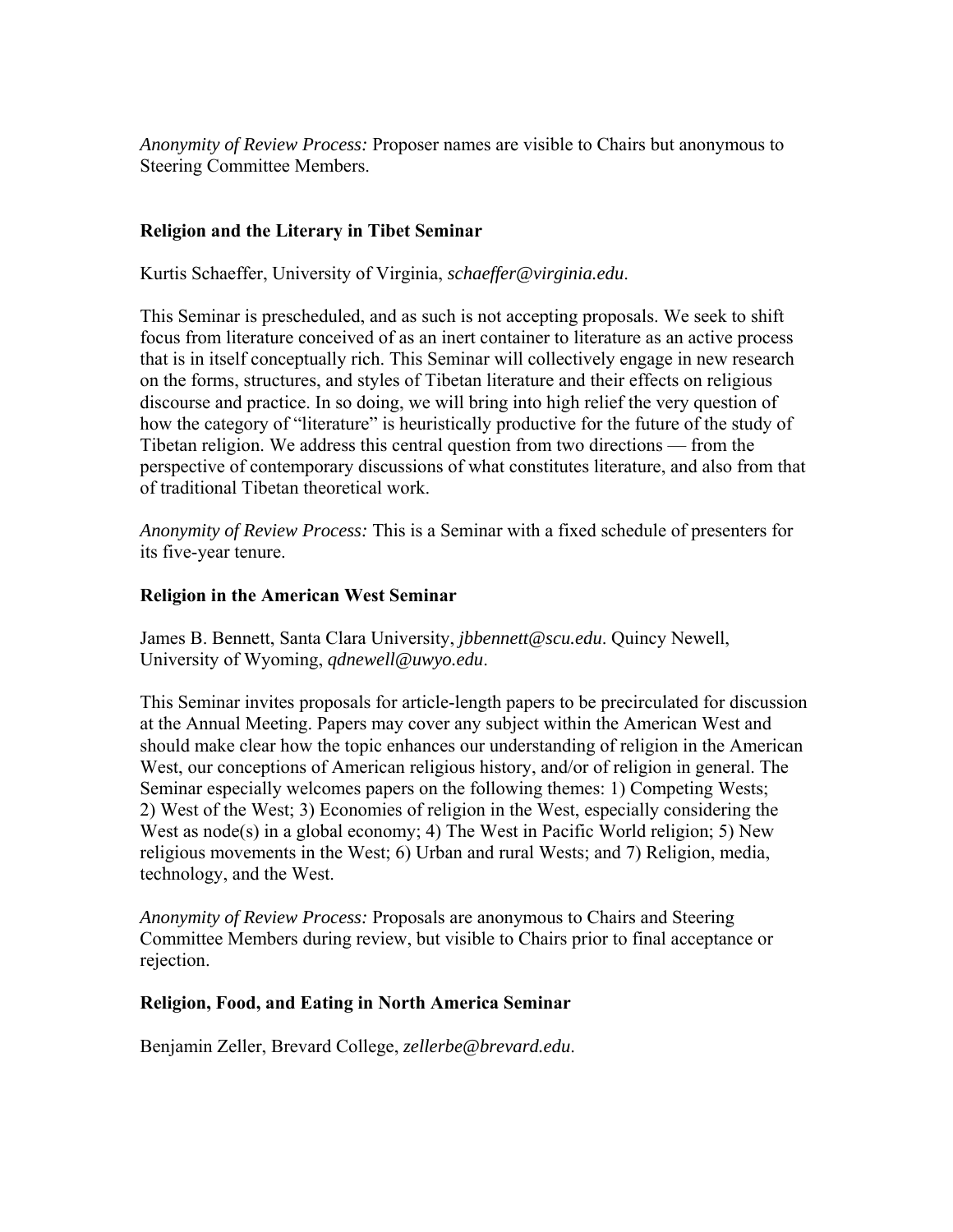This Seminar invites papers on religion, food, and eating in North America. We are particularly interested in studies that look beyond the United States to include Canada, Mexico, and the Caribbean. Research that highlights themes such as identity, control, boundary, community practice, theory, and cultural constructions of food versus nutritional realities are all welcome. Research may focus on any religion, though studies of Islam, Hinduism, Native American traditions, and Chinese religions in America are especially welcome.

*Anonymity of Review Process:* Proposals are anonymous to Chairs and Steering Committee Members until after final acceptance or rejection.

# **Consultations**

# **African Diaspora Religions Consultation**

Maha Marouan, University of Alabama, *mmarouan@bama.ua.edu*.

The primary focus of this year's session will be on theorizing the African Diaspora and African Diaspora subjectivities. This Seminar will explore the way diaspora conditions produce subjectivity by examining the particular conditions under which diasporic identities are being articulated. In diasporic communities, cultural artifacts such as ritual, religion, art, music, and language operate as bearers of displaced identities. Hence, how is "diaspora" differentially experienced by various groups in the world of diasporic formations? What are the subjectivities of diaspora individuals and groups? What subject positions does the diasporic condition produce? How are these occupied, contested, negotiated, and/or appropriated by members of the diaspora? How can we theorize diasporic subjectivity? This Seminar seeks papers that address these questions by engaging with the thematic and conceptual aspects of diaspora subjectivities.

*Anonymity of Review Process:* Proposals are anonymous to Chairs and Steering Committee Members until after final acceptance or rejection.

# **Animals and Religion Consultation**

David Aftandilian, Texas Christian University, *d.aftandilian@tcu.edu*. Aaron Gross, University of San Diego, *aarongross@sandiego.edu*.

This Consultation welcomes paper or panel proposals on all topics related to animals and religion. We especially seek proposals on the following topics: 1) The significance of Donna Haraway's critical thinking about animals, science, and technology for religious studies (for a possible cosponsored session with the Science, Technology, and Religion Group); 2) Animals beyond sacrifice in Hindu and/or Jewish traditions (for a possible cosponsored session with the Comparative Studies in Hinduisms and Judaisms Group); 3) Womanist approaches to animals and religion; 4) Animals in classical traditions; 5) Animals, religion, and literature; 6) Animal-assisted therapy and religion; 7) Martha Nussbaum's capabilities-approach to animals; 8) Critical theory and pragmatic engage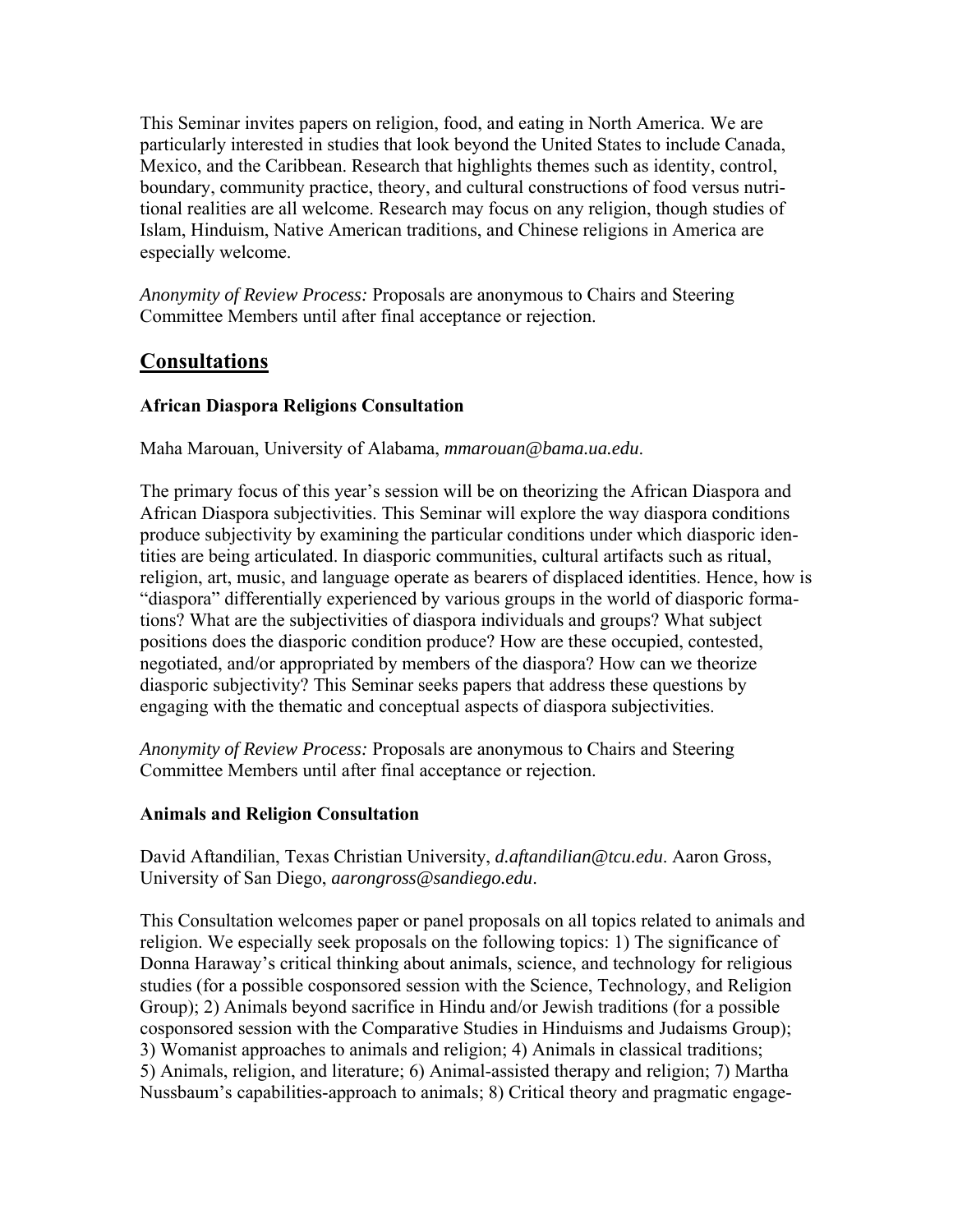ment with animals; 9) Death and dying, animals, and religion; and 10) How attention to animals can address environmental crises.

*Anonymity of Review Process:* Proposals are anonymous to Chairs and Steering Committee Members during review, but visible to Chairs prior to final acceptance or rejection.

### **Body and Religion Consultation**

Richard M. Carp, Appalachian State University, *carprm@appstate.edu*. Rebecca Sachs Norris, Merrimack College, *rsnorris@sacredgames.org*.

This Consultation aims to provide a forum for multi-, inter-, and transdisciplinary conversations on issues of body and religion. We are especially interested in the overall question of "what is body?" We invite proposals presenting diverse methodologies and understandings of body, as well as traditional and alternative presentation styles. We are particularly interested in the following topics: 1) Body as medium; 2) Bodies as space/bodies in space; 3) Intoxication; 4) Problematizing Tantric bodies (for a possible cosponsored session with the Tantric Studies Group); 5) Body and Buddhism/body in Buddhism (for a possible cosponsored session with the Buddhism Section). We also encourage submissions on other aspects of body and religion from scholars in any area of religious studies or theology.

*Anonymity of Review Process:* Proposals are anonymous to Chairs and Steering Committee Members during review, but visible to Chairs prior to final acceptance or rejection.

#### **Buddhism in the West Consultation**

Jeff Wilson, University of Waterloo, *jewilson@renison.uwaterloo.ca*.

This Consultation is open to proposals on any topic related to Buddhism beyond Asia. We especially invite submissions on the following topics: 1) Buddhism in the North American West; 2) Buddhism and ecology; 3) The political affiliations of Buddhists; 4) Asian-American Buddhism; 5) Theravada Buddhism; 6) Conflicts and scandals in Western Buddhism; 7) Organizational issues and Buddhist institutions; 8) Buddhism and popular culture; and 9) African-American Buddhism.

*Anonymity of Review Process:* Proposals are anonymous to Chairs and Steering Committee Members during review, but visible to Chairs prior to final acceptance or rejection.

#### **Childhood Studies and Religion Consultation**

John Wall, Rutgers University, *johnwall@camden.rutgers.edu*. Laurie Zoloth, Northwestern University, *lzoloth@northwestern.edu*.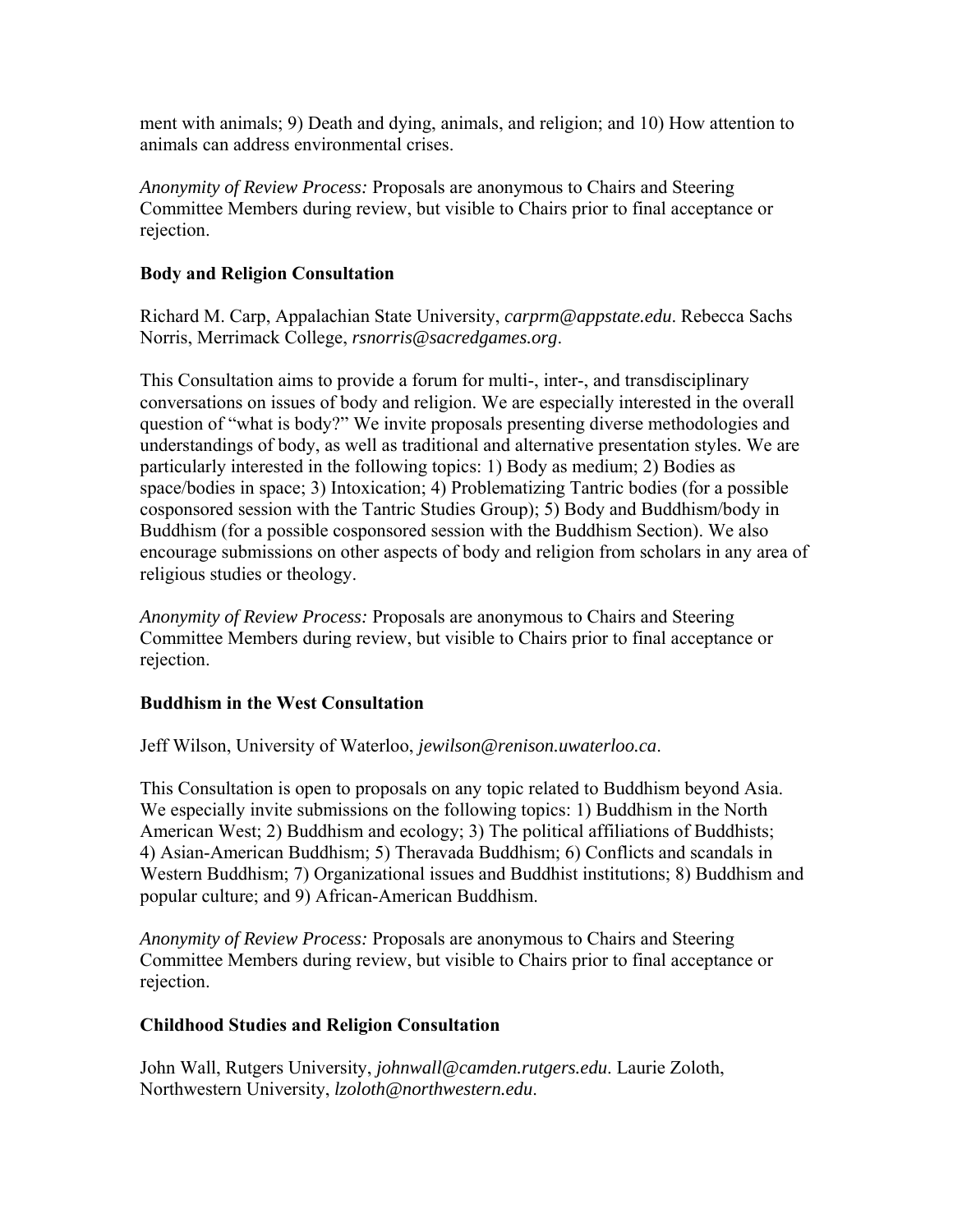This Consultation encourages proposals from scholars of diverse religious traditions and locations who engage in historical, social scientific, humanistic, conceptual, and other methods of research related to children and childhood. We invite proposals for papers and panels in all areas. In addition, we especially welcome proposals on the following topics: 1) Children and Hinduism, including children's experiences in Hinduism, historical and contemporary Hindu constructions of childhood, and Hindu perspectives on issues such as families and children's rights (for a possible cosponsored session with the Hinduism Group); 2) Children, religion, and popular culture (for a possible cosponsored session with the Religion and Popular Culture Group); 3) Children's relations to and constructions in film; 4) Children's lived religions in the Mediterranean world; and 5) Children, religion, and race in the United States.

*Anonymity of Review Process:* Proposals are anonymous to Chairs and Steering Committee Members until after final acceptance or rejection.

# **Christianity and Academia Consultation**

David S. Cunningham, Hope College, *cunningham@hope.edu*.

This Consultation explores issues at the intersection of Christian theology and higher education. Papers are invited on the following topics: 1) The (declining?) role of denominations in church-related institutions; 2) The challenges for non-Christian faculty at church-related institutions, and the converse; 3) Fundamentalism(s) on campus; 4) The postmodern student (visual culture, personal spiritualities, "incredulity toward metanarratives"); 5) The perception of theology among other academic disciplines; 6) The formative role of external funding sources; 7) Notions of scarcity and abundance in the "market" of higher education; 8) The idea of a "theology of administration"; and 9) If proposals warrant, we hope to sponsor a joint session on James Davison Hunter's *To Change the World* (New York, NY: Oxford University Press, 2010). We prefer papers that move beyond mere description and endeavor to analyze issues from a theological perspective.

*Anonymity of Review Process:* Proposals are anonymous to Chairs and Steering Committee Members during review, but visible to Chairs prior to final acceptance or rejection.

#### **Cognitive Science of Religion Consultation**

Edward Slingerland, University of British Columbia, *edward.slingerland@ubc.ca*. Ann Taves, University of California, Santa Barbara, *taves@religion.ucsb.edu*.

This Consultation welcomes proposals for papers or sessions on any aspect of the cognitive science of religion, although we would like at least one of our regular sessions to appeal to a broad audience. We would also like sessions that report on research that tests extant theories in the cognitive science of religion — scheduled either as a regular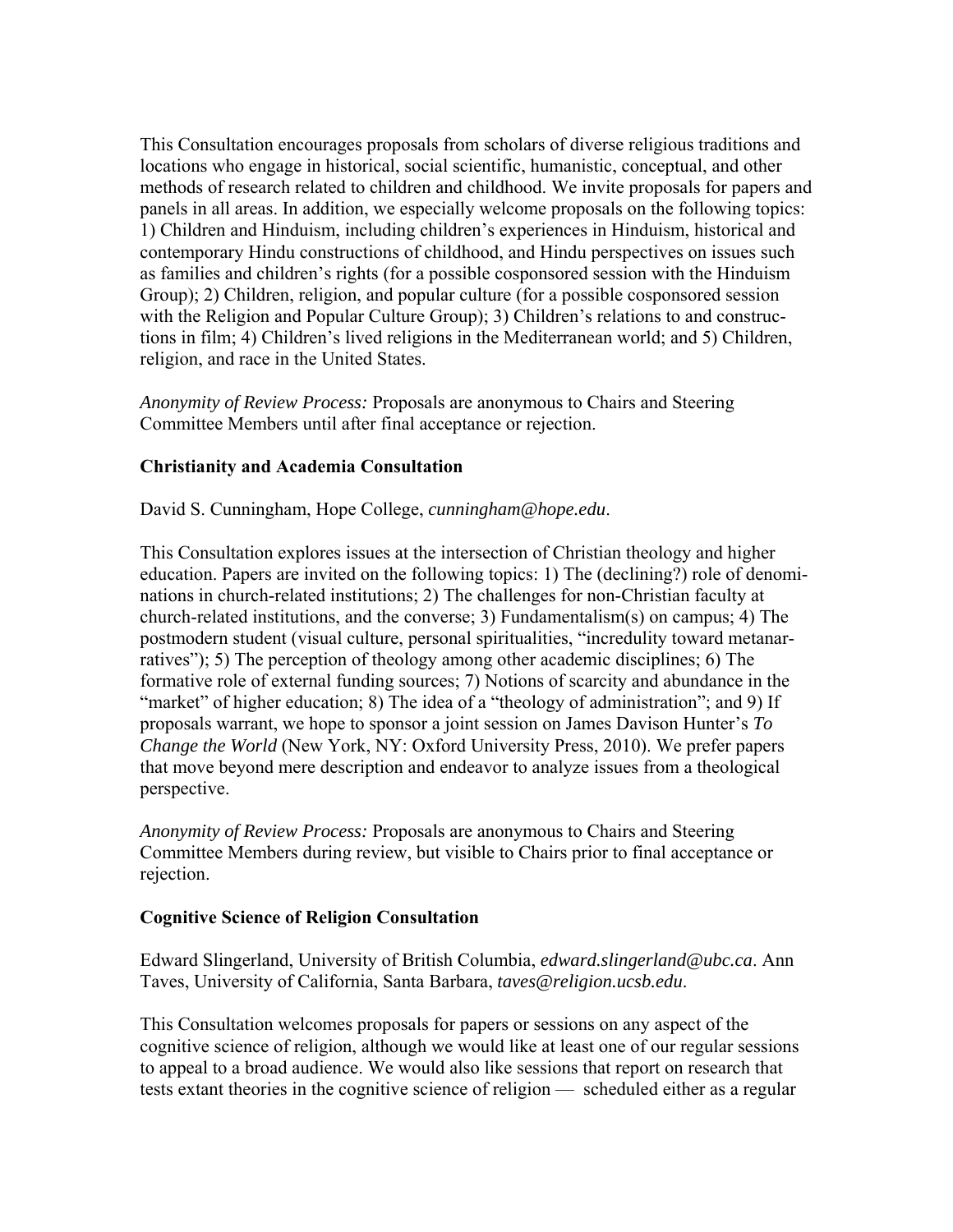session or in our Research Forums, publicized to our e-mail list, and possibly cosponsored with The International Association for the Cognitive Science of Religion. Papers are also invited on the following topics: 1) Applying methods from cognitive science to historical materials; 2) Cognitive linguistics and religious thought (for a possible cosponsored session with SBL); 3) Music and bodily movement (for a possible cosponsored session with the Tantric Studies Group); and 4) Game-theoretic models of religion. The Consultation's blog (*http://csr-aar.blogspot.com/*) describes how proposals are evaluated and can be used as a forum for coordinating organized sessions or Research Forums.

*Anonymity of Review Process:* Proposer names are visible to Chairs but anonymous to Steering Committee Members.

### **Contemplative Studies Consultation**

Louis Komjathy, University of San Diego, *komjathy@sandiego.edu*. Anne C. Klein, Rice University, *ack@rice.edu*.

This Consultation invites panel and paper proposals investigating contemplative practice and experience — tradition-specific and comparative — and utilizing various approaches to contemplative studies — anthropological, historical, neuroscientific, psychological, etc. Possible topics for this year include: 1) Comparative meditation; 2) Contemplative practices of compassion/empathy; and 3) Contemplative practice, posture, and the body. We also welcome panel and paper proposals on other topics related to contemplative studies. Potential panel organizers are encouraged to contact our co-Chair Louis Komjathy prior to organizing a complete panel.

*Anonymity of Review Process:* Proposals are anonymous to Chairs and Steering Committee Members until after final acceptance or rejection.

# **Critical Approaches to Hip-Hop and Religion Consultation**

Monica Miller, University of Pennsylvania, *monicami@sp2.upenn.edu*. Christopher M. Driscoll, Rice University, *rockauthor@gmail.com*.

This Consultation has chosen as its session's topic "Salvation for Sale: Hip-Hop as Religious Commodity." Economic dis/enfranchisement has always played an important role in hip-hop culture. Similarly, the religious is consistently sighted and cited within hip-hop culture as a means of identity construction and ethical formation. Given these concurrent themes operating with hip-hop, what does this possibly signal about the shifting nature of the "religious" in the contemporary moment? Recent texts such as 50 Cent's *The 50th Law* (cowritten with Robert Greene, New York, NY: HarperCollins Publishers, 2009) and Jay-Z's *Decoded* (New York, NY: Random House Publishing Group, 2010) signify on various religious modalities while simultaneously focusing in large part on material gain. Is there a connection, then, between the material and the religious as evidenced in hip-hop? Does this possible connection provide theoretical insights into the nature of the religious as materially informed and produced? Does it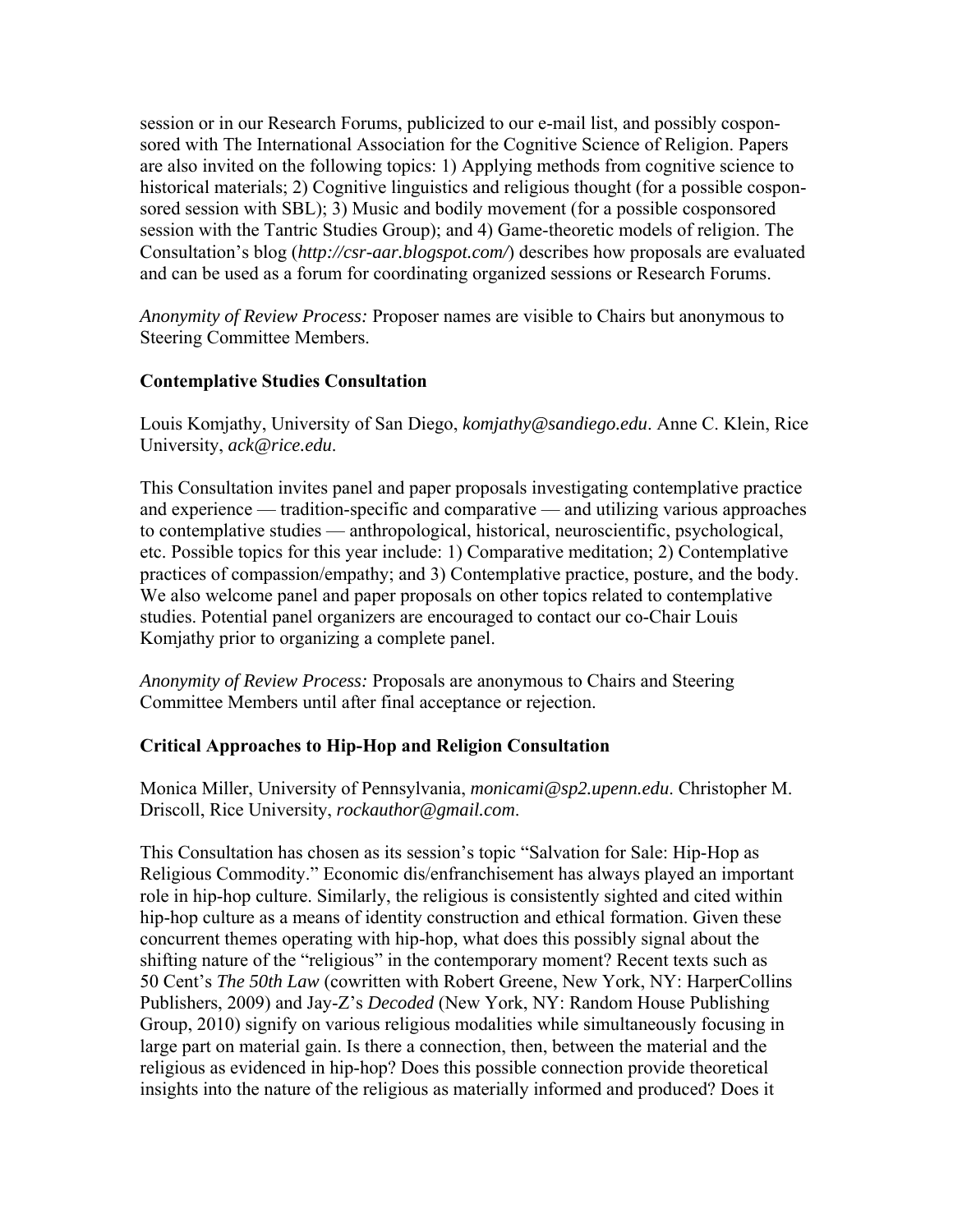signal a shift or growing inability to distinguish between the religious and the commercial? What does hip-hop as religious commodity signify about the nature of the religious, and the possibilities of hip-hop being understood as religious expression? With these questions as a starting point, we invite papers from a variety of disciplines and theoretical and methodological perspectives that explore this theme.

*Anonymity of Review Process:* Proposer names are visible to Chairs but anonymous to Steering Committee Members.

# **Death, Dying, and Beyond Consultation**

Lucy Bregman, Temple University, *bregman@temple.edu*.

This Consultation invites proposals for papers dealing with any aspect of death studies, and from any theoretical, methodological, or religious perspective. In light of the tenth anniversary of 9/11, we are especially interested in proposals examining aspects of death related to 9/11 and its aftermath. Such proposals might cover a range of ideas including, but certainly not limited to, war, soldiers, terrorism, and reactions to large-scale killings. Though we are open to all proposals, we are less inclined to consider the topic of memorials this year, having dealt with these very recently. We are also seeking proposals for a possible cosponsored session with the Mormon Studies Consultation on Mormon attitudes and beliefs surrounding death, dying, and the afterlife. Again, any approach is appreciated.

*Anonymity of Review Process:* Proposals are anonymous to Chairs and Steering Committee Members during review, but visible to Chairs prior to final acceptance or rejection.

# **International Development and Religion Consultation**

Scott T. Kline, University of Waterloo, *skline@uwaterloo.ca*. Nathan R. B. Loewen, McGill University, *loewenn@vaniercollege.qc.ca*.

This Consultation explores the intersections of religious dimensions in international development. We encourage panel and individual paper proposals that are interdisciplinary in method and incorporate PowerPoint/multimedia. We have five areas of particular interest: 1) Public health initiatives and activities that are religiously based and/or exhibit religious practices; 2) The work of and challenges created by religiously affiliated NGOs and INGOs in conflict zones, especially in the Middle East; 3) Critiques of religion and development that incorporate gender and sexuality; 4) The responses of religious communities and/or faith-inspired organizations to immigration and migration; and 5) Microfinance — opportunities and critiques.

*Anonymity of Review Process:* Proposer names are visible to Chairs but anonymous to Steering Committee Members.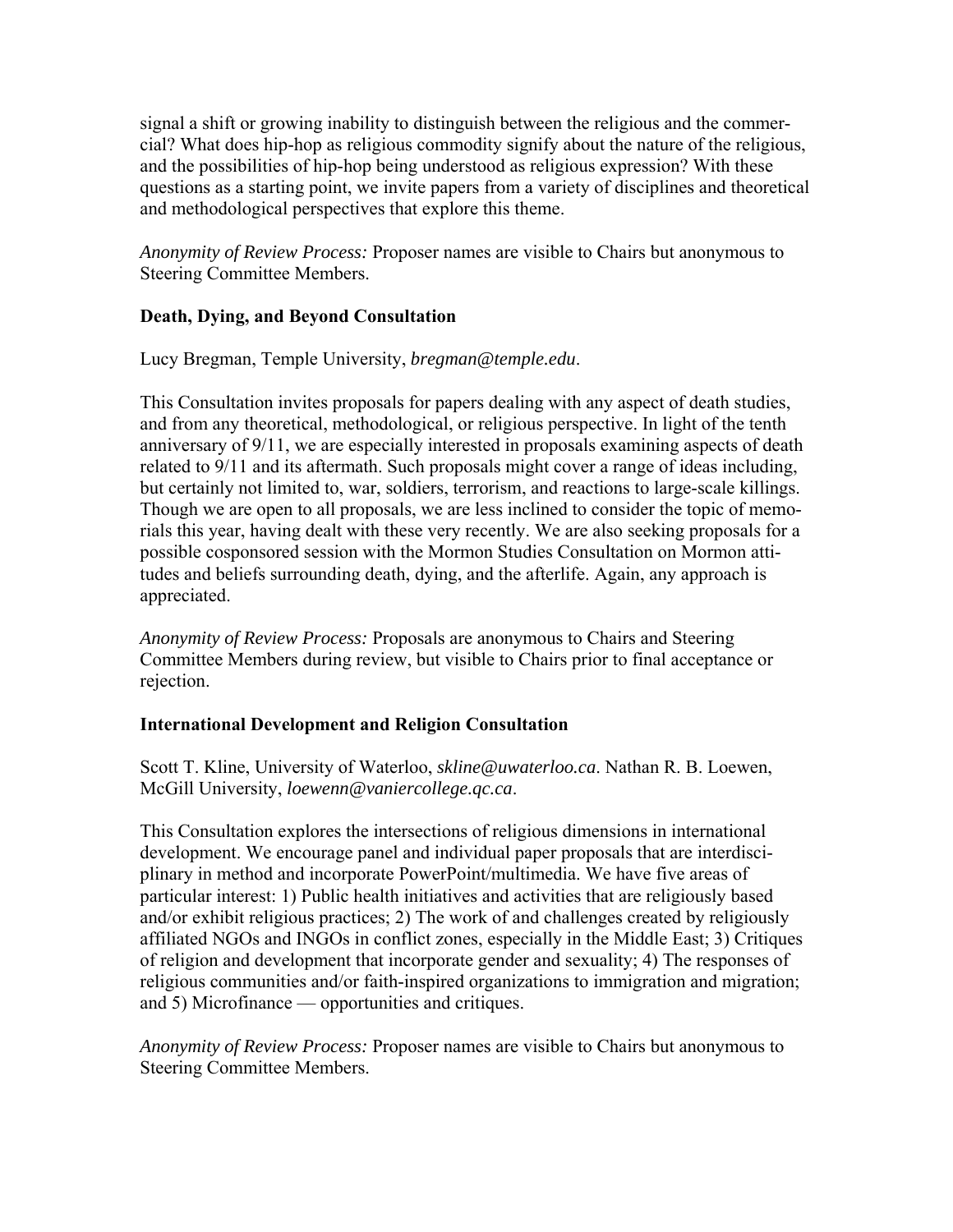#### **Jain Studies Consultation**

Christoph Emmrich, University of Toronto, *christoph.emmrich@utoronto.ca*. Anne E. Monius, Harvard University, *anne\_monius@harvard.edu*.

This Consultation invites both thematic panel and individual paper proposals on any aspect of Jainism, whether in South Asia or the global diaspora. Topics might include, but are certainly not limited to: 1) Jain monasticism, asceticism, or celibacy; 2) Teaching Jainism as part of an Asian Religions or World Religions course; 3) Discussion of a recent monograph relevant to Jain studies; 4) Shared sacred space among Jains and Hindus in North America; 5) Jain masculinities; and 6) Jainism and modernity.

*Anonymity of Review Process:* Proposals are anonymous to Chairs and Steering Committee Members until after final acceptance or rejection.

#### **Latina/o Critical and Comparative Studies Consultation**

Luis Leon, University of Denver, *luis.leon@du.edu*. Laura Perez, University of California, Berkeley, *leperez@berkeley.edu*.

This Consultation, in its third year, seeks to foment new methodologies and new subjects of study in the interdisciplinary analysis of Latina/o religions, keeping pace with the vibrant developments within the religious traditions of the Americas. We are interested in the following topics: 1) The year "2012," which has become a contested discursive arena of myths and histories; 2) The (re)emergence of indigenous epistemologies of the Americas (for a possible joint session with the Indigenous Religious Traditions Group); 3) Drawing the connections between Indigenous, Chicana/o, Latina/o, identities; and 4) Days of the Dead in California.

*Anonymity of Review Process:* Proposer names are visible to Chairs but anonymous to Steering Committee Members.

#### **Liberal Theologies Consultation**

Krista Duttenhaver, University of Notre Dame, *kristad@alumni.princeton.edu*. Daniel McKanan, Harvard University, *dmckanan@hds.harvard.edu*.

This Consultation seeks proposals that focus on the renewal of liberal theology for twenty-first century faith communities and the broader public. How can the insights of previous liberal traditions be interpreted afresh for the institutions — congregations, seminaries, denominations — that have traditionally supported liberal theology, as well as for individuals who (according to polling data) espouse an inchoate liberalism? What challenges and opportunities inhere in attempts to interpret liberal theology for a broad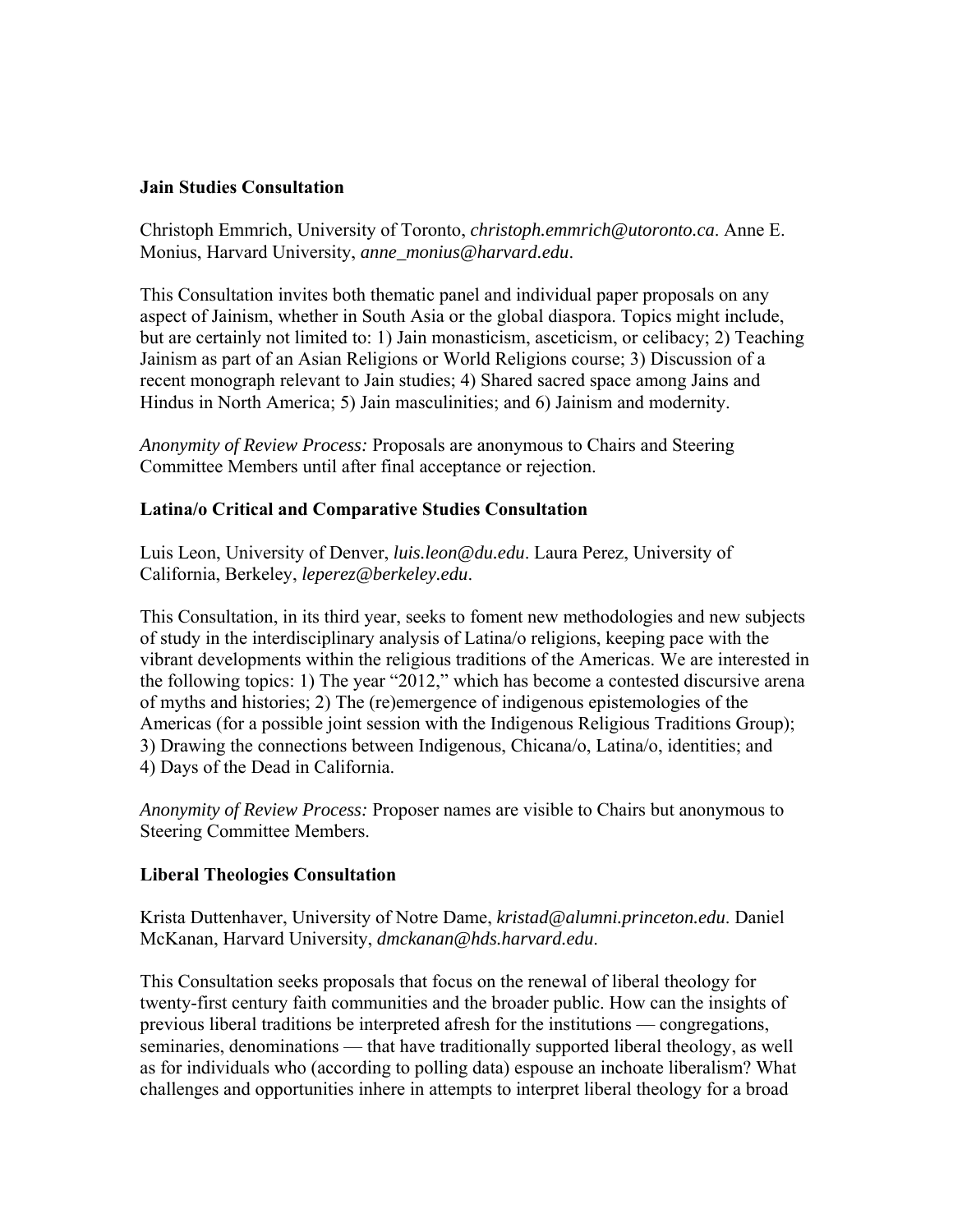audience? Proposals for this session may address liberalism or its analogues in any faith tradition. In addition, we seek proposals offering a critical appraisal of liberalism as an analytical category for understanding contemporary Islamic thought on such issues as rationalism, freedom, religious pluralism, and gender equality (for a possible cosponsored session with the Contemporary Islam Group).

*Anonymity of Review Process:* Proposer names are visible to Chairs but anonymous to Steering Committee Members.

# **Liberation Theologies Consultation**

Ivan Petrella, University of Miami, *ipetrella@miami.edu*.

In an effort to encourage research within liberation theology and the development of a new generation of liberation theologians, this Consultation plans for a PhD student-only panel at this year's Annual Meeting. Please note that we are restricting submissions to PhD students. We will consider a variety of topics, but are most interested in the following two themes: 1) Work that brings liberation theology to bear upon other disciplines, including medical anthropology, economics, political science, psychology, environmental studies, performance studies, law, etc.; and 2) Work that develops liberation theology by bringing different strands — Latin American, Womanist, Queer, Black, etc. — into dialogue.

*Anonymity of Review Process:* Proposer names are visible to Chairs but anonymous to Steering Committee Members.

# **Martin Luther and Global Lutheran Traditions Consultation**

Stjerna Kirsi Irmeli, Lutheran Theological Seminary, Gettysburg, *kstjerna@ltsg.edu*. Deanna A. Thompson, Hamline University, *dthompson@gw.hamline.edu*.

This Consultation seeks papers on the topic of Martin Luther and the Jews. Approaches to the topic could be sociological, economic, historical, political, cultural, as well as theological in nature. We aim to bring together a range of perspectives to help expand understandings of Luther's views of Jews and the Jewish tradition.

*Anonymity of Review Process:* Proposals are anonymous to Chairs and Steering Committee Members during review, but visible to Chairs prior to final acceptance or rejection.

#### **Middle Eastern Christianity Consultation**

Mark Swanson, Lutheran School of Theology, Chicago, *mswanson@lstc.edu*. Nelly Van Doorn-Harder, Wake Forest University, *vandoopa@wfu.edu*.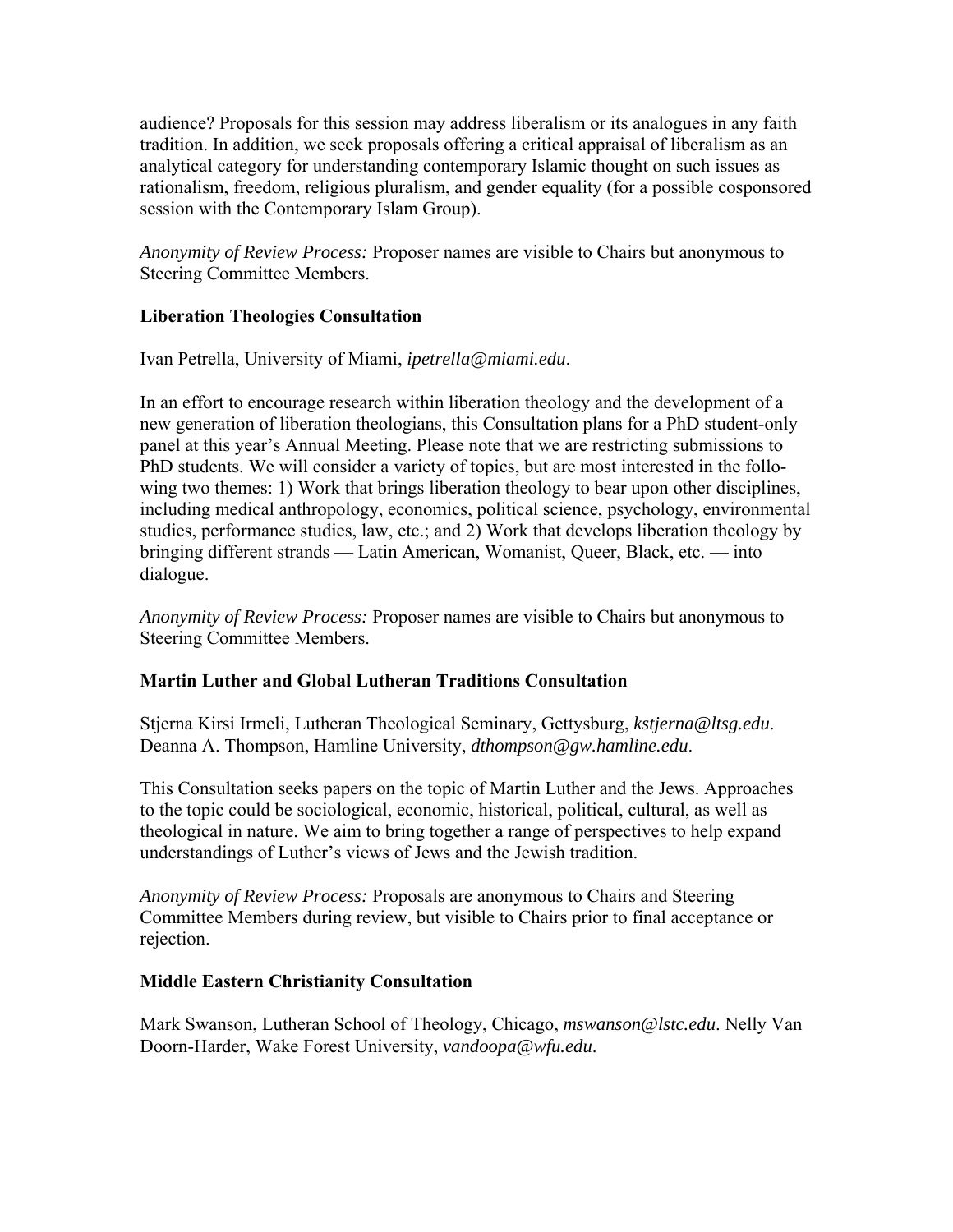The theme for this year's session is Christian–Muslim Relations — interreligious interchange and confluence in the Mediterranean milieu. We welcome paper or panel proposals regarding relations between Christians, Muslims, and those of other faith groups in the Mediterranean region broadly in all time periods, from a variety of methodological perspectives. Topics may include pilgrimage, visual and material culture, artistic expression, popular culture, intellectual exchanges, cooperation, conflict, and so forth. We furthermore invite paper or panel proposals on Christianities in Israel and Palestine, or in diaspora from that region. Proposals relating to all time periods, themes, and methodological perspectives are welcome.

*Anonymity of Review Process:* Proposals are anonymous to Chairs and Steering Committee Members during review, but visible to Chairs prior to final acceptance or rejection.

# **Mormon Studies Consultation**

James M. McLachlan, Western Carolina University, *jmclachla@email.wcu.edu*. Grant Underwood, Brigham Young University, *gru2@byu.edu*.

This Consultation welcomes proposals for individuals papers or full sessions on any aspect of Mormon studies. Particularly encouraged are proposals that address "heterodox" aspects of Mormonism — premortal existence, temples, deification, apocalypticism, etc. — in the context of Western esotericism (for a possible cosponsored session with the Western Esotericism Group). Also of special interest, given the West Coast location of the Annual Meeting, are proposals exploring Mormonism in the Pacific region and Asia, as well as in the American West.

*Anonymity of Review Process:* Proposer names are visible to Chairs and Steering Committee Members at all times.

# **Music and Religion Consultation**

Philip Stoltzfus, United Theological Seminary of the Twin Cities, *stoltzfusp@gmail.com*. Theodore Trost, University of Alabama, Tuscaloosa, *ttrost@bama.ua.edu*.

This Consultation invites papers on the religious and theological dimensions of music, particularly bringing theoretical, methodological, or philosophical approaches to bear on the study of musical phenomena. Our central themes are as follows: 1) Music of the American West — blues, folk, avant-garde jazz, psychedelic music, and the 1960s musical-spiritual explosion; 2) Music, trance, and mysticism (for a possible cosponsored session with the Mysticism Group); 3) Christian sacred music, past and present — the evolving nature of the liturgical function of music in light of changing theological/creedal commitments; 4) Tradition and creativity; 5) Postcolonial approaches to religion and music; 6) The "sacred/profane" in music (Eliade); 7) Music, trauma, and healing; and 8) Music in theological aesthetics.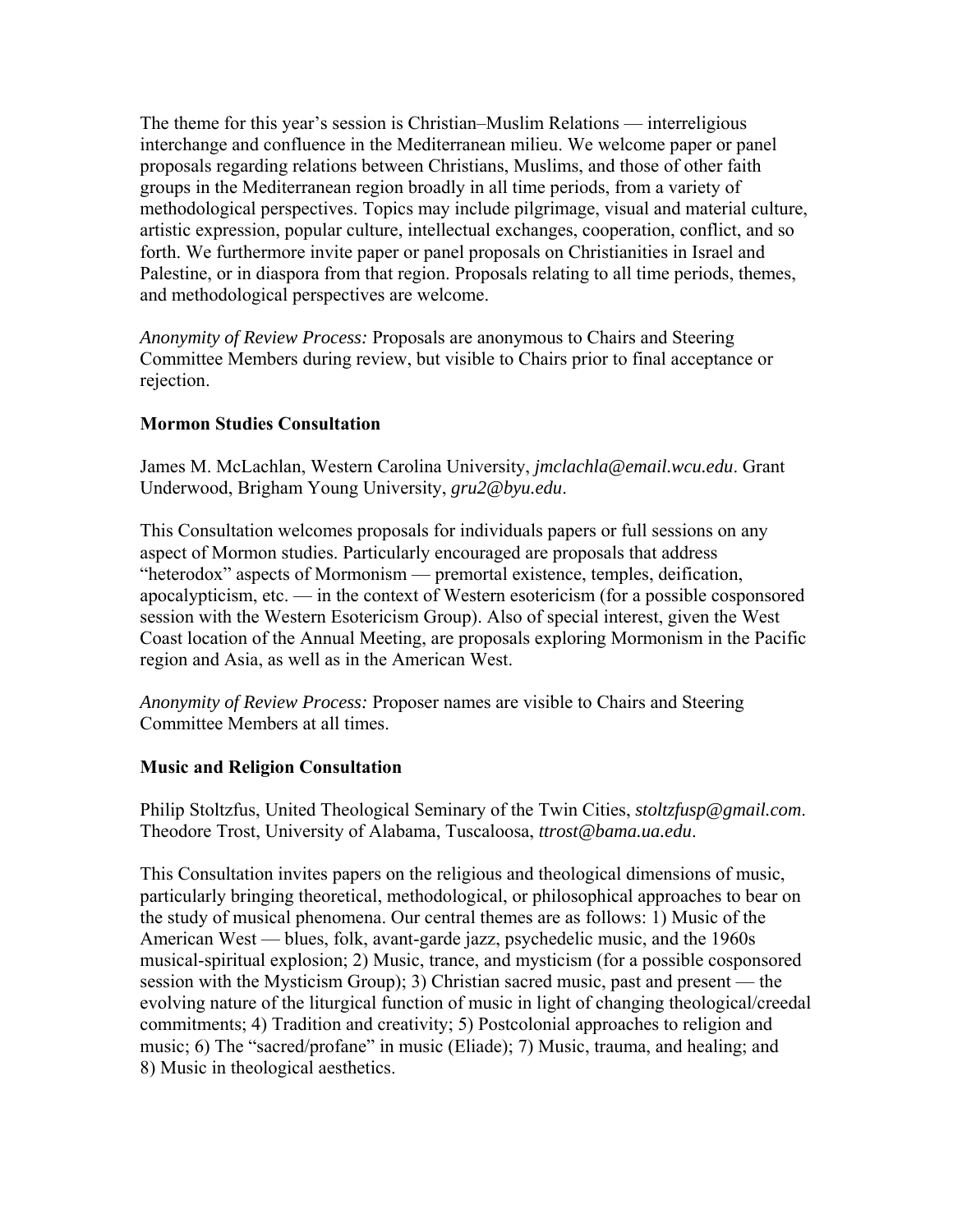*Anonymity of Review Process:* Proposer names are visible to Chairs but anonymous to Steering Committee Members.

### **North American Hinduism Consultation**

Shreena Gandhi, Kalamazoo College, *shreena.gandhi@kzoo.edu*. Jeffery D. Long, Elizabethtown College, *longjd@etown.edu*.

This Consultation invites paper and panel proposals on the following topics: 1) Hinduism on the West Coast, Bay Area Hinduism, and/or Haight-Ashbury Hinduism; 2) Hindu visual and performative arts in North America (for a possible cosponsored session with the Arts, Literature and Religion Section); 3) Problematizing the conflation of "Hindu" and "Indian;" 4) The "Protestant lens" and constructions of Hinduism; 5) The Hindu and Jain sharing of ritual space/the phenomenon of the "Hindu–Jain" temple (for a possible cosponsored session with the Jain Studies Consultation); and 6) California Yoga/ California Gurus (for a possible cosponsored session with the Yoga in Theory and Practice Consultation).

*Anonymity of Review Process:* Proposer names are visible to Chairs but anonymous to Steering Committee Members.

### **Open and Relational Theologies Consultation**

Thomas Oord, Northwest Nazarene University, *tjoord@nnu.edu*.

This Consultation will engage in a highly participatory session discussing the doctrine of creatio ex nihilo. This doctrine of creation is viewed differently by many who accept the basic theological orientation that unites this Consultation. The session will begin with select panelists proposing reasons they either affirm or reject the doctrine. Audience members are encouraged subsequently to offer brief arguments in favor or against "creation out of nothing." The session-long discussion should prove provocative on a number of levels. All are invited to participate in this special discussion devoted to evaluating the merits of creatio ex nihilo.

*Anonymity of Review Process:* Proposer names are visible to Chairs but anonymous to Steering Committee Members.

#### **Pentecostal–Charismatic Movements Consultation**

Valerie C. Cooper, University of Virginia, *valerie.cooper@virginia.edu*. Amos Yong, Regent University, *ayong@regent.edu*.

This Consultation invites proposals for individual papers or fully developed panels on the following themes: 1) Healing in global Pentecostalism; 2) Pentecostals in the public square — from Pat Robertson to Sarah Palin; 3) Emerging feminisms within global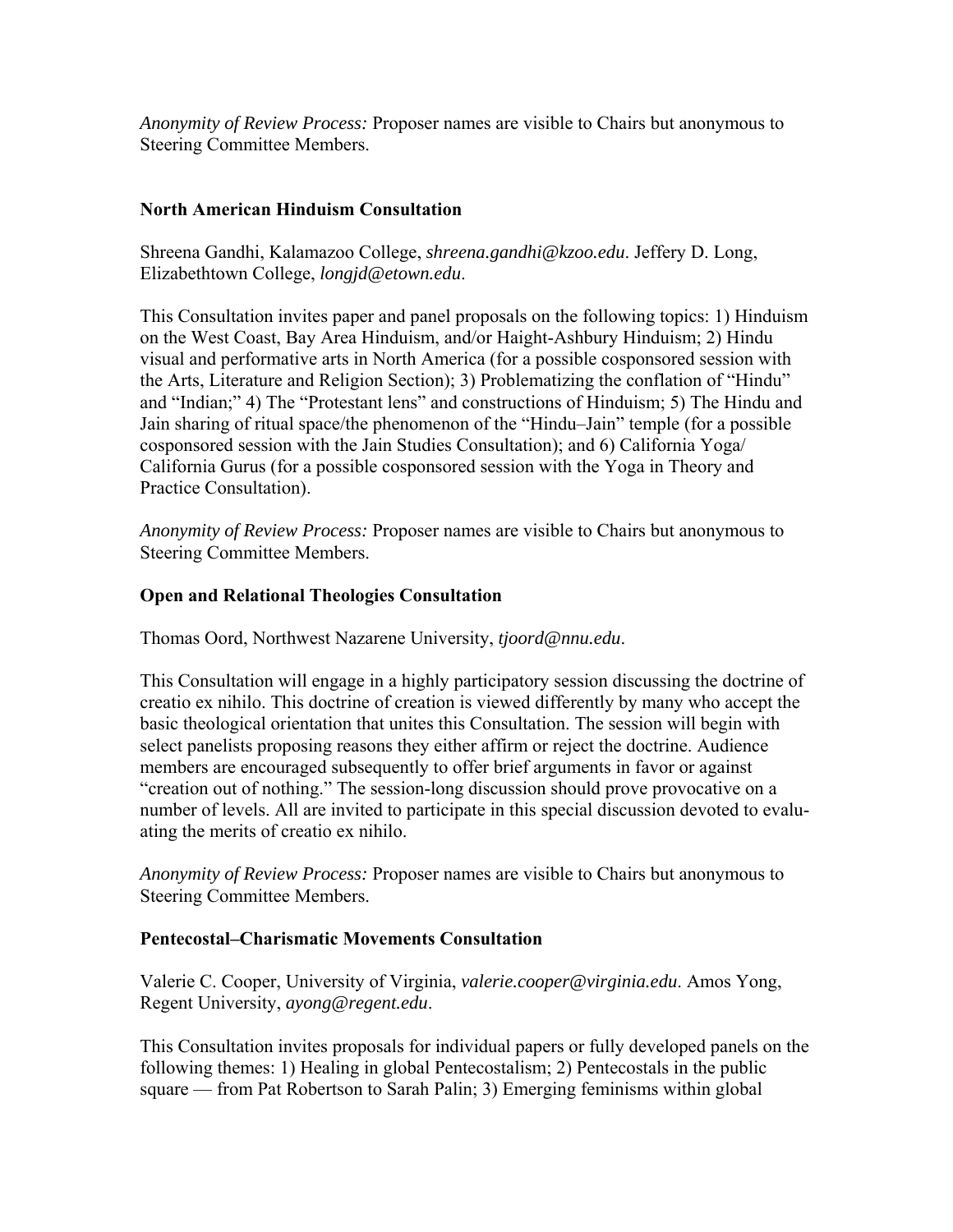Pentecostal movements (for a possible cosponsored session with the Feminist Theory and Religious Reflection Group); and 4) Contemporary Christian music and/or the varied aspects of the global praise and worship culture (for a possible cosponsored session with the Evangelical Theology Group). Papers and panels should feature new methods and theoretical approaches to the scholarly examination of Pentecostal and Charismatic movements, past and present. We welcome both descriptive (historical, social scientific) and constructive (theological) approaches.

*Anonymity of Review Process:* Proposer names are visible to Chairs but anonymous to Steering Committee Members.

### **Queer Theory and LGBT Studies in Religion Consultation**

Kent Brintnall, University of North Carolina, Charlotte, *kbrintna@uncc.edu*. Claudia Schippert, University of Central Florida, *cschippe@mail.ucf.edu*.

This Consultation welcomes proposals for individual papers or panels on all topics related to queer theory and LGBT studies in religion, particularly those focused on bisexual and/or transgender studies and on religions other than Christianity. We are especially interested in proposals that explore queer theoretical approaches to the following topics: 1) The relationship between intersectionality and interdisciplinarity; 2) Media and performance in religion; 3) Thirty years of HIV/AIDS; 4) The use of religion in neoliberal politics; 5) The relevance of Jasbir K. Puar's *Terrorist Assemblages: Homonationalism in Queer Times* (Durham, NC: Duke University Press, 2007); 6) Queer practices in San Francisco (for a possible cosponsored session with the Religion and Cities Consultation); 7) Topics related to the regional focus of the Mediterranean; and 8) In conjunction with other Program Units, we seek papers for a session titled "Gender Theory, Intersectionality, and Justice." A complex array of social structures of inequality and oppression, both overt and internalized, sustains persistent patterns of injustice and, conversely, hegemony. We seek papers that expose the intricacy, convolution, and density at the intersections of gender theory and other postmodern discourses as they seek to articulate persuasive and powerful understandings of justice.

*Anonymity of Review Process:* Proposals are anonymous to Chairs and Steering Committee Members until after final acceptance or rejection.

#### **Religion and Cities Consultation**

Katie Day, Lutheran Theological Seminary, Philadelphia, *kday@ltsp.edu*. Omar McRoberts, University of Chicago, *omcrober@uchicago.edu*.

This Consultation has chosen as its session's topic "Religion Makes the City: Boundary Work and the Production of Urban Life." The city may be understood as a system of boundaries. Urban life is made as we demarcate and contest boundaries between lifestyles, political and economic groups, citizens and noncitizens, and places. Religion is a site where all sorts of boundaries are made, yet we rarely think of religion as making the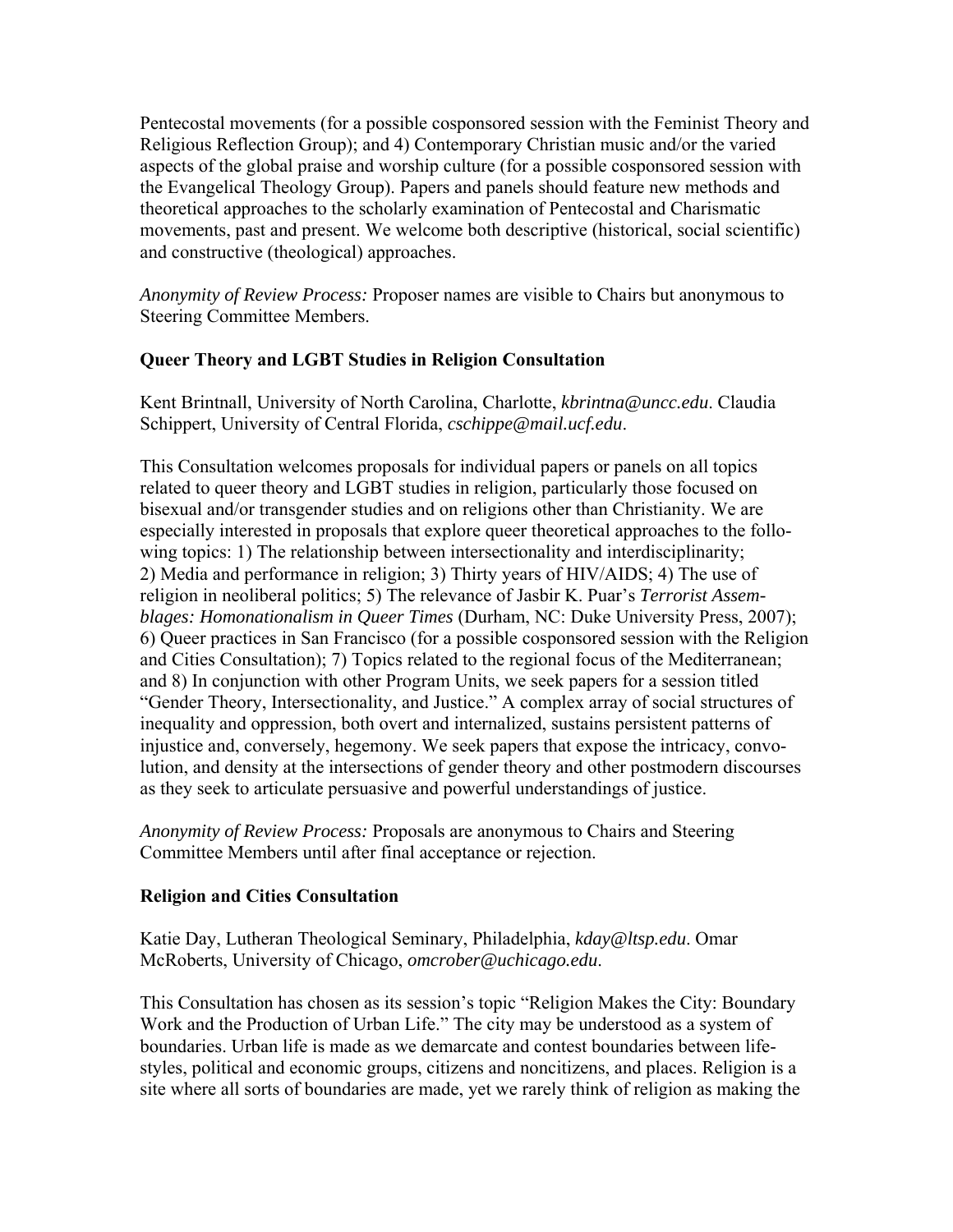city through its boundary work. We invite papers that explore how the city is made, and made meaningful, under the demarcative influence of religious agents, institutions and ideas. Papers are welcome across disciplines, including social sciences, theology, history, and architecture. Also of interest are papers for a cosponsored session with the Queer Theory and LGBT Studies in Religion Consultation on queer practices in San Francisco.

*Anonymity of Review Process:* Proposals are anonymous to Chairs and Steering Committee Members during review, but visible to Chairs prior to final acceptance or rejection.

# **Religion and Colonialism Consultation**

Caleb Elfenbein, Grinnell College, *elfenbei@grinnell.edu*. Mark Elmore, University of California, Davis, *mkelmore@ucdavis.edu*.

This Consultation brings together scholars treating different time periods, geographical regions, and traditions in working to strengthen our field's role in the study of empire, colonialism, and postcolonialism. This year, we solicit individual and panel proposals addressing questions of empire, religion, and processes of community delineation/ integration. As geographic spaces that have encompassed overlapping imperial domains and polities, the Mediterranean and Indian Ocean regions provide particularly fertile ground for the Consultation's emphasis on historical and geographical comparative study.

*Anonymity of Review Process:* Proposals are anonymous to Chairs and Steering Committee Members during review, but visible to Chairs prior to final acceptance or rejection.

# **Religion and Humanism Consultation**

W. David Hall, Centre College, *wdavid.hall@centre.edu*. Glenn Whitehouse, Florida Gulf Coast University, *gwhiteho@fgcu.edu*.

This Consultation seeks paper proposals related to the Mediterranean, including such topics as: 1) Humanisms of the Mediterranean world in the Renaissance; 2) Ancient Mediterranean forerunners of humanism; 3) The Ancient Mediterranean in the humanist imagination; and 4) Links between cosmopolitan themes in humanism and religious diversity. Papers on other topics concerning humanism and religion are also welcome.

*Anonymity of Review Process:* Proposer names are visible to Chairs but anonymous to Steering Committee Members.

# **Religion and Migration Consultation**

Marie Marquardt, Agnes Scott College, *marie.marquardt@me.com*. Jennifer B. Saunders, Stamford, CT, *jbsaund1@yahoo.com*.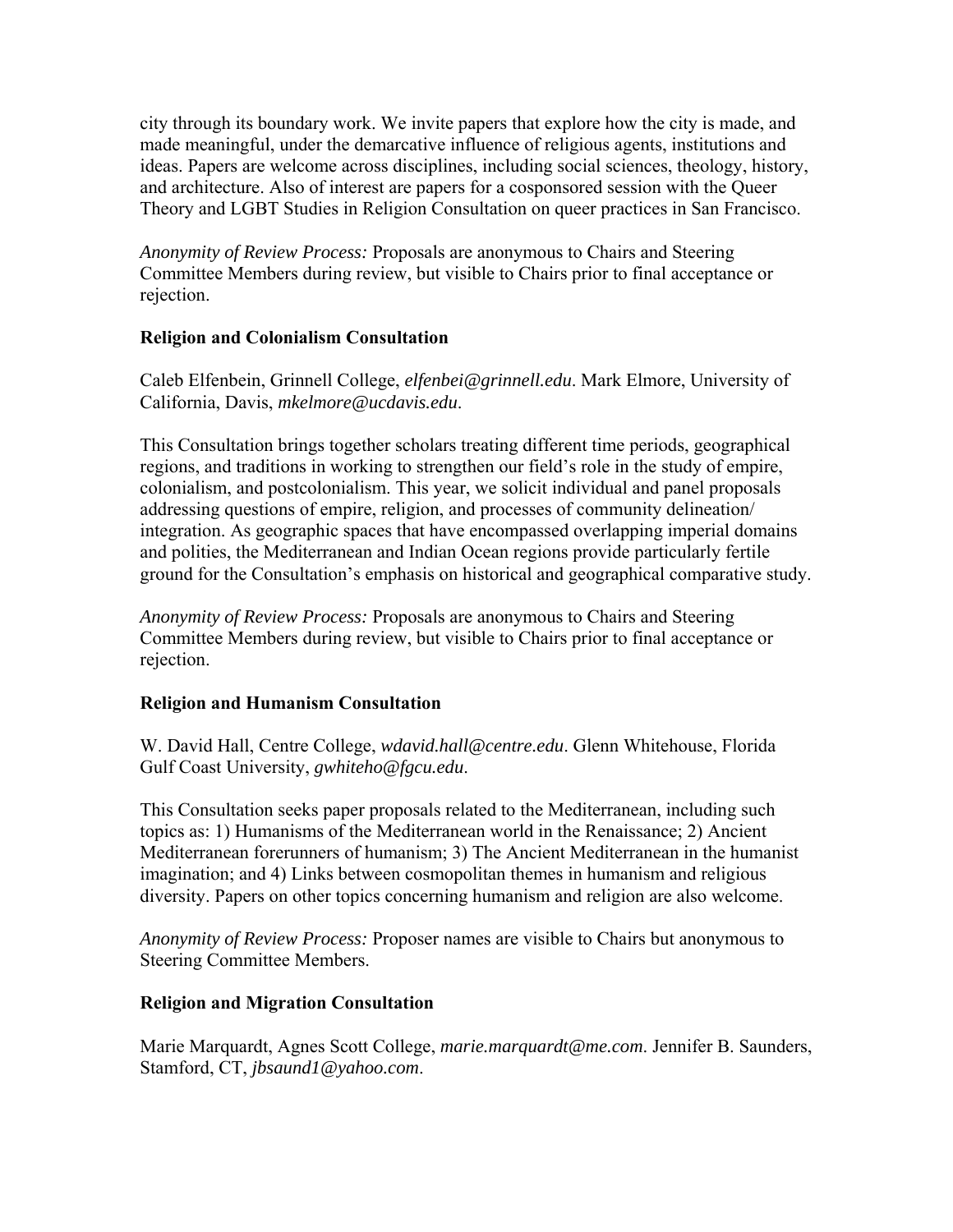This Consultation seeks to create a forum for scholars exploring religion and migration to engage in conversation across boundaries of methodology, religious tradition, and region. We welcome papers on migrating peoples within and across national borders, and throughout the world. We also welcome submissions from scholars in a range of subdisciplines, including those using theological, ethical, historical, and social-scientific approaches. We are particularly interested in submissions that explore the role of religion in the contentious politics of immigration in the United States and other immigrant destinations. We also seek submissions that would allow for a comparison between immigrants at different socioeconomic levels and of different status with respect to citizenship (e.g., citizens, permanent legal residents, unauthorized immigrants, refugees).

*Anonymity of Review Process:* Proposals are anonymous to Chairs and Steering Committee Members until after final acceptance or rejection.

### **Religion and Sexuality Consultation**

Monique Moultrie, Western Kentucky University, *monique.n.moultrie@gmail.com*. Heather White, New College of Florida, *hwhite@ncf.edu*.

This Consultation invites papers and panel proposals that critically explore the following topics: 1) Religious conflict and violence (e.g., bullying, sexual violence, hate speech) and/or communities/practices of peace and healing (HIV/AIDS rituals, responses to violence, etc.); 2) Social scientific approaches to religion and sexuality; 3) Gender and sexuality in Islam; 4) Topics relating to San Francisco or the Mediterranean; and 5) Any topic related to religion and sexuality, especially of an innovative or interdisciplinary nature.

*Anonymity of Review Process:* Proposer names are visible to Chairs but anonymous to Steering Committee Members.

#### **Religion Education in Public Schools: International Perspectives Consultation**

Bruce Grelle, California State University, Chico, *bgrelle@csuchico.edu*. Tim Jensen, University of Southern Denmark, *t.jensen@ifpr.sdu.dk*.

This Consultation invites papers and panels related to the following themes: 1) Civic versus academic/scientific rationales for religion education in public schools. We seek papers that assess, analyze, and discuss explicit and implicit rationales provided by state and school authorities, scholars, and teachers of religion, human rights scholars, politicians, etc.; 2) The education of religion education teachers. We seek papers describing, analyzing, and discussing various forms of education of religion education teachers for primary and secondary schools around the world; and 3) Any papers related to international perspectives of religion education in public schools.

*Anonymity of Review Process:* Proposer names are visible to Chairs and Steering Committee Members at all times.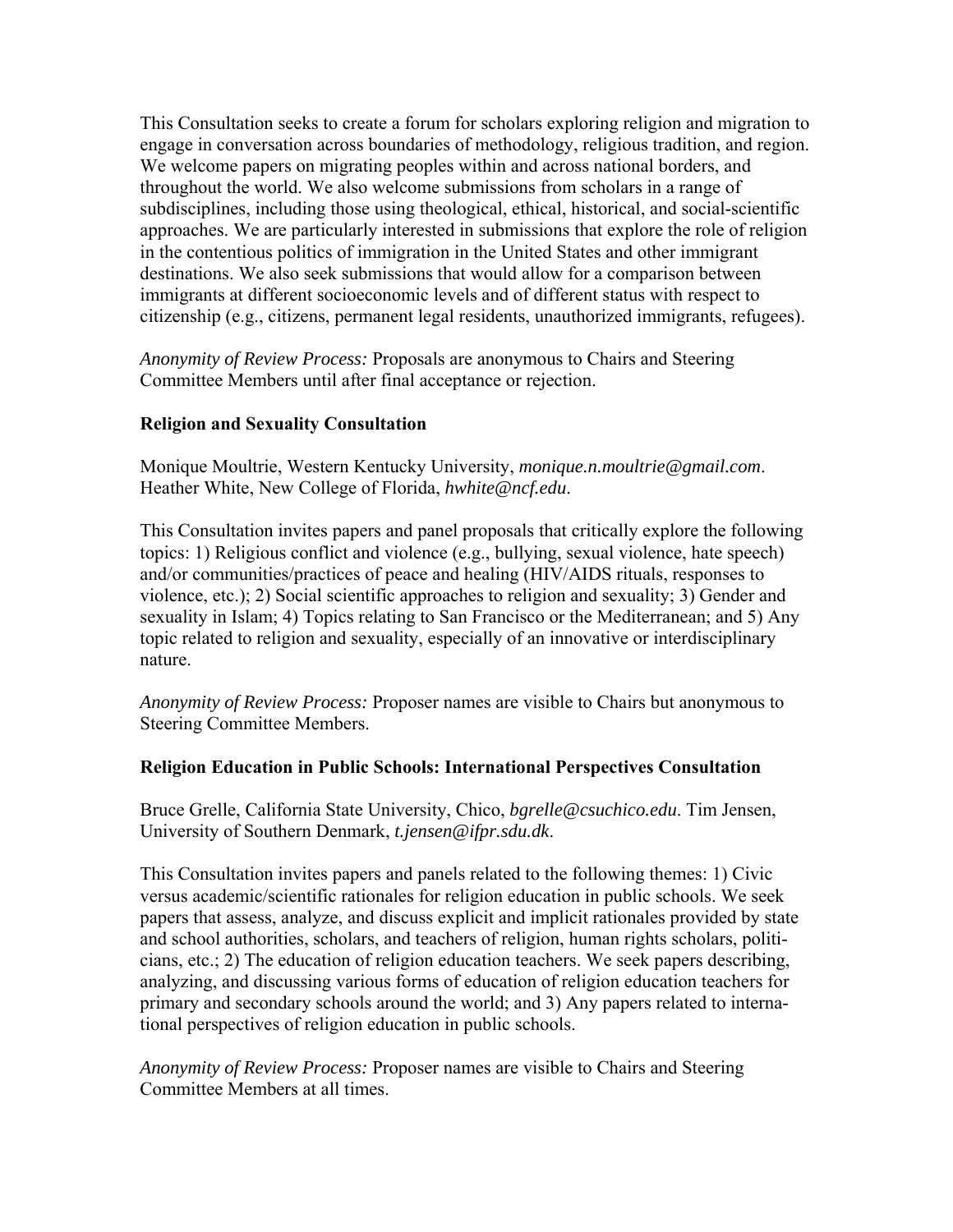#### **Religion in Europe Consultation**

Robert Alvis, Saint Meinrad School of Theology, *ralvis@saintmeinrad.edu*. Andrii Krawchuk, University of Sudbury, *akrawchuk@sympatico.ca*.

This Consultation is devoted to the analysis of religion in Europe or related to Europe. We welcome papers on any religion in any historical period and encourage interdisciplinary, interreligious, and comparative approaches. This year, we especially seek proposals related to the following themes: 1) Europe's Islamic heritage and/or future; 2) Dominant/alternative narratives of Europe's religious history; 3) Religious toleration and its limits; 4) The instrumentalization of religion; 5) The Christian nation, Christian values, Christian culture — rhetoric and reality; and 6) Remembering the Reformation. We welcome proposals that do not correspond to these themes, as well as proposals for complete sessions related to Europe in some fashion. Successful proposals will be considered for publication in the *Journal of Religion in Europe*.

*Anonymity of Review Process:* Proposals are anonymous to Chairs and Steering Committee Members during review, but visible to Chairs prior to final acceptance or rejection.

### **Religion in Europe and the Mediterranean World, 500–1650 CE Consultation**

Constance Furey, Indiana University, *cfurey@indiana.edu*. Martha Newman, University of Texas, Austin, *newman@mail.utexas.edu*.

This Consultation brings together scholars working on premodern Judaism, Christianity, and Islam to examine questions of comparison and influence in a geographically and temporally defined context. We invite paper and panel proposals on all subjects related to the medieval and early modern Mediterranean world. We especially encourage papers on the following topics: 1) Orthodoxy and its limits; 2) Individual and communal identity; 3) The permeability of religious or geographic borders; and 4) Religion and law in the medieval Mediterranean (for a possible cosponsored session with the Law, Religion, and Culture Group).

*Anonymity of Review Process:* Proposals are anonymous to Chairs and Steering Committee Members during review, but visible to Chairs prior to final acceptance or rejection.

#### **Religion in Southeast Asia Consultation**

Jason Carbine, Whittier College, *jcarbine@whittier.edu*.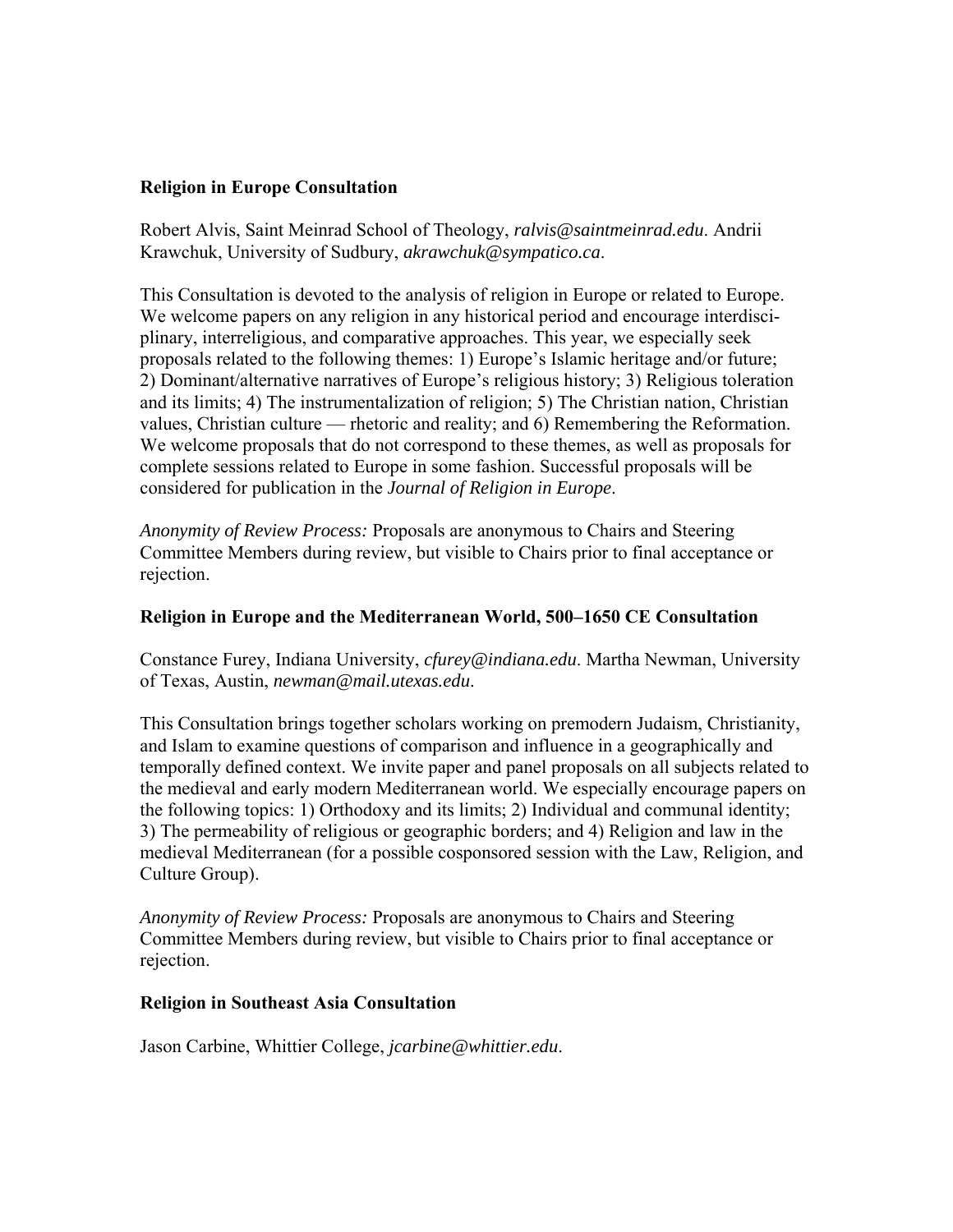This Consultation seeks papers exploring representations, broadly understood, of religions in Southeast Asia that shape and may even help resolve perceived problems. Some examples of such "representations" include: 1) Literatures that express social ideals, such as the religious family, religious reform, or outreach; 2) Cosmologies, narratives, and/or rituals that impact processes of peacemaking and community-building, especially in times and places that have been impacted by violence or dislocation; 3) Emerging technologies and the flows of new media that form postcolonial identities and re-form shared postmodern imaginaries; 4) Transnational religious systems that are used to resist state projects of co-optation; and 5) The representation of regional and global problems such as environmental crisis with respect to religious-based solutions. We will also consider papers concerning other topics related to Southeast Asian religion.

*Anonymity of Review Process:* Proposals are anonymous to Chairs and Steering Committee Members until after final acceptance or rejection.

# **Religion, Memory, History Consultation**

Anne Murphy, University of British Columbia, *amurphy2@interchange.ubc.ca*. Christian Lee Novetzke, University of Washington, *novetzke@u.washington.edu*.

This Consultation encourages submissions from scholars of diverse traditions, regions, and eras whose work addresses our overall mission — the intersection of memory and history in the formation of religious cultural production and religious subjects. Diverse disciplinary perspectives are encouraged. We welcome sessions that can be cosponsored with other Groups or Sections. We invite papers or session proposals on the following topics: 1) The intersection of memory and visual culture; 2) The impact of colonialism on memory; 3) Pedagogical issues; 4) Media; 5) Genocide; 6) The embodiment of memory; 7) Memory/history in the Sikh tradition (for a possible cosponsored session with the Sikh Studies Consultation). Papers related to this topic in particular are highly encouraged.

*Anonymity of Review Process:* Proposals are anonymous to Chairs and Steering Committee Members until after final acceptance or rejection.

#### **Religions in Chinese and Indian Cultures: A Comparative Perspective Consultation**

Tao Jiang, Rutgers University, *tjiang@rci.rutgers.edu*. Chakravarthi Ram-Prasad, Lancaster University, *c.ram-prasad@lancaster.ac.uk*.

The *Bhagavad Gita* is among the most influential Indian religious scriptures, and it is also one of the most translated texts in the world. Given its prominence within India and beyond, the text has been the subject of constant scholarly studies in the West, quite often in the context of fruitful comparisons with Western religious and philosophical texts. However, there has been little, if any, effort in the scholarly community to engage the *Bhagavad Gita* from perspectives arising out of Chinese texts. We are soliciting papers that draw connections between the ideas presented in the *Bhagavad Gita* and certain key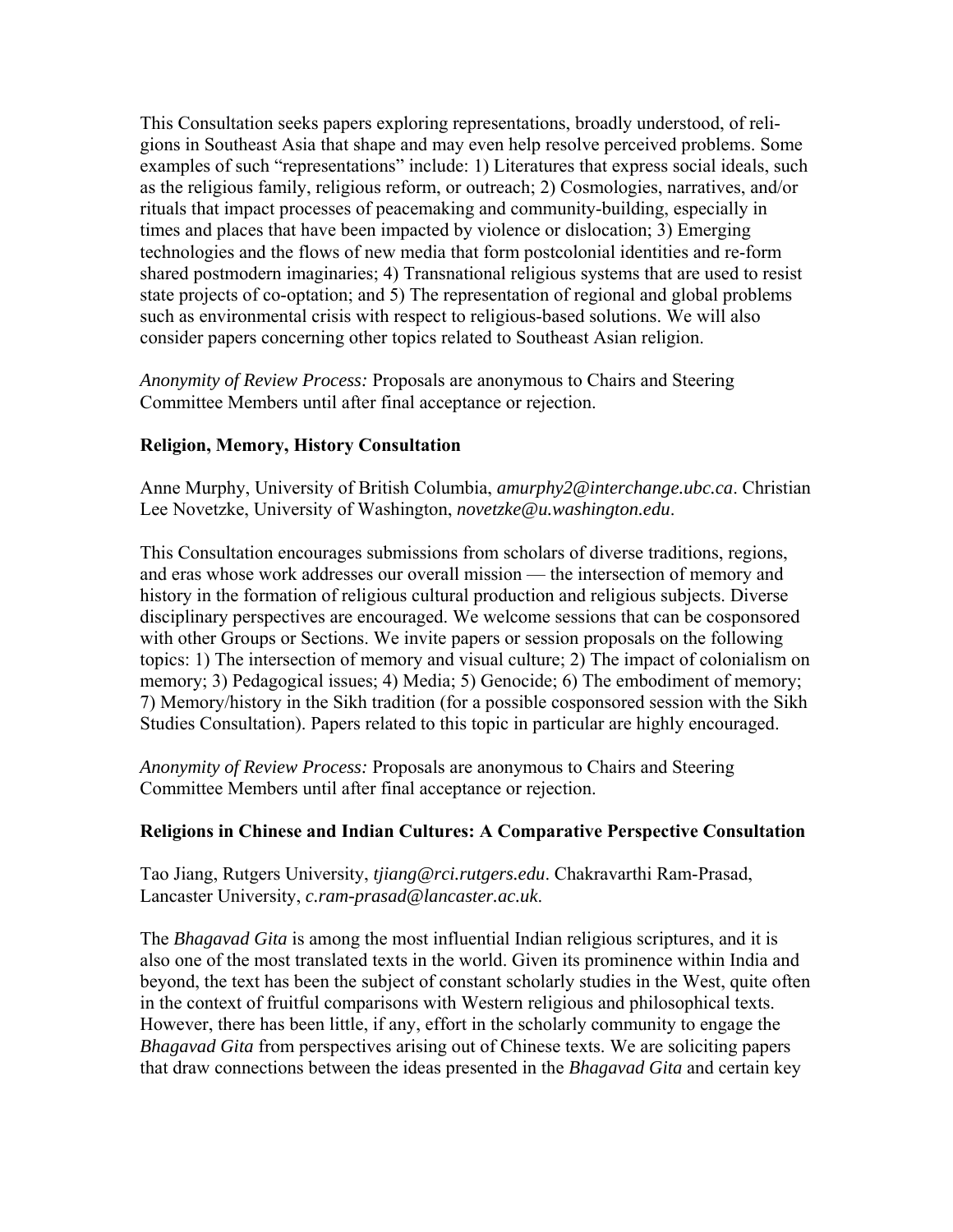notions in core Chinese texts. We have already prearranged the panel but are still open to additional proposals on this subject.

*Anonymity of Review Process:* Proposer names are visible to Chairs but anonymous to Steering Committee Members.

### **Religious Conversions Consultation**

Alexander Y. Hwang, Louisville Presbyterian Theological Seminary, *hwangalex@ yahoo.com*. Linda A. Mercadante, Methodist Theological School, Ohio, *lmercadante @mtso.edu*.

This Consultation invites proposals on religious conversions, broadly construed, from a variety of methodological paradigms. We explore the full spectrum of issues related to religious conversions, in any historical or geographic context, inclusive of different forms of religious belief and practice. Investigations into the causes, consequences, and implications of religious conversions are welcome. We seek disciplinary and interdisciplinary approaches. Submissions may be for integrated panel sessions or individual papers.

*Anonymity of Review Process:* Proposals are anonymous to Chairs and Steering Committee Members until after final acceptance or rejection.

### **Ricoeur Consultation**

Michael De Lashmutt, Sarum College, *mdelashmutt@sarum.ac.uk*. Jeffrey F. Keuss, Seattle Pacific University, *keussj@spu.edu*.

This Consultation is interested in receiving papers that use Ricoeur's work in creative and innovative ways in the fields of philosophy, religious studies, theology, and biblical studies. In particular, we welcome submissions that touch on the following themes: 1) Ricoeur and the Abrahamic faiths; 2) Ricoeur and scriptural Hermeneutics, particularly those abstracts that engage with Ricoeur's *Thinking Biblically: Exegetical and Hermeneutical Studies* (David Pellauer, trans. Chicago, IL: University of Chicago Press, 2003) or with the use of Ricoeur's hermeneutics within the context of scriptural reasoning; 3) Texts that engage with Ricoeur's *Memory, History and Forgetting* (David Pellauer, trans. Chicago, IL: University of Chicago Press, 2006), particularly within the context of Ricoeur's construal of history and memory; and 4) Ricoeur and the "theological turn" in continental philosophy, particularly those papers that assess how Ricoeur complements or differs from other theologically minded philosophical voices of the late twentieth/early twenty-first centuries.

*Anonymity of Review Process:* Proposals are anonymous to Chairs and Steering Committee Members until after final acceptance or rejection.

# **Scriptural/Contextual Ethics Consultation**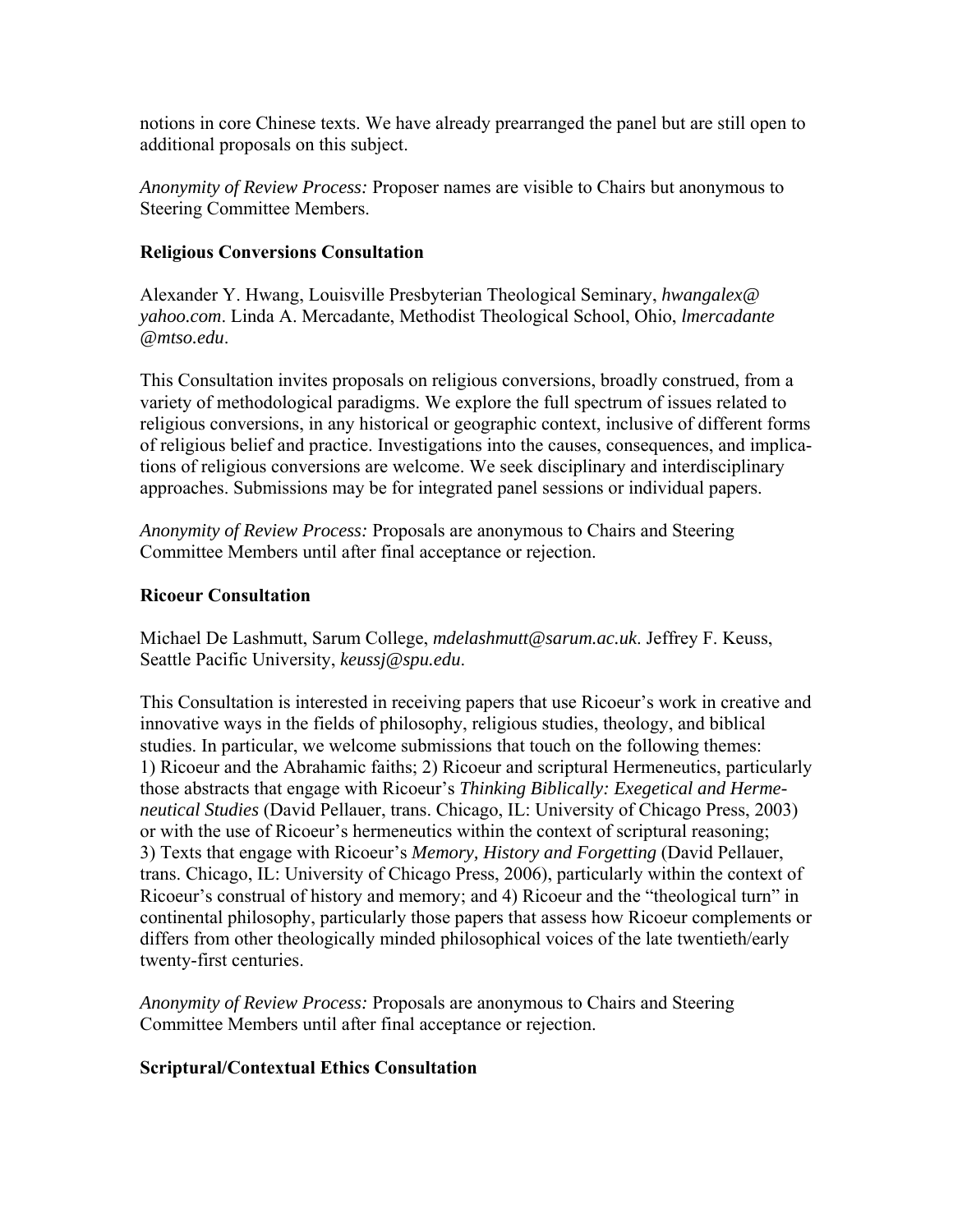David P. Gushee, Mercer University, *gushee\_dp@mercer.edu*. Amy Laura Hall, Duke University, *alhall@div.duke.edu*.

This Consultation has chosen as its session's topic "Scripture versus Scripture: Moral Conflict and Sacred Text." Adherents of scripturally rooted faiths often claim that they derive their moral beliefs from their sacred texts. Indeed, in some traditions this is the primary way in which moral claims are justified. Therefore, quite often, dramatic conflicts about moral issues within a religious community become framed as disputes about scriptural texts. In this session, participants will describe a specific moment within one of the world's religious traditions in which conflict over a moral issue was argued in terms of competing interpretations of scripture. The successful proposal will contextualize the disputed issue, the ways scripture was employed on different sides, how the issue was resolved, and the lasting implications of this conflict for that religious tradition.

*Anonymity of Review Process:* Proposals are anonymous to Chairs and Steering Committee Members until after final acceptance or rejection.

#### **Sikh Studies Consultation**

Michael Hawley, Mount Royal University, *mhawley@mtroyal.ca*. Nikky Singh, Colby College, *nksingh@colby.edu*.

This Consultation invites papers from a wide range of methodological and theoretical approaches. We especially welcome papers on the following topics: 1) How memory and history are configured in Sikh contexts (for a possible cosponsored session with the Religion, Memory, History Consultation); 2) Teaching Sikhism in the North American context; 3) Identity politics; and 4) The *Dasam Granth*. Papers addressing other areas relating to Sikhism will also be considered.

*Anonymity of Review Process:* Proposer names are visible to Chairs but anonymous to Steering Committee Members.

#### **Sociology of Religion Consultation**

Titus Hjelm, University College London, *t.hjelm@ssees.ucl.ac.uk*.

This Consultation invites proposals that use sociology to theoretically and empirically examine the role of religion in societies globally. We are especially, but not exclusively, interested in the following topics: 1) Sociology of religion and the legacy and potential of the University of California, Berkeley, Sociology Department (e.g., Bellah, Goffman, Glock, Stark, Wuthnow, Swidler, Wacquant, Jay, etc.); 2) Civil religion today; 3) The "unsung heroes" of sociology of religion (e.g., Simmel, Elias, Luhmann, Etzioni, etc.); and 4) Religious and social change in the Mediterranean.

*Anonymity of Review Process:* Proposals are anonymous to Chairs and Steering Committee Members until after final acceptance or rejection.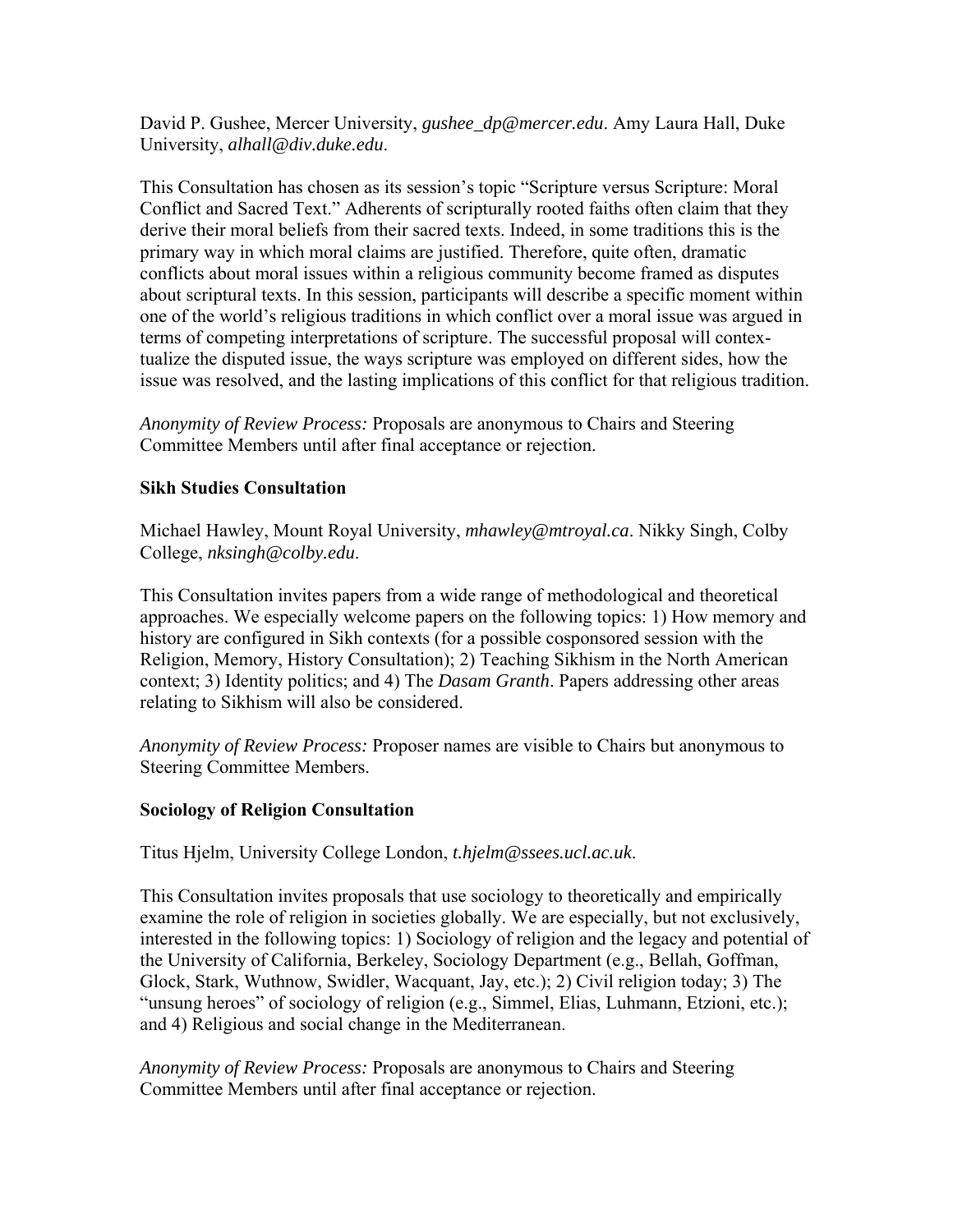### **Space, Place, and Religious Meaning Consultation**

Jeanne Halgren Kilde, University of Minnesota, *jkilde@umn.edu*. Leonard Norman Primiano, Cabrini College, *primiano@cabrini.edu*.

This Consultation seeks proposals for papers addressing the following topics: 1) The politics of religious space. We are interested in papers that address situations in which religious sites are involved in conflict, contestation, or peacemaking. Possible topics may include the destruction, vandalism, or opposition to religious sites; the use of religious sites for political purposes; and the use of religious sites for peacemaking purposes, including sanctuary movements or interfaith uses of religious spaces; and 2) The theoretical and methodological work of Edward Soja. We seek papers that apply the work of Soja to religious spaces or geographies. As always, we encourage submissions from across time periods and religious traditions.

*Anonymity of Review Process:* Proposals are anonymous to Chairs and Steering Committee Members during review, but visible to Chairs prior to final acceptance or rejection.

#### **Theology and the Political Consultation**

Hent de Vries, Johns Hopkins University, *hentdevries@jhu.edu*. Corey D. B. Walker, Brown University, *cdbwalker@brown.edu*.

This Consultation has chosen as its session's topic "New Directions? Democracy, Theology, and the Politics of Life Itself." We invite proposals that examine the theoretical and political opportunities and challenges represented by interdisciplinary considerations of the role and function of theology in twenty-first century public life. We are particularly interested in innovative proposals that provide fresh insights and new possibilities for critical engagements with conceptual, empirical, and historical studies of democracy in light of contemporary configurations of political and economic power. We seek to deepen the discourse on the theme of democracy and theology by taking specific aim at analyzing how life itself is being fundamentally transformed by new theoretical and political forces animated by theology and theologically informed resources.

*Anonymity of Review Process:* Proposals are anonymous to Chairs and Steering Committee Members until after final acceptance or rejection.

# **Theology of Martin Luther King Jr. Consultation**

Johnny B. Hill, Foundation for Reconciliation and Dialogue, *johnny.b.hill@gmail.com*.

This Consultation invites papers and panel proposals that explore the various dimensions of King's life and theology, as well as the Civil Rights Movement. Strong consideration will be given to papers and panel proposals that attend to the following themes: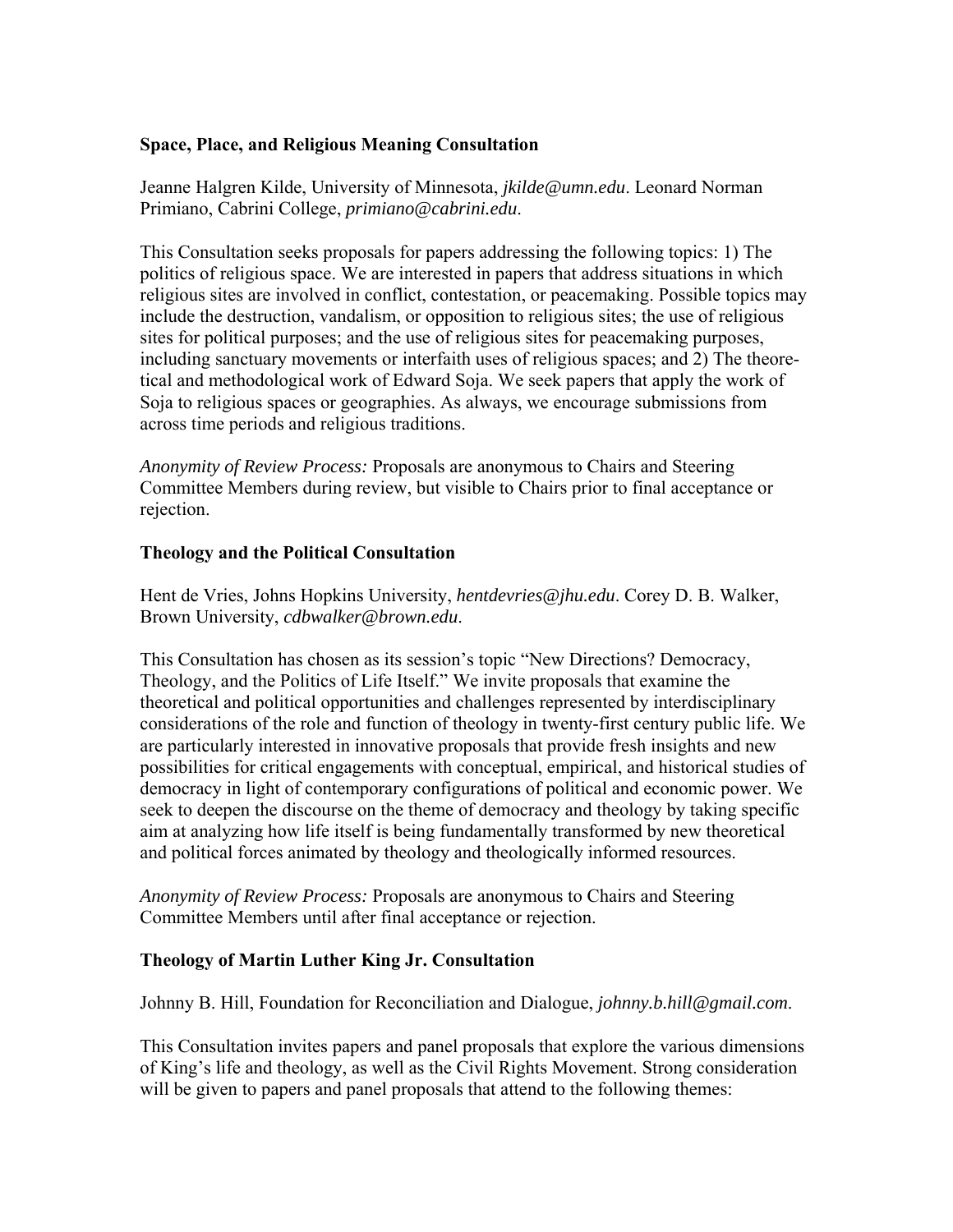1) Women; 2) Racial/ethnic differences; 3) Mass incarceration; 4) The Civil Rights Movement; 5) Theologies of hope; 6) Nonviolent passive resistance; and 7) Concepts of human freedom. As 2011 marks the fiftieth anniversary of the Freedom Rides campaign of 1961, this will serve as a historical backdrop for this year's call for proposals.

*Anonymity of Review Process:* Proposals are anonymous to Chairs and Steering Committee Members until after final acceptance or rejection.

### **Transformative Scholarship and Pedagogy Consultation**

Gabriella Lettini, Starr King School for the Ministry, *glettini@sksm.edu*.

This Consultation offers a forum for developing transformative strategies for integrating activism and scholarship. This includes learning in conversation with activist communities, allowing our understanding of religious traditions, culture, and knowledge itself to be shaped by such engagements. How are the studies of religions, theology, and ethics challenged by encounters between scholarship and activism? We seek to focus on the following topics: 1) Models of "poverty scholarship"; 2) Exploring the social/ geographical location of educational institutions as an important place of learning; and 3) The ethics of partnering with activist communities. We welcome proposals for papers, panels, workshops, or roundtable discussions that explore engagements between scholars, teachers, and activists in the Bay Area. Preference will be given to proposals for whole sessions and interactive formats.

*Anonymity of Review Process:* Proposals are anonymous to Chairs and Steering Committee Members until after final acceptance or rejection.

#### **Transhumanism and Religion Consultation**

Calvin Mercer, East Carolina University, *mercerc@ecu.edu*.

This Consultation welcomes papers on any aspect of transhumanism and religion and seeks perspectives from a variety of religious traditions. Papers may identify and critically evaluate any implicit religious beliefs that might underlie key transhumanist claims and assumptions. For example, are there operative notions of anthropology, soteriology, and eschatology at play in transhumanist quests? Papers might consider how transhumanism challenges religions to develop their own ideas of the human future; in particular, the prospect of human transformation, whether by technological or other means. Papers may provide critical and constructive assessments of an envisioned future that place greater confidence in nanotechnology, robotics, and information technology to achieve virtual immortality and create a superior posthuman species. We welcome feminist analyses and more overtly philosophical critiques of posthuman discourse.

*Anonymity of Review Process:* Proposals are anonymous to Chairs and Steering Committee Members during review, but visible to Chairs prior to final acceptance or rejection.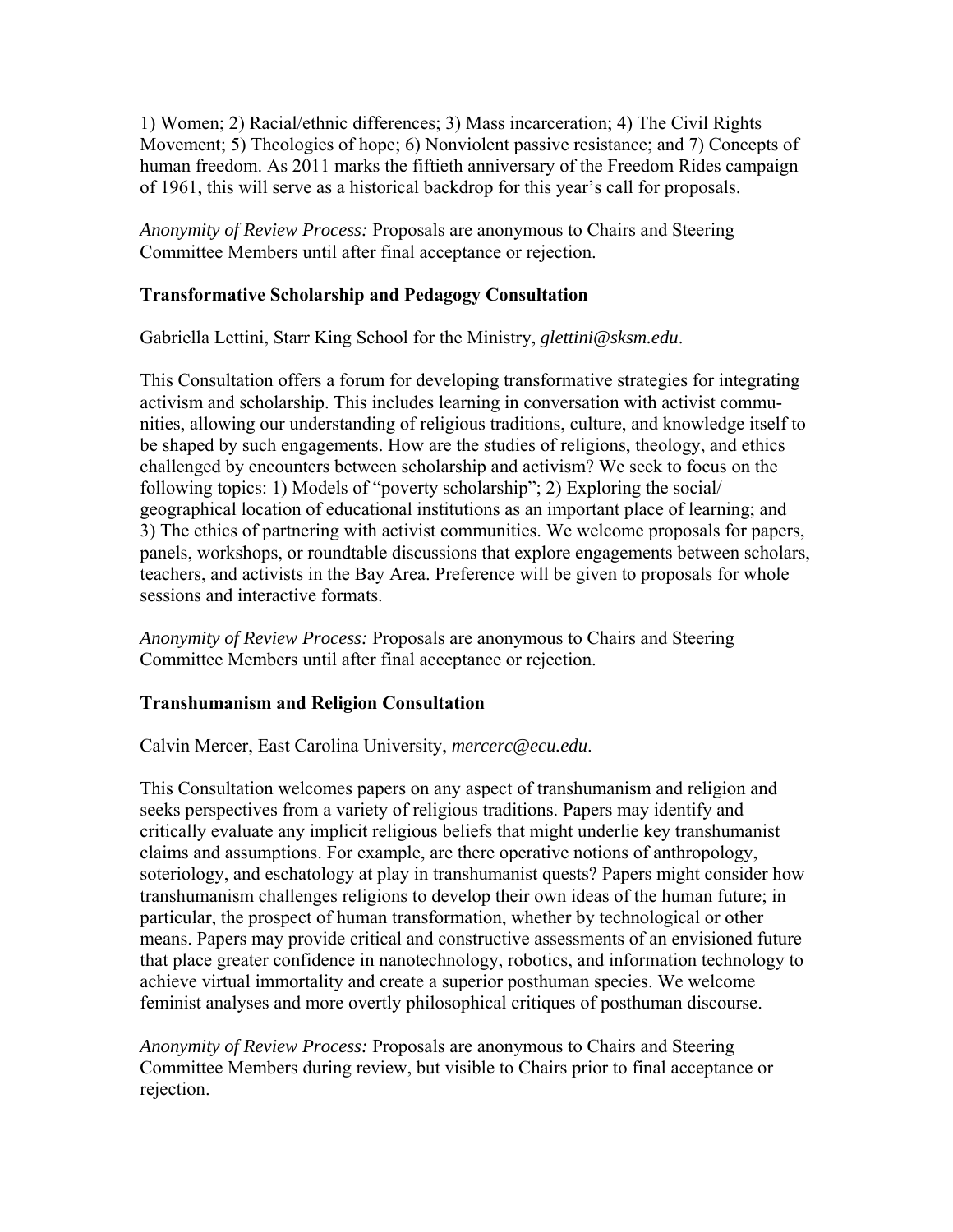### **Women of Color Scholarship, Teaching, and Activism Consultation**

Katie G. Cannon, Union Presbyterian Seminary, *kcannon@upsem.edu*. Andrea Smith, University of California, Riverside, *asmith@ucr.edu*.

This Consultation seeks submissions on the following topics: 1) The impact of Paula Gunn Allen's work on women of color theologies and scholarships; 2) Immigration debates (particularly SB 1070) and their impacts on diverse communities of color; 3) Cross-coalition organizing between communities of color; 4) Technology and global poverty; and 5) Makers of women's religious myths.

*Anonymity of Review Process:* Proposals are anonymous to Chairs and Steering Committee Members during review, but visible to Chairs prior to final acceptance or rejection.

### **Yoga in Theory and Practice Consultation**

Andrew J. Nicholson, Stony Brook University, *ajnicholson@notes.cc.sunysb.edu*. Stuart R. Sarbacker, Oregon State University, *stuart.sarbacker@oregonstate.edu*.

This Consultation seeks paper and session proposals on the topic of yoga in theory and practice from a variety of perspectives, including sociology, anthropology, history of religions, philosophy, theology, and cultural studies. Suggested topics include: 1) Modern meditative yoga; 2) David White's *Yoga in Practice* (forthcoming, Princeton, NJ: Princeton University Press, 2011) — for a possible cosponsored session with the Religion in South Asia Section; 3) California yoga gurus (for a possible cosponsored session with the North American Hinduism Consultation); 4) "Abrahamic" yoga traditions; 5) Yoga and the category of religion; 6) Jain yoga (for a possible cosponsored session with the Jain Studies Consultation); and 7) Mark Singleton's *Yoga Body: The Origins of Modern Posture Practice* (New York, NY: Oxford University Press, 2010). You are encouraged to contact the co-Chairs for more information about the suggested topics and for the purpose of organizing complete sessions when possible.

*Anonymity of Review Process:* Proposer names are visible to Chairs but anonymous to Steering Committee Members.

#### **Yogācāra Studies Consultation**

Dan Lusthaus, Harvard University, *lusthaus@fas.harvard.edu*. A. Charles Muller, University of Tokyo, *acmuller@jj.em-net.ne.jp*.

This Consultation invites papers on all aspects of study related to Yogācāra Buddhism, including historical, philosophical, psychological, soteriological, and other approaches. We also seek proposals that serve to motivate interaction with other Program Units, such as cognitive science, psychology of religion, religion and science, and so forth.